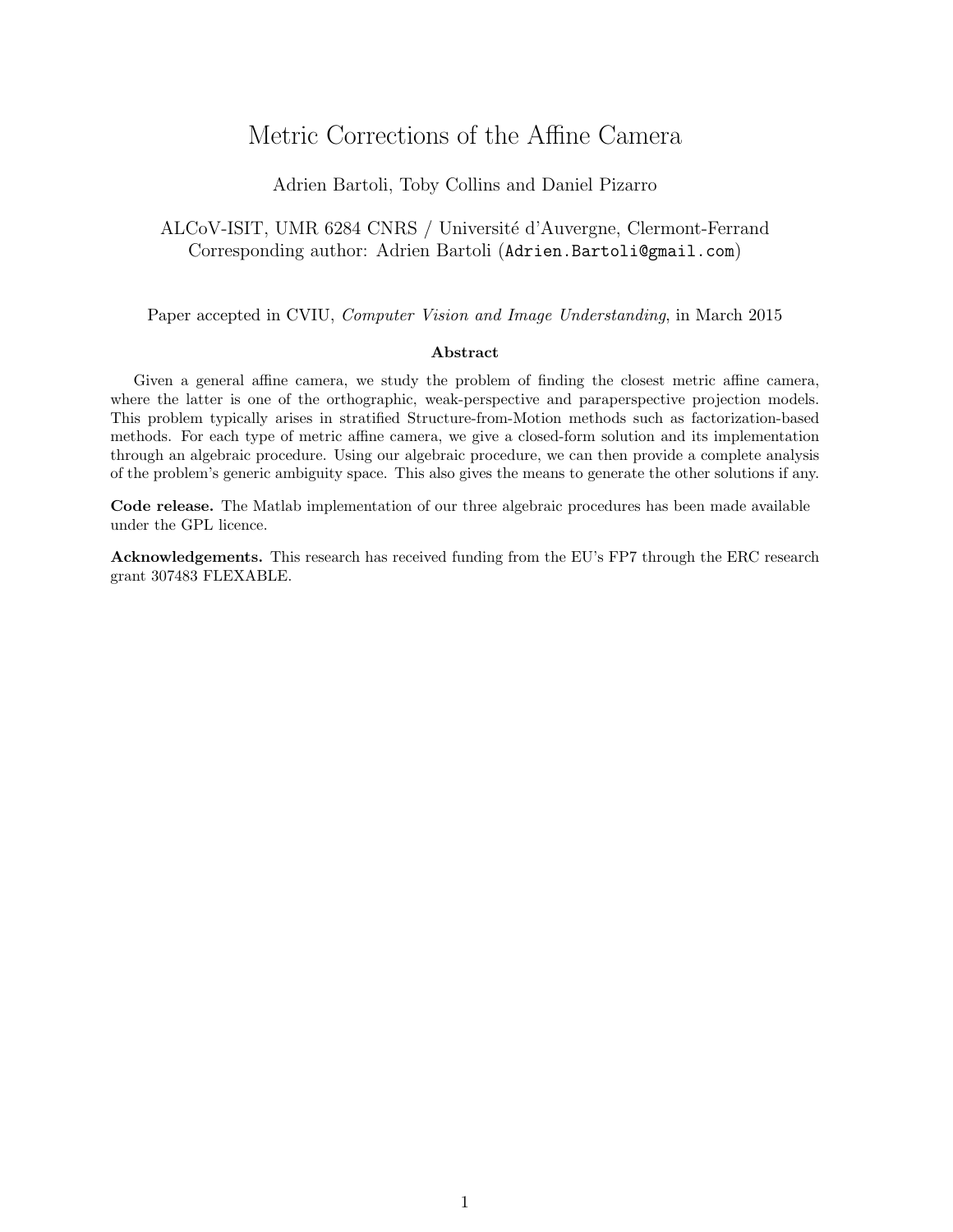# Contents

|                | 1 Introduction<br>3                                                                                                                                                                                                                                                                               |                                                              |  |  |  |  |  |
|----------------|---------------------------------------------------------------------------------------------------------------------------------------------------------------------------------------------------------------------------------------------------------------------------------------------------|--------------------------------------------------------------|--|--|--|--|--|
| $\overline{2}$ | <b>Notation and Background</b><br>2.1<br>2.2<br>2.3<br>2.4                                                                                                                                                                                                                                        | 4<br>$\overline{4}$<br>$\overline{5}$<br>$\overline{5}$<br>8 |  |  |  |  |  |
| $\bf{3}$       | <b>Orthographic Affine Correction</b><br>3.1<br>3.2                                                                                                                                                                                                                                               | 8<br>9<br>9                                                  |  |  |  |  |  |
| $\bf{4}$       | <b>Weak-Perspective Affine Correction</b><br>4.1<br>4.2                                                                                                                                                                                                                                           | 10<br>11<br>11                                               |  |  |  |  |  |
| 5              | Paraperspective Affine Correction<br>5.1<br>5.1.1<br>5.1.2<br>5.2<br>5.3<br>Degeneracies of the Algebraic Procedure<br>5.4<br>5.5                                                                                                                                                                 | 12<br>14<br>-14<br>16<br>16<br>17<br>-17                     |  |  |  |  |  |
| 6              | <b>Empirical Evaluation and Comparison</b><br>6.1<br>6.2<br>Experimental Setup (a) and a contract a contract of the contract of the contract of the contract of the contract of the contract of the contract of the contract of the contract of the contract of the contract of the contra<br>6.3 | 19<br>19<br>21<br>21                                         |  |  |  |  |  |
| 7              | Conclusion                                                                                                                                                                                                                                                                                        | 23                                                           |  |  |  |  |  |
|                | A Generic Problem Ambiguities in Paraperspective Correction<br>24                                                                                                                                                                                                                                 |                                                              |  |  |  |  |  |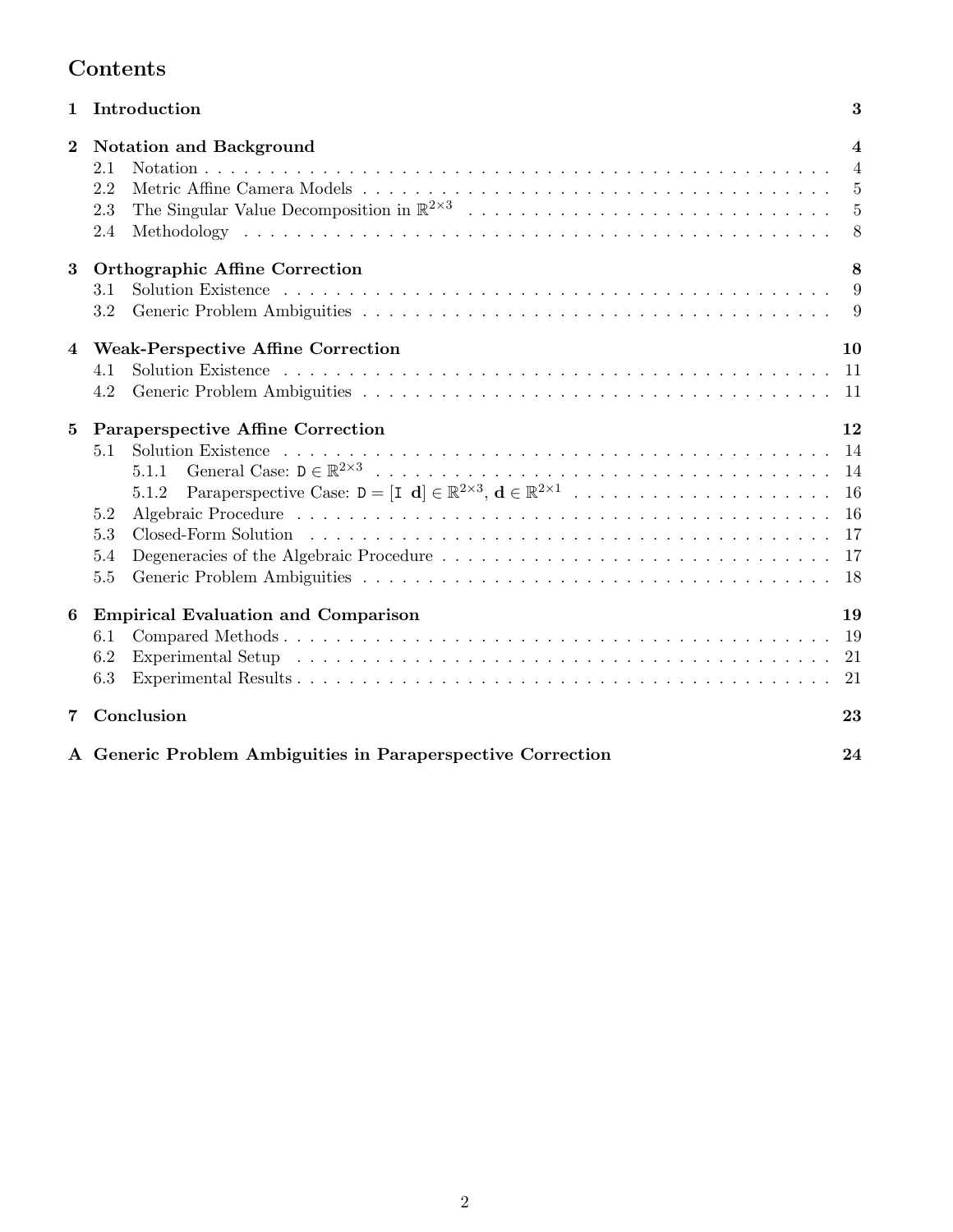## 1 Introduction

We study the problems of finding the closest orthographic, weak-perspective or paraperspective projection to a general affine camera in the sense of the Frobenius norm. These form three instances of the metric affine correction problem class, which we called orthographic affine correction, weak-perspective affine correction and paraperspective affine correction, respectively. The main use of metric affine correction is in Structure-from-Motion by factorization (Poelman and Kanade, 1997; Tomasi and Kanade, 1992) and alternation (Marques and Costeira, 2009). In the factorization algorithm, metric affine correction is the final stage of a three-stage process. In the first stage, a centred measurement matrix is factored into a joint camera matrix and a structure matrix. This factorization represents an affine 3D reconstruction and is defined up to a  $(3 \times 3)$  matrix representing an affine change of coordinates. In the second stage, the metric structure of the affine 3D reconstruction is recovered by computing an affine-to-metric upgrade using the metric constraints from the camera model (for instance, the two rows of the orthographic camera must be orthonormal). The metric constraints are redundant, and can thus only be satisfied approximately. This means that, with noise, the upgraded camera factor is not exactly a metric camera factor. In the third stage, metric affine correction must therefore be performed for each camera in order to recover the metric cameras from the upgraded affine cameras. (Tomasi and Kanade, 1992) does factorization with the orthographic camera, while (Poelman and Kanade, 1997) does factorization with the paraperspective camera, but uses a suboptimal metric affine correction procedure, which could thus be replaced by the proposed one. In the alternation algorithm, metric affine correction is the third stage of an iterative three-stage process. The alternation algorithm requires one to provide an initial estimate of the cameras. In the first stage, the structure is computed from the current camera estimates by triangulation. In the second stage, each camera is computed from the current structure estimate by resection. Both stages amount to solve a set of small linear least squares problems. The second stage estimates affine cameras, as it leaves aside the non-linear constraints characterizing each type of metric camera model. In the third stage, metric affine correction is thus performed for each camera in order to recover the metric cameras. These three stages are repeated until convergence is reached. The third stage is fundamental in the alternation algorithm for two reasons. The first reason is that because of noise, similarly to the third stage of the factorization algorithm, the computed general affine cameras are not exactly metric cameras. The second reason is probably more important: without the third stage, an alternation algorithm would converge to an affine, and not to a metric, reconstruction. The third stage indeed introduces the metric constraints into the alternation algorithm. (Marques and Costeira, 2009) does alternation with the weak-perspective camera, and could be readily extended to the paraperspective camera with our correction procedure.

Metric affine correction shares strong similarities with orthonormal Procrustes analysis. Inspired by the derivation of the optimal solution to orthonormal Procrustes analysis (specifically, we follow the derivation in (Bartoli et al., 2013) inspired by (Horn et al., 1988; Schönemann, 1966)), we solve orthographic affine correction and weak-perspective affine correction by a simple algebraic procedure, whose derivation is also fairly simple but does not seem to have appeared in the literature before. We also solve paraperspective affine correction by a simple algebraic procedure. Its derivation is however far more involved. We establish the algebraic procedures and prove their optimality. Our procedures allow us to provide an analysis of the problem's generic ambiguities. These are generic in the sense that they apply to any solution algorithm. Our analysis thus determines cases for which the problem has a unique solution, and cases for which it does not. For the latter, we provide a characterization of the solution space<sup>1</sup> and a means to generate all solutions. Our results on the solution ambiguities are summarized in table 1. Metric affine correction is a set of constrained polynomial optimization problems, to which polynomial optimization methods could be applied. This would however be computationally more expensive by several orders of magnitude than our analytical solutions and would not reveal the problems' intrinsic structure and degenerate cases.

Our input data is an affine projection matrix written as  $P \in \mathbb{R}^{2 \times 3}$  (and the direction of projection in the paraperspective case). Our goal is to perform metric affine correction on P. For the orthographic camera, this means finding the camera's rotation, and for the weak-perspective and paraperspective cameras, this means finding the camera's rotation and scale factor. The rank of P must be two (Hartley and Zisserman,

 ${}^{1}$ A space is a set (a simple collection of objects) with some added structure, such as a norm.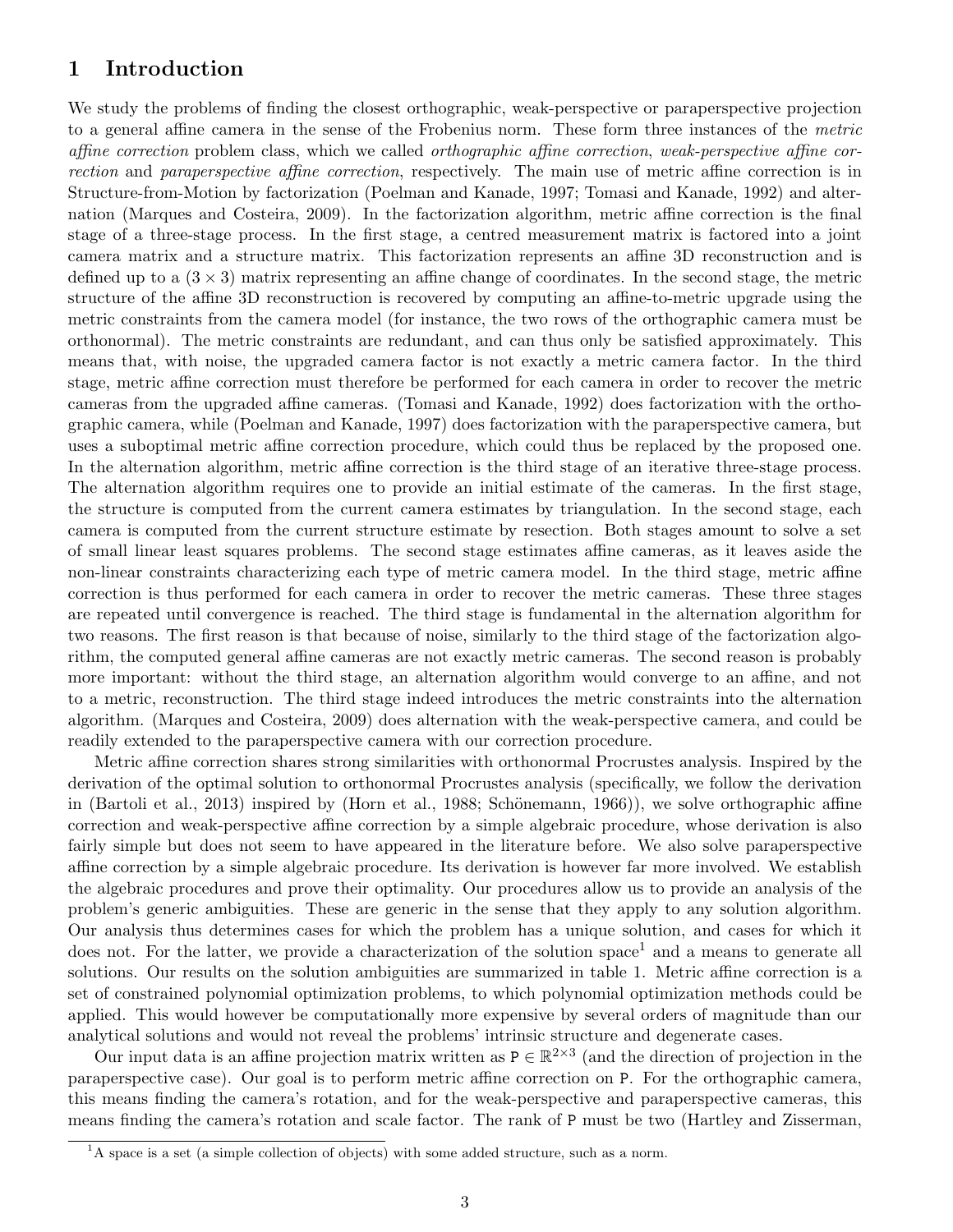2003). A rank of one would mean that all 3D space points would be projected to a single image line; a rank of zero would mean that they would be projected to a single image point. Even if these are not proper projections, the rank of matrix P may drop to one or zero for near degenerate geometries under the effect of noise. For instance, a rank of one may happen when viewing an object with a strong tilt, while a rank of zero may happen when viewing an object at a distance with a narrow field of view. Analyzing degenerate cases thus tells us what may happen in near degenerate cases. We established that, excluding the case where P vanishes (which is equivalent to it having a zero rank), the weak-perspective and paraperspective scale is always uniquely recoverable. However, for the three metric affine cameras, the rotation is uniquely recoverable only if P has full rank, otherwise it has an ambiguity in  $\mathbb{SO}_2$ .

| Camera model            | $rank(P) = 2$ | $rank(P) = 1$             | $rank(P) = 0$ |
|-------------------------|---------------|---------------------------|---------------|
| Orthographic            |               |                           |               |
| <b>Rotation</b>         | Unique        | $\mathbb{SO}_2$ ambiguous | Unrecoverable |
| <i>Weak-perspective</i> |               |                           |               |
| Scale                   | Unique        | Unique                    | Unique        |
| <b>Rotation</b>         | Unique        | $\mathbb{SO}_2$ ambiguous | Unrecoverable |
| Paraperspective         |               |                           |               |
| Scale                   | Unique        | Unique                    | Unique        |
| <b>Rotation</b>         | Unique        | $\mathbb{SO}_2$ ambiguous | Unrecoverable |

Table 1: Summary of our results on solution uniqueness. Matrix  $P \in \mathbb{R}^{2 \times 3}$  is a known upgraded affine projection matrix whose correction into one of the three listed metric affine camera models is sought. The case  $rank(P) = 2$  includes the two sub-cases where the singular values of P are distinct or equal.

We first give our notation and background in §2. We then solve the metric correction problem for the orthographic, weak-perspective and paraperspective cameras in  $\S$ 3, 4 and 5 respectively. For each camera model, we first give the correction's cost function and pseudo-code. We then derive the correction procedure based on the Singular Value Decomposition (SVD) and analyze the correction's ambiguities. The details of our analysis of the correction's ambiguities for the paraperspective camera are deferred to appendix A. We finally give experimental results in §6 and conclude in §7.

# 2 Notation and Background

## 2.1 Notation

General notation. We use italics for scalar (such as a and  $\alpha$ ), bold fonts for vector (such as v) and typewriter fonts for matrices (such as A). The entries of a vector or matrix are written as in  $A = \begin{bmatrix} A_{1,1} & A_{1,2} \\ A_{2,1} & A_{2,2} \end{bmatrix}$  $A_{1,1} A_{1,2} \ A_{2,1} A_{2,2}$ . We use diag to create (block) diagonal matrices. We use double bar fonts for sets (such as  $\mathbb{R}$ ). We use  $\mathbb{B}$ to denote a generic binary set with  $|\mathbb{B}| = 2$ . We have for instance  $\{-1,1\} \equiv \mathbb{B}$ . We write vector two-norm as in  $\|\mathbf{v}\|_2$  and matrix Frobenius norm as in  $\|\mathbf{A}\|_{\mathcal{F}}$ . We define  $[a, b]_{\times} \stackrel{\text{def}}{=} \begin{bmatrix} a & b \\ b & a \end{bmatrix}$  and  $\odot$  as the Hadamard (element-wise) product.

**Orthonormal matrices.** We use  $\mathbb{O}_d$  for the Lie group of orthonormal matrices<sup>2</sup> and  $\mathbb{SO}_d \subset \mathbb{O}_d$  for the Lie group of special orthonormal matrices, with  $d \in \{2,3\}$ . For  $A \in \mathbb{O}_d$ ,  $\det(A) = \pm 1$ ; for  $A \in \mathbb{SO}_d$ ,  $\det(A) = 1$ . We thus have  $\mathbb{O}_d \equiv \mathbb{SO}_d \times \mathbb{B}$ . Elements of  $\mathbb{SO}_2$  may be parameterized as  $\begin{bmatrix} \cos \theta & -\sin \theta \\ \sin \theta & \cos \theta \end{bmatrix}$  for  $\theta \in \mathbb{R}$ . Elements

<sup>&</sup>lt;sup>2</sup>A group is a set associated with an operation called the group law. The set and group law must satisfy closure and associativity, and there must be an identity element and an inverse element for each member of the group. For instance, the group law of  $\mathbb{O}_d$  and  $\mathbb{SO}_d$  is matrix multiplication, the identity element is the identity matrix in  $\mathbb{R}^{d \times d}$  and the inverse is element is obtained by matrix transposition.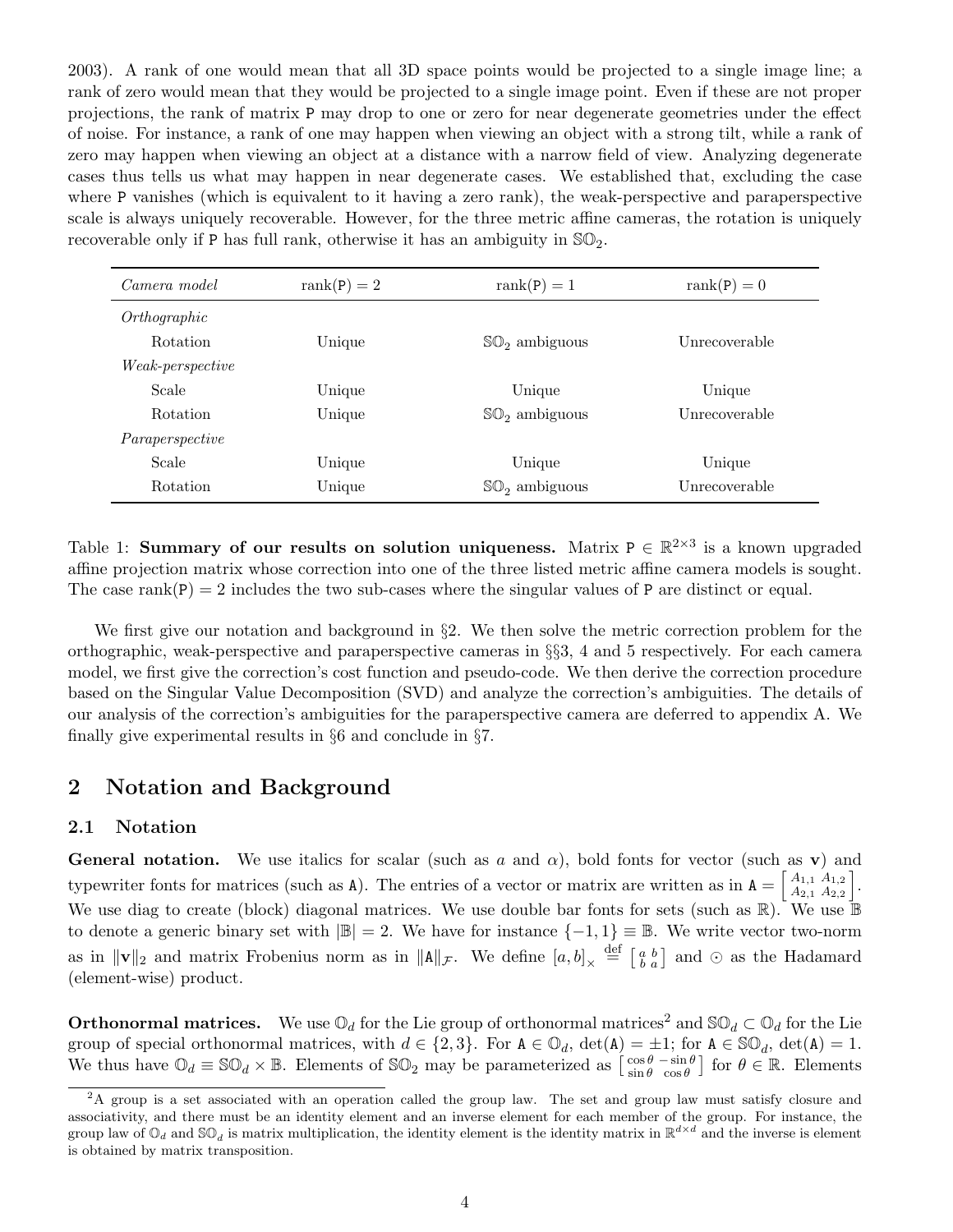of  $\mathbb{O}_2$  may be parameterized as  $\begin{bmatrix} a \cos \theta & -\sin \theta \\ a \sin \theta & \cos \theta \end{bmatrix}$  for  $\theta \in \mathbb{R}$  and  $a \in \{-1,1\}$ . This is equivalent to having  $\sqrt{ }$  $b \cos \mu - b \sin \mu$  $\begin{bmatrix} \cos \mu & -b \sin \mu \\ \sin \mu & \cos \mu \end{bmatrix}$  for some  $\mu \in \mathbb{R}$  and  $b \in \{-1,1\}$ . For  $A \in \mathbb{O}_2$ ,  $\det(A) = \det(-A)$ , and the variable a is thus required to specify whether  $A \in \mathbb{SO}_2$  (for  $a = 1$ ) or  $A \in \mathbb{O}_2 \setminus \mathbb{SO}_2$  (for  $a = -1$ ). For  $A \in \mathbb{O}_3$  however,  $\det(A) = -\det(-A)$ , and  $A \in \mathbb{SO}_3$  can thus be switched to  $\mathbb{O}_3 \setminus \mathbb{SO}_3$  by simply negating its entries. We write  $\mathbb{P}_2$  for the space of  $(2 \times 2)$  permutation matrices defined as  $\mathbb{P}_2 \stackrel{\text{def}}{=} \{I, \tilde{I}\}$  with  $\tilde{I} \stackrel{\text{def}}{=} \left[\begin{smallmatrix} 0 & 1 \\ 1 & 0 \end{smallmatrix}\right]$ . We have that  $\mathbb{P}_2 \subset \mathbb{O}_2$  and  $\mathbb{P}_2 \equiv \mathbb{B}$ ,

**Sub-Stiefel matrices.** A sub-Stiefel set  $SS_{r \times c}$ ,  $1 \leq r \leq 3$ ,  $1 \leq c \leq 3$ , is formed as the set of  $r \times c$  blocks taken from all orthonormal matrices in  $\mathbb{O}_3$ . Consequently, the Frobenius norm of any element of  $\mathbb{SS}_{r \times c}$  is bounded by 1. For instance,  $n \in \mathbb{SS}_{1\times 1} \subset \mathbb{R}$  is a scalar such that  $|n| \leq 1$  and  $n \in \mathbb{SS}_{2\times 1} \subset \mathbb{R}^{2\times 1}$  is a vector such that  $\|\mathbf{n}\|_2 \leq 1$ .

#### 2.2 Metric Affine Camera Models

The affine camera is simply defined as a projection which preserves parallelism. The general affine camera is thus represented by a matrix  $A \in \mathbb{R}^{2\times3}$  for the rotational part and a vector  $\mathbf{t} \in \mathbb{R}^{2\times1}$  for the translational part. More specifically, a point with world coordinates  $\mathbf{Q} \in \mathbb{R}^{3 \times 1}$  is projected to image coordinates  $\mathbf{q} \in \mathbb{R}^{2 \times 1}$  as  $q = AQ+t$ . We use *metric affine camera* to mean an affine camera which satisfies some additional constraints called the metric constraints. Metric affine cameras are important: they form the basis of many Shape-from-X methods, such as Photometric Stereo (Woodham, 1980) and Shape-from-Shading (Horn, 1989), to name a few. The metric affine cameras may be derived from the perspective camera in two ways. First, by increasing the focal length to infinity while back-tracking along the principal ray (Hartley and Zisserman, 2003). Second, by approximating perspective projection to some order (Faugeras et al., 2001).

The orthographic camera is the simplest metric affine camera. An affine camera is orthographic if  $A = \overline{R}$ with  $\bar{R} \in \mathbb{SS}_{2\times 3}$ . In other words, A must be the leading two rows of a 3D rotation matrix. Geometrically, it rotates the object's points and simply projects them orthographically to the camera's retina. The weakperspective camera is a zeroth order approximation of the perspective camera. An affine camera is weakperspective if  $A = \alpha \bar{R}$  with  $\alpha \in \mathbb{R}^+$  and  $\bar{R} \in \mathbb{SS}_{2\times 3}$ . In other words, A must be the leading two rows of a 3D rotation matrix up to a positive rescaling. Geometrically, it follows the orthographic camera, and additionally rescales the projected points about the optical axis. The rescaling takes into account the camera to object distance, as  $\alpha$  is chosen as the inverse of the object's average depth. The paraperspective camera is a first order approximation of the perspective camera. An affine camera is paraperspective if  $A = \alpha[I \ d]R$ with  $\alpha \in \mathbb{R}^+$ ,  $\mathbf{d} \in \mathbb{R}^{2\times 1}$  and  $\bar{\mathbf{R}} \in \mathbb{SS}_{2\times 3}$ . The vector **d** is related to a direction of projection. Indeed, a paraperspective camera follows the weak-perspective camera, except that the projection to the retina is along the direction defined by the perspective projection of the object's centre of mass. This allows the paraperspective camera to take the full 3D coordinates of the object's location into account in the projection process.

The orthographic, weak-perspective and paraperspective cameras form a hierarchy of approximations with gradually increasing precision to perspective projection. The affine camera models are simpler than the perspective camera because their projection process is essentially linear. However, any metric affine camera model must satisfy a set of nonlinear constraints. For these problems such as Structure-from-Motion where the camera parameters must be estimated (Poelman and Kanade, 1997; Quan, 1996; Tomasi and Kanade, 1992; Weinshall and Tomasi, 1995), this has motivated the use of approaches estimating first the general affine model (which, being non-metric, is not subject to nonlinear constraints), and then fitting the chosen metric affine camera model in a second step called metric affine correction.

# 2.3 The Singular Value Decomposition in  $\mathbb{R}^{2\times3}$

Definition. Our algebraic procedures are extensively based on the SVD (Golub and van Loan, 1989) in  $\mathbb{R}^{2\times3}$ . An SVD P = UZV<sup>T</sup> must satisfy  $U \in \mathbb{O}_2$ ,  $V \in \mathbb{O}_3$  and  $\Sigma = [\bar{\Sigma} \ 0] \in \mathbb{R}^{2\times3}$  with  $\bar{\Sigma} = \text{diag}(\sigma_1, \sigma_2)$ . We have that  $\sigma_1, \sigma_2 \in \mathbb{R}^+$  are the singular values of P in decreasing order. Though the singular values are unique, an SVD is never unique. Understanding the ambiguities of the SVD in  $\mathbb{R}^{2\times3}$  is of utmost importance in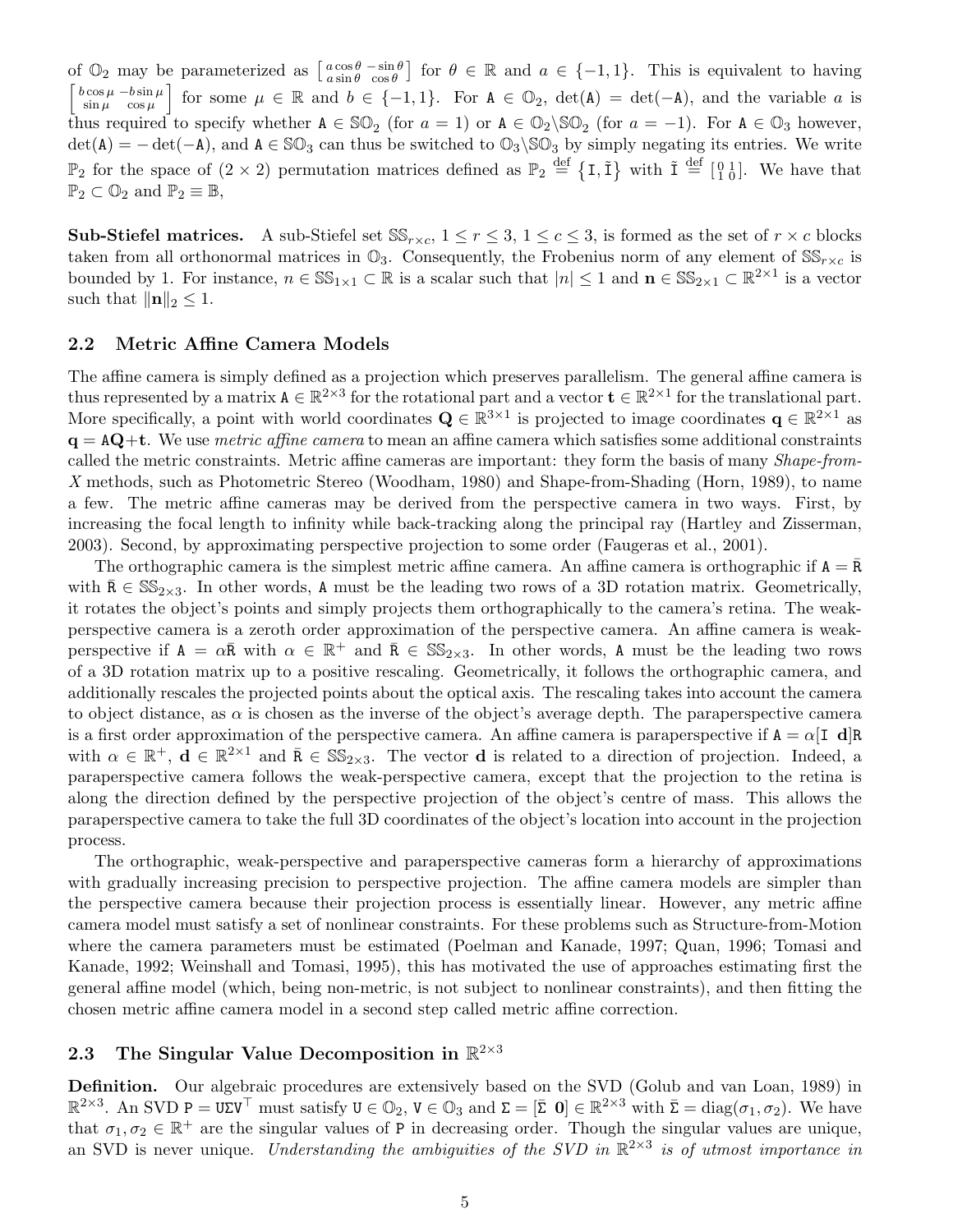studying the ambiguities of metric affine correction. The existence of SVD ambiguities means that for a given reference SVD  $P = U\Sigma V^{\top}$  there exist concurrent SVDs  $P = U'\Sigma'U'^{\top}$  that produce the same P. Because  $U, U' \in \mathbb{O}_2$  there exist  $A \in \mathbb{O}_2$  such that  $U' = UA$ . Similarly, there exist  $B \in \mathbb{O}_3$  such that  $V' = VB$ . Therefore the concurrent SVDs  $U'\Sigma'U'^{\top} = U\Lambda\Sigma' B^{\top}U^{\top}$  and so  $\Sigma = \Lambda\Sigma' B^{\top}$ . Because the singular values are unique,  $\Sigma$ and  $\Sigma'$  must be equal up to re-ordering. We model this re-ordering with  $\Sigma' = E^{\top} \Sigma \text{ diag}(E, 1)$  for some  $E \in \mathbb{P}_2$ . By combining these two equations, we obtain  $\Sigma = M^{\top} \Sigma N$  with  $M \stackrel{\text{def}}{=} A E^{\top}$  and  $N \stackrel{\text{def}}{=} B \operatorname{diag}(E, 1)^{\top}$ . Therefore a full characterization of the SVD ambiguities is given by the family of matrices  $A \in \mathbb{O}_2$  and  $B \in \mathbb{O}_3$  such that:

$$
\begin{cases}\nA = ME \\
B = N \operatorname{diag}(E, 1) \n\end{cases}\n\text{ with }\n\begin{cases}\nE \in \mathbb{P}_2, M \in \mathbb{O}_2, N \in \mathbb{O}_3 \\
M\Sigma = \Sigma N.\n\end{cases}\n\tag{1}
$$

Note that the family of matrices  $M \in \mathbb{O}_3$  characterizes the ambiguities of the SVD up to reordering. The singular values of matrix P provide a neat way to form categories of ambiguities of the SVD. In  $\mathbb{R}^{2\times3}$  this leads to four cases, which we analyze in detail below and summarize the results in table 2. In practice, this means that our algebraic procedures, which are based on taking the SVD of P, will have to be tested against a reference SVD and four types of concurrent SVDs for ambiguities.

|                               | $rank(P) = 2$                                         |                                                                               | $rank(P) = 1$                                                           | $rank(P) = 0$                               |
|-------------------------------|-------------------------------------------------------|-------------------------------------------------------------------------------|-------------------------------------------------------------------------|---------------------------------------------|
|                               | Case 1: $\sigma_1 > \sigma_2 > 0$                     | Case 2: $\sigma_1 = \sigma_2 > 0$                                             | Case 3: $\sigma_1 > \sigma_2 = 0$                                       | Case 4: $\sigma_1 = \sigma_2 = 0$           |
| Parameters                    | $s_1, s_2, s_3 \in \{-1, 1\}$<br>$E \in \mathbb{P}_2$ | $s \in \{-1,1\}, \, \mathsf{C} \in \mathbb{O}_2$                              | $s_1, s_2 \in \{-1, 1\}$<br>$C \in \mathbb{O}_2$ , $E \in \mathbb{P}_2$ | $A \in \mathbb{O}_2$ , $B \in \mathbb{O}_3$ |
| $A \in \mathbb{O}_2$          | $diag(s_1, s_2)E$                                     | C                                                                             | $diag(s_1, s_2)E$                                                       | $\mathbb{O}_2$                              |
| $B \in \mathbb{O}_3$          | $diag(s_1, s_2, s_3) diag(E, 1) diag(C, s)$           |                                                                               | $diag(s_1, C) diag(E, 1)$                                               | $\mathbb{O}_3$                              |
| Space                         | $\mathbb{B}^4$                                        | $\mathbb{O}_2\times\mathbb{B}$                                                | $\mathbb{O}_2\times\mathbb{B}^3$                                        | $\mathbb{O}_2\times\mathbb{O}_3$            |
| $\Sigma' = A^{\top} \Sigma B$ | $=$ EZ diag(E, 1)                                     | $=\Sigma = \sigma I$<br>$\sigma \stackrel{\text{def}}{=} \sigma_1 = \sigma_2$ | $=$ E $\Sigma$ diag(E, 1)                                               | $=\Sigma=0$                                 |
| $\sigma'_1$                   | $= e\sigma_1 + (1-e)\sigma_2$                         | $=\sigma'=\sigma$                                                             | $=$ $e\sigma_1$                                                         | $= 0$                                       |
| $\sigma_2'$                   | $= e\sigma_2 + (1-e)\sigma_1$                         | $=\sigma'=\sigma$                                                             | $=(1-e)\sigma_1$                                                        | $= 0$                                       |

Table 2: Ambiguities of the SVD in  $\mathbb{R}^{2\times3}$ . A concurrent SVD U' $\Sigma' V'^{\top}$  is related to the reference SVD UΣV<sup>T</sup> by U' = UA, Σ' = A<sup>T</sup>ΣB and V' = VB. The last row of the table indicates the ambiguity space. For instance in case 1 there are no continuous ambiguities but 4 binary ones, namely 3 sign flips and 1 re-ordering. The indicator variable  $e \in \{0, 1\}$  parameterizes  $\mathbf{E} = e\mathbf{I} + (1 - e)\tilde{\mathbf{I}}$ .

**Case 1:**  $\sigma_1 > \sigma_2 > 0$ . This case is the most general one and has only generic ambiguities. We partition matrix  $N \in \mathbb{O}_3$  as:

$$
\mathtt{N} \ = \ \begin{bmatrix} \bar{\mathtt{N}} & \mathbf{n}_1 \\ \mathbf{n}_2^{\top} & n \end{bmatrix} \qquad \text{with} \qquad \bar{\mathtt{N}} \in \mathbb{SS}_{2 \times 2}, \, \mathbf{n}_1, \mathbf{n}_2 \in \mathbb{SS}_{2 \times 1}, \, n \in \mathbb{SS}_{1 \times 1},
$$

and using  $M\Sigma = \Sigma N$  from equation (1) we obtain:

$$
\begin{bmatrix} M\bar{\Sigma} & \mathbf{0} \end{bmatrix} = \begin{bmatrix} \bar{\Sigma}\bar{N} & \bar{\Sigma}\mathbf{n}_1 \end{bmatrix}.
$$
 (2)

This directly gives  $n_1 = 0$ . Because  $N \in \mathbb{O}_3$ , this implies  $n \in \{-1,1\}$  and  $n_2 = 0$ , and finally  $\overline{N} \in \mathbb{O}_2$ . By parameterizing  $M \in \mathbb{O}_2$  and  $\overline{N} \in \mathbb{O}_2$  as:

$$
M = \begin{bmatrix} a\cos\theta & -\sin\theta \\ a\sin\theta & \cos\theta \end{bmatrix} \quad \text{and} \quad \bar{N} = \begin{bmatrix} b\cos\mu & -\sin\mu \\ b\sin\mu & \cos\mu \end{bmatrix},
$$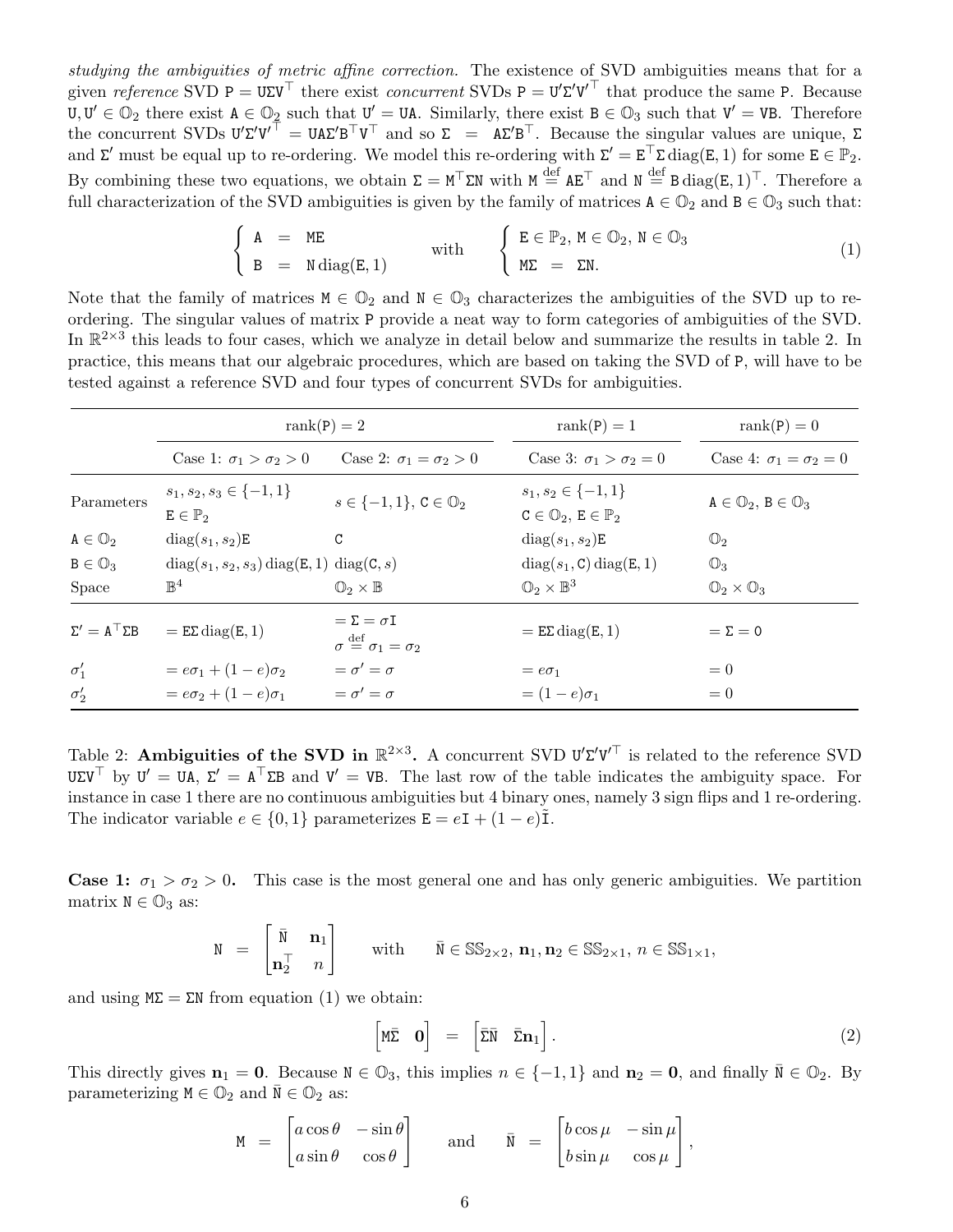with  $a, b \in \{-1, 1\}$  and  $\theta, \mu \in \mathbb{R}$ , and using the leading part  $M\bar{\Sigma} = \bar{\Sigma}\bar{N}$  of equation (2) we obtain the following equation:

$$
\begin{bmatrix}\n\sigma_1 a \cos \theta & -\sigma_2 \sin \theta \\
\sigma_1 a \sin \theta & \sigma_2 \cos \theta\n\end{bmatrix} = \begin{bmatrix}\n\sigma_1 b \cos \mu & -\sigma_1 \sin \mu \\
\sigma_2 b \sin \mu & \sigma_2 \cos \mu\n\end{bmatrix}.
$$

It is trivial that element  $(2, 2)$  implies  $\cos \theta = \cos \mu$  and that then element  $(1, 1)$  implies  $a = b$ . Elements  $(1, 2)$  and  $(2, 1)$  imply  $\sin \theta = \sin \mu = 0$  and so  $\theta = k\pi$ ,  $\mu = k'\pi$ , for  $k, k' \in \mathbb{N}$ . Finally, element  $(2, 2)$  implies  $k = k'$ , and we thus obtain:

 $M = \text{diag}(s_1, s_2)$  and  $N = \text{diag}(s_1, s_2, s_3)$  with  $s_1, s_2, s_3 \in \{-1, 1\}.$ 

We obtain a generic SVD ambiguity: sign flips on corresponding columns of U and V. We finally arrive at:

A = diag(s<sub>1</sub>, s<sub>2</sub>)E and B = diag(s<sub>1</sub>, s<sub>2</sub>, s<sub>3</sub>) diag(E, 1) with  $s_1, s_2, s_3 \in \{-1, 1\}$ , E  $\in \mathbb{P}_2$ .

The ambiguity space is thus  $\mathbb{B}^4$  (it has 4 binary possible choices). Starting from  $\Sigma = A\Sigma' B^{\top}$ , and replacing A and B by their expressions, we obtain  $\Sigma' = \text{E} \text{diag}(s_1, s_2) \Sigma \text{diag}(s_1, s_2, s_3) \text{diag}(E, 1) = \text{E}\Sigma \text{diag}(E, 1)$ .

**Case 2:**  $\sigma_1 = \sigma_2 > 0$ . Let  $\sigma \stackrel{\text{def}}{=} \sigma_1 = \sigma_2$ . This case is known as a 'degenerate SVD' in the literature. The SVD can be rewritten as  $P = \sigma U[I \ 0]V^{\top}$  and equation (1) reduces to  $M[I \ 0] = [I \ 0]N$ . By partitioning  $N \in \mathbb{O}_3$  as we did in case 1, we obtain:

$$
\left[\begin{matrix} \mathbf{M} & \mathbf{0} \end{matrix} \right] = \left[\begin{matrix} \bar{\mathbf{N}} & \mathbf{n}_1 \end{matrix} \right],
$$

from which we conclude, again as in case 1, that  $n_1 = n_2 = 0$ ,  $n \in \{-1,1\}$  and  $\overline{N} \in \mathbb{O}_2$ . The leading part of this equation gives us  $M = \overline{N} = C \in \mathbb{O}_2$ , and leads to:

$$
M = C \quad \text{and} \quad N = \text{diag}(C, s) \quad \text{with} \quad s \in \{-1, 1\}, C \in \mathbb{O}_2.
$$

Because  $\mathbb{P}_2 \subset \mathbb{O}_2$ , we finally arrive at:

$$
A = C \quad \text{and} \quad B = \text{diag}(C, s) \quad \text{with} \quad s \in \{-1, 1\}, C \in \mathbb{O}_2.
$$

The ambiguity space is thus  $\mathbb{O}_2 \times \mathbb{B}$  (it has 1 continuous and 2 binary possible choices). Starting from  $\Sigma = A\Sigma' B^{\top}$ , and replacing A and B by their expressions, we obtain  $\Sigma' = C^{\top} \Sigma \text{ diag}(C, s) = \Sigma = \sigma I$ .

**Case 3:**  $\sigma_1 > \sigma_2 = 0$ . In this case, we have  $\bar{\Sigma} = \text{diag}(\sigma_1, 0)$ . We use a different partition of  $N \in \mathbb{O}_3$ compared to case 1 and case 2:

$$
\mathbf{N} = \begin{bmatrix} n & \mathbf{n}_2^{\top} \\ \mathbf{n}_1 & \bar{\mathbf{N}} \end{bmatrix} \quad \text{with} \quad \bar{\mathbf{N}} \in \mathbb{SS}_{2 \times 2}, \, \mathbf{n}_1, \mathbf{n}_2 \in \mathbb{SS}_{2 \times 1}, \, n \in \mathbb{SS}_{1 \times 1}.
$$

Equation (1) is then rewritten as:

$$
\begin{bmatrix} \sigma_1 m_{1,1} & \mathbf{0}^\top \\ \sigma_1 m_{2,1} & \mathbf{0}^\top \end{bmatrix} = \begin{bmatrix} \sigma_1 n & \sigma_1 \mathbf{n}_2^\top \\ 0 & \mathbf{0}^\top \end{bmatrix}.
$$

We thus obtain  $n_2 = 0$ , and using the same reasoning as in case 1 and case 2, this implies  $n \in \{-1,1\}$ ,  $n_1 = 0$  and  $N \in \mathbb{Q}_2$ . We also trivially obtain  $m_{2,1} = 0$  and  $m_{1,1} = n$ . Because  $M \in \mathbb{Q}_2$ , this implies  $m_{1,2} = 0$ and  $m_{2,2} \in \{-1,1\}$ , leading to:

$$
M = diag(s_1, s_2) \quad \text{and} \quad N = diag(s_1, C) \quad \text{with} \quad s_1, s_2 \in \{-1, 1\}, C \in \mathbb{O}_2.
$$

We finally arrive at:

$$
\mathtt{A} \hspace{0.2cm} = \hspace{0.2cm} \mathrm{diag}(s_1,s_2) \mathtt{E}, \hspace{0.8cm} \text{and} \hspace{0.8cm} \mathtt{B} \hspace{0.2cm} = \hspace{0.2cm} \mathrm{diag}(s_1,\mathtt{C}) \hspace{0.2cm} \mathrm{diag}(\mathtt{E},1) \hspace{0.8cm} \text{with} \hspace{0.8cm} s_1,s_2 \in \{-1,1\}, \, \mathtt{C} \in \mathbb{D}_2, \, \mathtt{E} \in \mathbb{P}_2.
$$

The ambiguity space is thus  $\mathbb{O}_2 \times \mathbb{B}^3$  (it has 1 continuous and 4 binary possible choices). Starting from  $\Sigma = A\Sigma' B^{\top}$ , and replacing A and B by their expressions, we obtain  $\Sigma' = E \text{diag}(s_1, s_2) \Sigma \text{diag}(s_1, C) \text{diag}(E, 1) =$ EΣ diag(E, 1).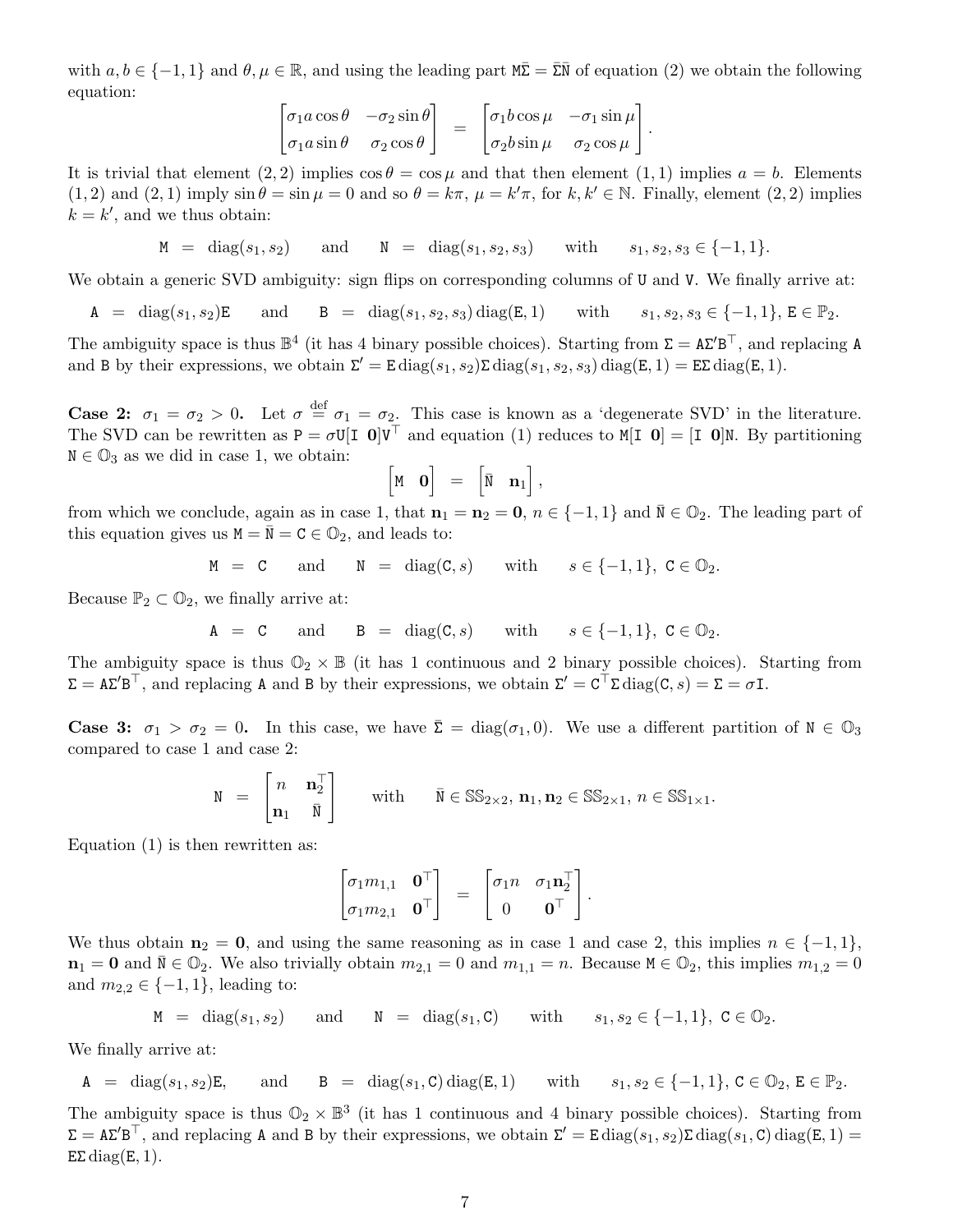**Case 4:**  $\sigma_1 = \sigma_2 = 0$ . In this case,  $P = 0 = U0V^{\top}$  with  $0 \in \mathbb{R}^{2 \times 3}$  the all-zero matrix. We can trivially conclude that  $M \in \mathbb{O}_2$  and  $N \in \mathbb{O}_3$ . In other words,  $\Sigma = 0$  contains all the information of the SVD, and U and V are uninformative. Because  $\mathbb{P}_2 \subset \mathbb{O}_2$ , we arrive at:

$$
A\ \in\ \mathbb{O}_2\qquad\text{and}\qquad B\ \in\ \mathbb{O}_3.
$$

The ambiguity space is thus  $\mathbb{O}_2 \times \mathbb{O}_3$  (it has 4 continuous and 2 binary possible choices). Starting from  $\Sigma = A\Sigma' B^{\top}$  we obtain  $\Sigma' = \Sigma = 0$ .

## 2.4 Methodology

For each metric affine camera, we first formulate metric affine correction using the Frobenius norm. We use this norm since we do not have specific prior information on the error distribution in P. The Frobenius norm has been used for many similar problems in 3D computer vision. One of the most well-known examples is probably the rank-correction step of the 8 point algorithm for fundamental matrix estimation (Hartley and Zisserman, 2003). We prove the existence of a solution to this formulation, and give an algebraic procedure to compute this solution using reference SVDs. We then use the algebraic procedure to analyze the problem's generic degeneracies, corresponding to ambiguous cases which cannot be solved by any algorithm. Because the SVD is the basis of our algebraic procedures, we use its ambiguities as a basis to derive and classify the problem's generic degeneracies. We consider each of the above four cases of SVD ambiguities for each SVD involved in the algebraic procedure. This is done by substituting the reference SVD by concurrent SVDs and comparing the discrepancy in the result of the algebraic procedure. In other words, we answer the question of which ambiguities of the SVD carry over to the correction procedure. The equivalence between the problem's generic ambiguities and the algebraic procedure's can be established since in most cases the latter is non-degenerate.<sup>3</sup> For all cases, we show how the solution space may be entirely generated.

## 3 Orthographic Affine Correction

Defining  $\bar{R} \in \mathbb{SS}_{2\times 3}$  as the first two rows of  $R \in \mathbb{SO}_3$ , the problem of orthographic affine correction is formulated as:

$$
\min_{\mathbf{R}\in\mathbb{SO}_3}\mathcal{O}_{\text{OR}}(\mathbf{R})\qquad\text{with}\qquad\mathcal{O}_{\text{OR}}(\mathbf{R})\stackrel{\text{def}}{=}\|\mathbf{P}-\bar{\mathbf{R}}\|_{\mathcal{F}}^2.
$$
\n(3)

In solving this problem, we use an SVD of matrix  $P \in \mathbb{R}^{2\times3}$ . We write  $P = U\Sigma V^{\top}$  as the reference SVD, and  $P = U' \Sigma' V^{\top}$  as the concurrent SVDs. Our algebraic procedure is given in table 3.

Function 
$$
\mathbf{ORAC}(P \in \mathbb{R}^{2 \times 3})
$$

- Set  $(U, \Sigma, V) \leftarrow \text{SVD}(P)$
- Set  $R \leftarrow diag(U, det(U) det(V))V^{\top}$

$$
\text{Output } R \in \mathbb{SO}_3
$$

Table 3: Algebraic procedure solving orthographic affine correction. For  $rank(P) = 2$  the returned solution is the problem's unique solution. For rank(P) = 1 and rank(P) = 0 the returned solution lies in the problem's solution space.

 $3$ Degeneracies only occur for a few special cases of paraperspective metric correction. For these cases, we specifically analyze the problem's generic degeneracies. An algebraic procedure is said to degenerate when it fails to return a valid solution. This here happens due to division by zero.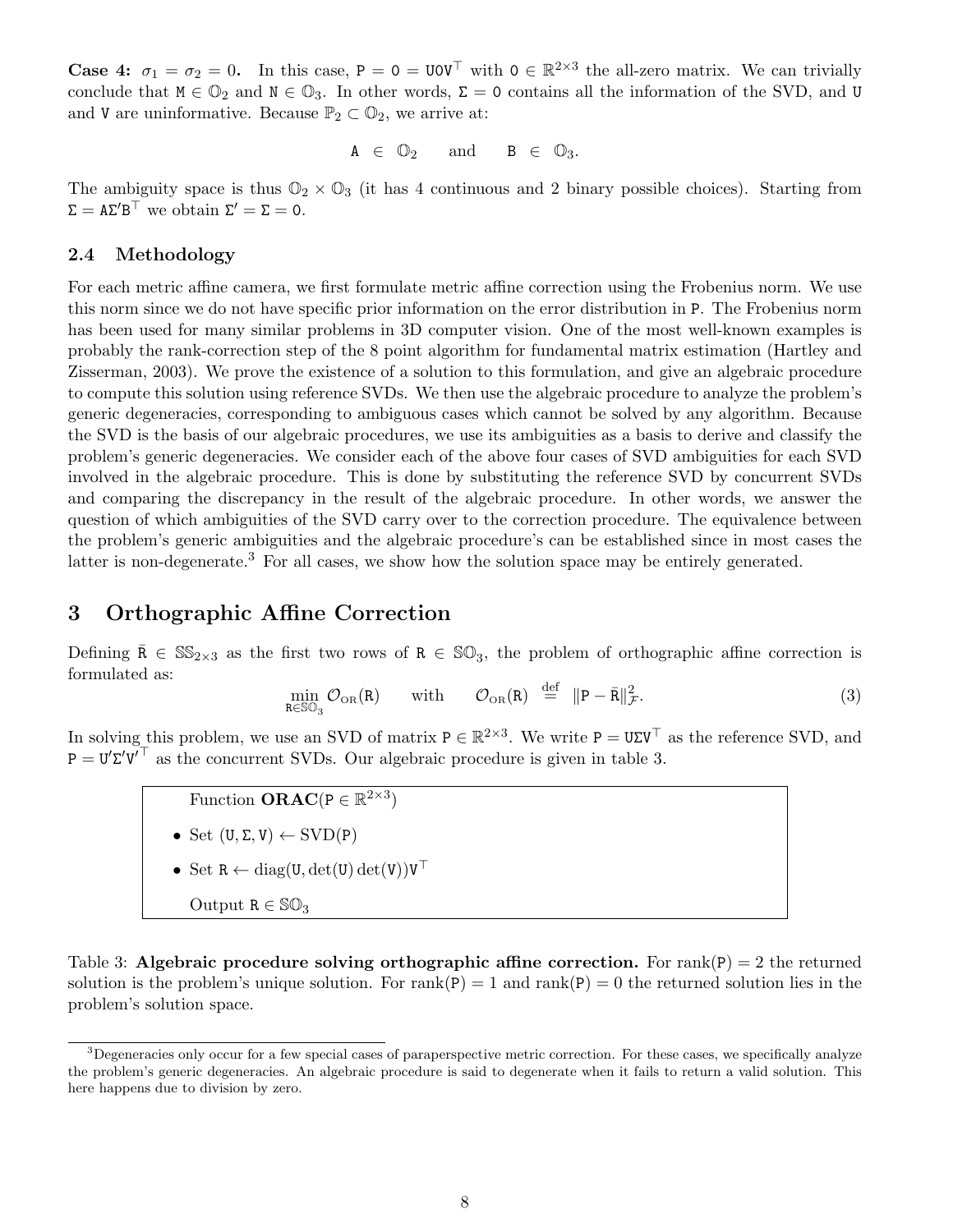#### 3.1 Solution Existence

To establish the existence of a solution we only use the reference SVD of matrix P, that we plug into the cost function  $\mathcal{O}_{OR}$ , giving:

$$
\mathcal{O}_{\scriptscriptstyle \mathrm{OR}}(\mathtt{R}) \;\; = \;\; \| \mathtt{U} \mathtt{\Sigma} \mathtt{V}^\top - \bar{\mathtt{R}} \|_{\mathcal{F}}^2 \;\; = \;\; \| \mathtt{\Sigma} - \mathtt{U}^\top \bar{\mathtt{R}} \mathtt{V} \|_{\mathcal{F}}^2,
$$

since multiplying by a unitary matrix preserves the Frobenius norm. Introducing  $\bar{z} \stackrel{\text{def}}{=} U^{\top} \bar{R} V$ ,  $\bar{Z} \in \mathbb{SS}_{2\times 3}$ , the problem can be rewritten as:

$$
\min_{\bar{z}\in\mathbb{SS}_{2\times 3}}\mathcal{O}'_{\text{OR}}(\bar{z}) \quad \text{ with }\quad \mathcal{O}'_{\text{OR}}(\bar{z}) = \|\bar{z} - \bar{z}\|_{\mathcal{F}}^2.
$$

Because  $\Sigma$  is a diagonal matrix, and using  $\|\bar{\mathbf{Z}}\|_{\mathcal{F}}^2 = \|\bar{\mathbf{R}}\|_{\mathcal{F}}^2 = 2$ , the cost function  $\mathcal{O}'_{\text{OR}}$  can be expanded as:

$$
\mathcal{O}'_{\text{OR}}(\bar{z}) = \|\Sigma\|_{\mathcal{F}}^2 + \|\bar{z}\|_{\mathcal{F}}^2 - 2\text{tr}(\Sigma\bar{z}) = \sigma_1^2 + \sigma_2^2 + 2 - 2(\sigma_1 Z_{1,1} + \sigma_2 Z_{2,2}).
$$

Recall that  $\sigma_1 \geq 0$ ,  $\sigma_2 \geq 0$  and because  $\overline{Z} \in \mathbb{SS}_{2\times 3}$ ,  $|Z_{1,1}| \leq 1$  and  $|Z_{2,2}| \leq 1$ . The cost is thus clearly minimized by choosing  $Z_{1,1} = Z_{2,2} = 1$ . Because  $\bar{Z} \in \mathbb{SS}_{2\times 3}$ , we obtain  $\bar{Z} = [I \ 0]$ . We finally arrive at  $\bar{\mathbf{R}} = \mathbf{U}[\mathbf{I} \ \mathbf{0}] \mathbf{V}^{\top}$  and construct the third row of R as the cross-product of the first two, giving:

$$
R = diag(U, det(U) det(V))VT.
$$

A geometric interpretation of the recovered orthographic camera may be given by rewriting the result as  $\bar{\mathbf{R}} = (\det(\mathbf{V})\mathbf{U})[\mathbf{I} \; \mathbf{0}] (\det(\mathbf{V})\mathbf{V}^{\top})$ . This shows that  $\bar{\mathbf{R}}$  performs a rotation  $\det(\mathbf{V})\mathbf{V}^{\top}$  which aligns the world to the camera's z-axis, followed by a parallel projection along the z-axis and a composed rotation and reflection  $det(V)U$  in the image plane.

By replacing the estimated  $\bar{z}$  in the cost function  $\mathcal{O}'_{\text{OR}}$ , we obtain the value of the cost for the optimal solution as  $v_{OR} = \mathcal{O}'_{OR}([I \ 0]),$  giving:

$$
v_{\text{OR}} \stackrel{\text{def}}{=} (\sigma_1 - 1)^2 + (\sigma_2 - 1)^2.
$$

The algebraic procedure of table 3 simply follows from the derivation above. It handles all four cases of the SVD ambiguities from table 2, by returning a valid solution which always lies in the solution space, as shown in the next section.

#### 3.2 Generic Problem Ambiguities

The algebraic procedure in table 3 solves formulation (3). Because the former has no degeneracies, it allows us to study the problem's generic ambiguities by analyzing the solution space. For that purpose, we use the concurrent SVDs instead of the reference SVD of P in our algebraic proceduce. This leads to  $R' = \text{diag}(U', \text{det}(U')) \text{det}(V'))V'^{\top}$ . We then substitute  $U' = UA$  and  $V' = VB$  to analyze the problem's ambiguities for the four cases of table 2.

**Case 1:**  $\sigma_1 > \sigma_2 > 0$ . In case 1 we have  $\mathbf{U}' = \mathbf{U} \text{diag}(s_1, s_2) \mathbf{E}$  and  $\mathbf{V}' = \mathbf{V} \text{diag}(s_1, s_2, s_3) \text{diag}(E, 1)$ . We thus obtain  $\det(\mathbf{U}') \det(\mathbf{V}') = s_3 \det(\mathbf{U}) \det(\mathbf{V})$  since  $\det(\mathbf{E}), s_1, s_2 \in \{-1, 1\}$ . The concurrent solutions are thus:

$$
\mathtt{R}' \ \ = \ \ \operatorname{diag}(\mathtt{U}\operatorname{diag}(s_1,s_2)\mathtt{E}, s_3\operatorname{det}(\mathtt{U})\operatorname{det}(\mathtt{V}))\operatorname{diag}(\mathtt{E},1)\operatorname{diag}(s_1,s_2,s_3)\mathtt{V}^\top.
$$

Because  $\mathbb{E}^2 = I$  (since  $\mathbb{E} \in \mathbb{P}_2 \subset \mathbb{Q}_2$ ) and  $s_1, s_2, s_3 \in \{-1, 1\}$ , this simplifies to:

$$
R' = diag(U, det(U) det(V))V^{\top} = R.
$$

In case 1, the solution is thus unique. The optimal cost is  $(\sigma_1 - 1)^2 + (\sigma_2 - 1)^2$ .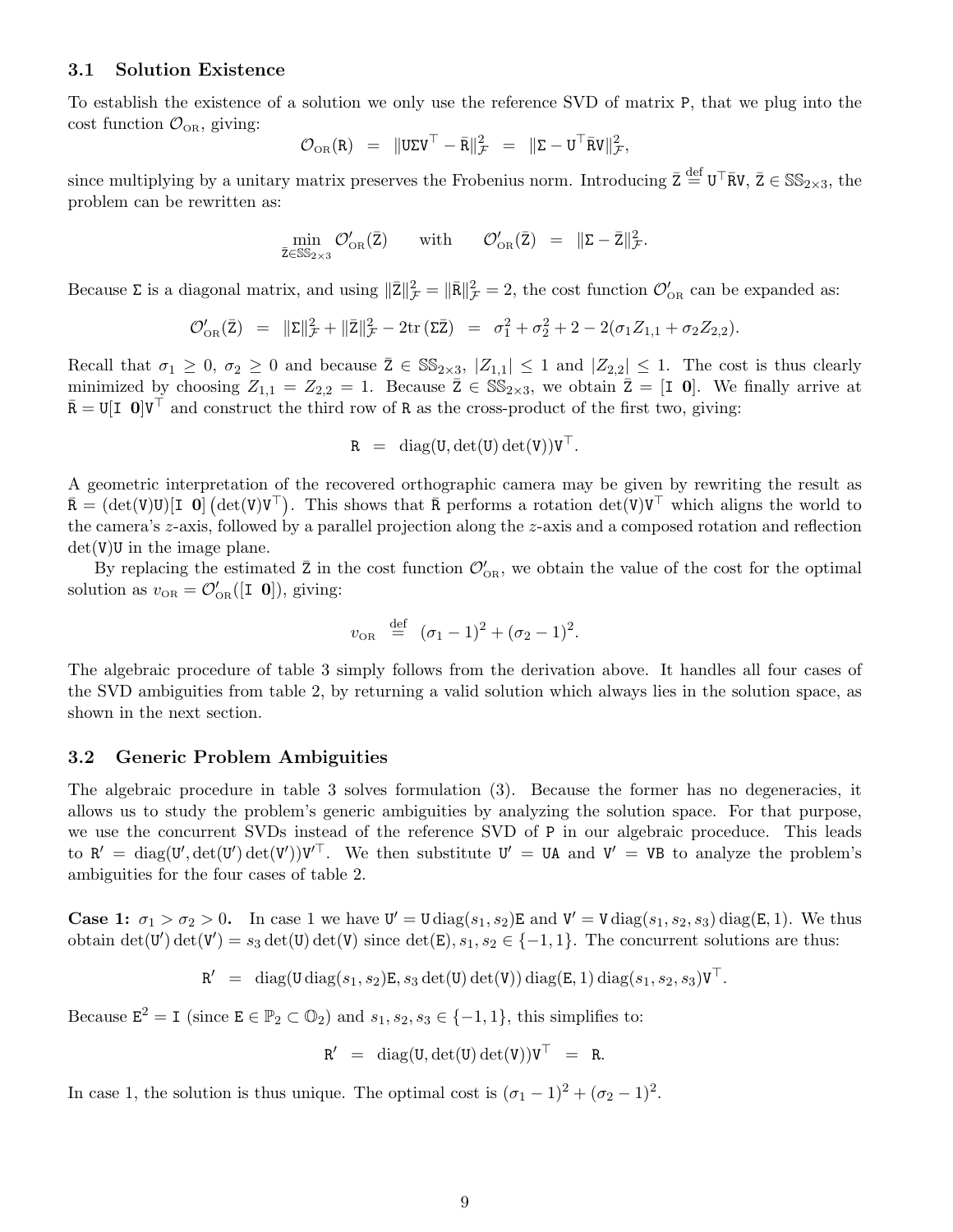**Case 2:**  $\sigma_1 = \sigma_2 > 0$ . In case 2 we have  $U' = UC$  and  $V' = V \text{diag}(C, s)$ . We thus obtain  $\det(U') \det(V') =$ s det(U) det(V) since  $C \in \mathbb{O}_2$ . The concurrent solutions are thus:

$$
R' = diag(UC, s det(U) det(V)) diag(C, s)TVT.
$$

Because  $C \in \mathbb{O}_2$  and  $s \in \{-1,1\}$ , this simplifies to:

$$
R' \ = \ \mathrm{diag}(U, \det(U) \det(V)) V^\top \ = \ R.
$$

In case 2, the solution is thus unique. The optimal cost can be simplified to  $2(\sigma-1)^2$ , with  $\sigma \stackrel{\text{def}}{=} \sigma_1 = \sigma_2$ .

**Case 3:**  $\sigma_1 > \sigma_2 = 0$ . In case 3 we have  $U' = U \text{diag}(s_1, s_2)E$  and  $V' = V \text{diag}(s_1, C) \text{diag}(E, 1)$ . We thus obtain  $\det(\mathbf{U}') \det(\mathbf{V}') = s_2 \det(\mathbf{C}) \det(\mathbf{U}) \det(\mathbf{V})$  since  $\det(\mathbf{E}), s_1 \in \{-1, 1\}$ . The concurrent solutions are thus:

 ${\tt R}' \;\; = \;\; {\rm diag}({\tt U}\, {\rm diag}(s_1,s_2) {\tt E}, s_2 \, {\rm det}({\tt C}) \, {\rm det}({\tt U}) \, {\rm det}({\tt V})) \, {\rm diag}({\tt E},1) \, {\rm diag}(s_1,{\tt C})^\top {\tt V}^\top.$ 

Because  $\mathbf{E}^2 = \mathbf{I}$  and  $s_1 \in \{-1, 1\}$ , this simplifies to:

$$
\mathtt{R}' \ \ = \ \ \operatorname{diag}(\mathtt{U}\operatorname{diag}(1,s_2), s_2\operatorname{det}(\mathtt{C})\operatorname{det}(\mathtt{U})\operatorname{det}(\mathtt{V}))\operatorname{diag}(1,\mathtt{C})^{\top}\mathtt{V}^{\top}.
$$

Defining  $G \stackrel{\text{def}}{=} s_2C \operatorname{diag}(1, \det(C))$  with  $G \in \mathbb{SO}_2$  since  $C \in \mathbb{O}_2$  and  $\det(G) = 1$ , we rewrite R' as:

$$
R' \ = \ \operatorname{diag}(U,\det(U)\det(V))\operatorname{diag}(1,G)^\top V^\top.
$$

In case 3, the solution is thus not unique: there is a rotational ambiguity in  $\mathbb{SO}_2$ . A geometric interpretation may be given by rewriting  $R'$  as the composition of three rotations  $R'$  =  $diag(det(V)U, det(U)) diag(1, G)^{\top} (det(V)V^{\top}).$  This reveals that the ambiguity is a free rotation diag(1, G) around some fixed axis parallel to the image plane. This axis is the camera's x-axis, rotated by  $diag\left(\det(V)U^{\top}, \det(U)\right)$  around the camera's z-axis. Choosing  $G = I$  leads to  $R' = R$ , implying that the solution R returned by the algebraic procedure always lies in the solution space. The optimal cost can be simplified to  $({\sigma_1} - 1)^2 + 1$ .

**Case 4:**  $\sigma_1 = \sigma_2 = 0$ . In case 4,  $\mathbf{U}' = \mathbf{UA}$  and  $\mathbf{V}' = \mathbf{VB}$ . The concurrent solutions are thus:

$$
R' \ = \ \operatorname{diag}(UA, \det(A) \det(B) \det(U) \det(V)) B^{\top} V^{\top}.
$$

Defining  $H \stackrel{\text{def}}{=} \text{diag}(A, \text{det}(A) \text{det}(B))B^{\top}$  with  $H \in \mathbb{SO}_3$  since  $A \in \mathbb{O}_2$ ,  $B \in \mathbb{O}_3$  and  $\text{det}(H) = 1$ , we rewrite R' as:

 $R' = diag(U, det(U) det(V))$ HV<sup>T</sup>.

In case 4, the solution is thus not unique: there is a rotational ambiguity in  $\mathbb{SO}_3$ . Geometrically, this means that any rotation solves the problem equally well. In other words, the rotation is unrecoverable. Choosing  $H = I$  leads to  $R' = R$ , implying that the solution R returned by the algebraic procedure always lies in the solution space. The optimal cost can be simplified to a constant value: 2.

## 4 Weak-Perspective Affine Correction

The problem of weak-perspective affine correction is formulated as:

$$
\min_{\substack{\alpha \in \mathbb{R}^+\\ \mathbf{R} \in \mathbb{SO}_3}} \mathcal{O}_{\text{WP}}(\alpha, \mathbf{R}) \quad \text{with} \quad \mathcal{O}_{\text{WP}}(\alpha, \mathbf{R}) \stackrel{\text{def}}{=} \|P - \alpha \bar{\mathbf{R}}\|_{\mathcal{F}}^2. \tag{4}
$$

As in the orthographic case, we shall use the reference SVD of matrix  $P \in \mathbb{R}^{2 \times 3}$  first and then its concurrent SVDs. Our algebraic proceduce is given in table 4.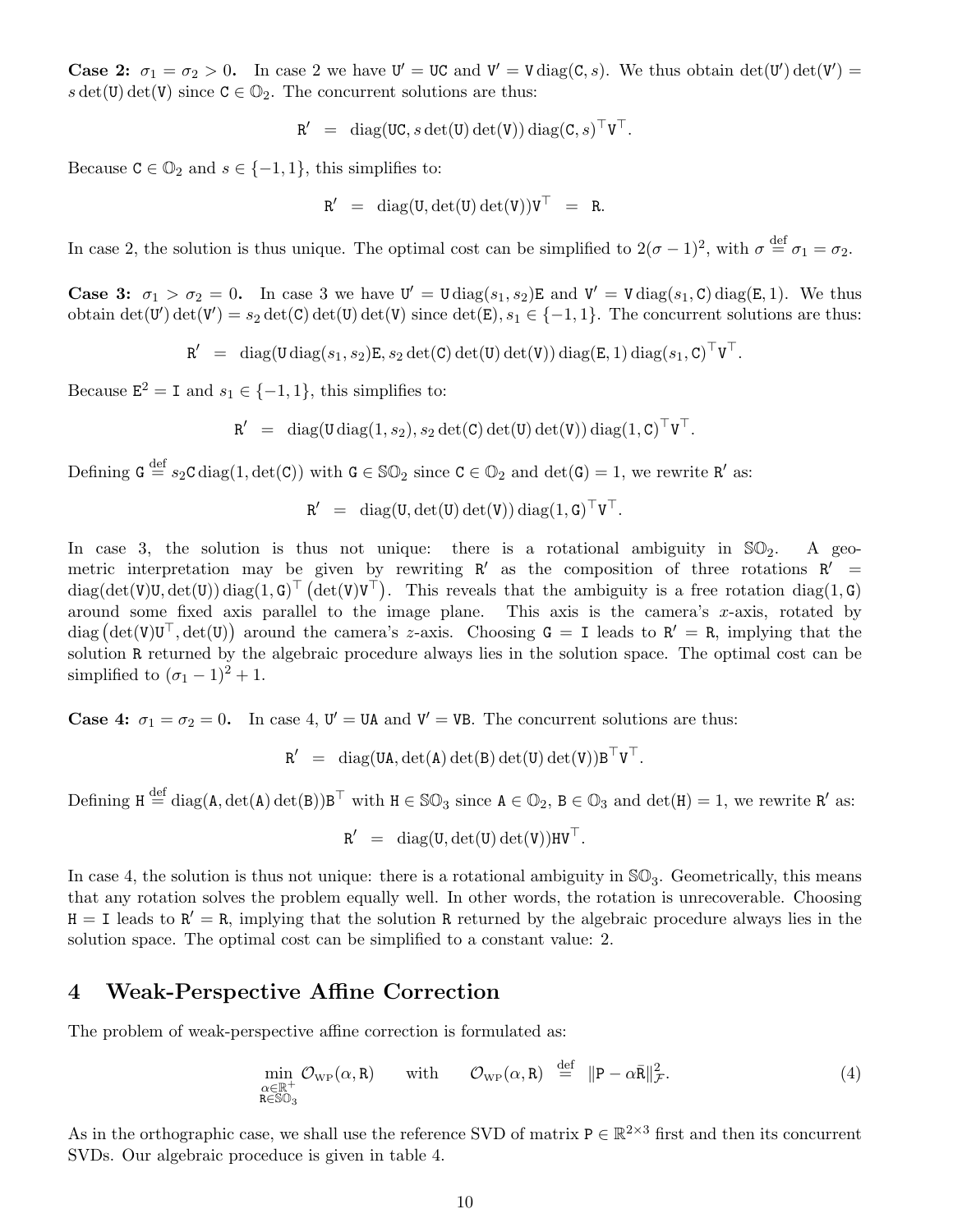Function **WPAC**( $P \in \mathbb{R}^{2 \times 3}$ )

- Set  $(U, \Sigma, V) \leftarrow \text{SVD}(P)$ , with  $\Sigma = [\text{diag}(\sigma_1, \sigma_2) \ \mathbf{0}]$
- Set  $R \leftarrow diag(U, det(U) det(V))V^{\top}$
- Set  $\alpha \leftarrow \frac{1}{2}(\sigma_1 + \sigma_2)$
- Output  $\alpha \in \mathbb{R}^+$  and  $R \in \mathbb{SO}_3$

Table 4: Algebraic procedure solving weak-perspective affine correction. For rank(P) = 2 the returned solution is the problem's unique solution. For  $rank(P) = 1$  and  $rank(P) = 0$  the returned solution lies in the problem's solution space.

### 4.1 Solution Existence

We follow the same steps as in the orthographic case. We first define  $\bar{z} \stackrel{\text{def}}{=} U^{\top} \bar{R}V$ ,  $\bar{Z} \in \mathbb{SS}_{2\times 3}$  and rewrite formulation (4) as:

$$
\min_{\substack{\alpha \in \mathbb{R}^+\\ \overline{z} \in \text{SS}_{2\times 3}}} \mathcal{O}_{\text{WP}}'(\alpha, \bar{z}) \quad \text{ with } \quad \mathcal{O}_{\text{WP}}'(\alpha, \bar{z}) \stackrel{\text{def}}{=} \| \overline{z} - \alpha \bar{z} \|_{\mathcal{F}}^2.
$$

We then expand the cost function  $\mathcal{O}'_{\text{WP}}$ , using  $\|\alpha \bar{\mathbf{Z}}\|_{\mathcal{F}}^2 = 2\alpha^2$ , as:

$$
\mathcal{O}'_{\text{WP}}(\alpha, \bar{Z}) = \|\Sigma\|_{\mathcal{F}}^2 + \|\alpha \bar{Z}\|_{\mathcal{F}}^2 - 2\alpha \text{tr}(\Sigma \bar{Z}) = \sigma_1^2 + \sigma_2^2 + 2\alpha^2 - 2\alpha(\sigma_1 Z_{1,1} + \sigma_2 Z_{2,2}).
$$

Since  $\alpha \geq 0$  this lets us find  $Z_{1,1} = Z_{2,2} = 1$ , from which  $\overline{Z} = [I \ 0]$ , with the same arguments as in the orthographic case, and thus  $\bar{\mathbf{R}} = \mathbf{U}[\mathbf{I} \ \mathbf{0}] \mathbf{V}^{\top}$ . The cost function  $\mathcal{O}'_{\text{WP}}$  can then be rewritten in terms of  $\alpha$  only as:

$$
\mathcal{O}_{\rm WP}''(\alpha) \stackrel{\text{def}}{=} \mathcal{O}_{\rm WP}'(\alpha,[\mathbf{I} \ \mathbf{0}]) = \sigma_1^2 + \sigma_2^2 + 2\alpha^2 - 2\alpha(\sigma_1 + \sigma_2).
$$

Differentiating with respect to  $\alpha$  and nullifying leads to:

$$
\frac{\partial \mathcal{O}''_{\text{WP}}}{\partial \alpha}(\alpha) = 4\alpha - 2(\sigma_1 + \sigma_2) = 0,
$$

and finally yields  $\alpha = \frac{1}{2}$  $\frac{1}{2}(\sigma_1 + \sigma_2)$ . This result ensures  $\alpha \geq 0$ . It is easy to verify that the estimated  $\alpha$ corresponds to a minimum of the cost since  $\frac{\partial^2 \mathcal{O}_{WP}^{\prime\prime}}{\partial \alpha^2} = 4 > 0$ . By replacing the estimated  $\alpha$  in the cost function  $\mathcal{O}''_{WP}$ , we obtain the value of the cost for the optimal solution as  $v_{WP} = \mathcal{O}''_{WP}(\frac{1}{2})$  $\frac{1}{2}(\sigma_1+\sigma_2)$ ), giving:

$$
v_{\rm WP} \stackrel{\rm def}{=} \frac{1}{2}(\sigma_1 - \sigma_2)^2.
$$

The algebraic procedure of table 4 simply follows from the derivation above. It handles all four cases of the SVD ambiguities from table 2, by returning a valid solution which always lies in the solution space, as shown in the next section.

### 4.2 Generic Problem Ambiguities

The algebraic procedure in table 4 solves formulation (4). Because the former has no degeneracies, it allows us to study the problem's generic ambiguities by analyzing the solution space. As in the orthographic case, we use the concurrent SVDs of P in our algebraic procedure. Because the estimated rotation is obtained as in the orthographic case, the ambiguities are the same. We thus only study the ambiguities of the estimated scale.

**Case 1:**  $\sigma_1 > \sigma_2 > 0$ . In case 1, because the singular values are the same up to re-ordering in the reference and concurrent SVDs, we conclude that  $\alpha' = \frac{1}{2}$  $\frac{1}{2}(\sigma'_1 + \sigma'_2) = \frac{1}{2}(\sigma_1 + \sigma_2) = \alpha$ . In case 1, the solution is thus unique. The optimal cost is  $\frac{1}{2}(\sigma_1 - \sigma_2)^2$ .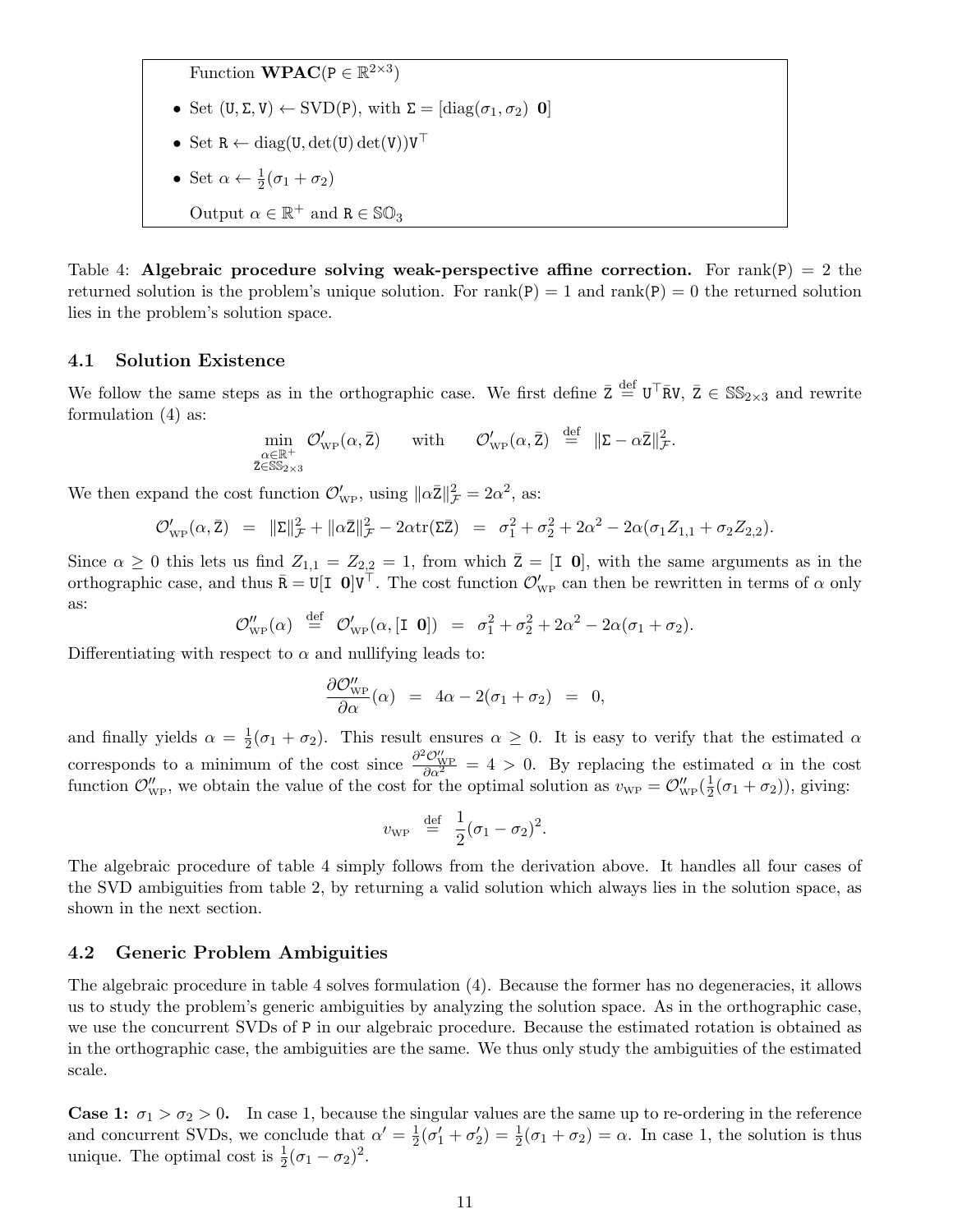**Case 2:**  $\sigma_1 = \sigma_2 > 0$ . In case 2, because the singular values are the same up to re-ordering in the reference and the concurrent SVDs, we conclude that  $\alpha' = \sigma' = \sigma = \alpha$ , with  $\sigma \stackrel{\text{def}}{=} \sigma_1 = \sigma_2$  and  $\sigma' \stackrel{\text{def}}{=} \sigma'_1 = \sigma'_2$ . In case 2, the solution is thus unique. It is trivial to derive that the optimal cost vanishes; this means that the solution is exact, and that  $\sigma_1 = \sigma_2 > 0$  is a sufficient constraint to characterize the family of  $(2 \times 3)$ matrices representing a valid weak-perspective projection.

**Case 3:**  $\sigma_1 > \sigma_2 = 0$ . In case 3, because the singular values are the same up to re-ordering in the reference and the concurrent SVDs, we conclude that  $\alpha' = \frac{1}{2}$  $\frac{1}{2}(\sigma'_1 + \sigma'_2) = \frac{1}{2}(\sigma_1 + \sigma_2) = \alpha$ . In case 3, the scale is thus unique, while the estimated rotation inherits the ambiguity in  $\mathbb{SO}_2$  from the orthographic case. The solution thus always lies in the solution space, as in the orthographic case. We note that the optimal scale also simplifies to  $\alpha = \frac{1}{2}$  $\frac{1}{2}\sigma_1$ , and the optimal cost to  $\frac{1}{2}\sigma_1^2$ .

**Case 4:**  $\sigma_1 = \sigma_2 = 0$ . In case 4, the scale vanishes as  $\alpha' = \alpha = 0$ . It is thus unique, while the rotation inherits the ambiguity in  $\mathbb{SO}_3$  from the orthographic case. The solution thus always lies in the solution space, as in the orthographic case. The optimal cost vanishes.

## 5 Paraperspective Affine Correction

For a given matrix  $D \in \mathbb{R}^{2\times3}$ , which encapsulates the direction of projection  $[\mathbf{d}^{\top}$   $-1]^{\top} \in \mathbb{R}^{3\times1}$  as  $D \stackrel{\text{def}}{=} [\mathbf{I} \ \mathbf{d}],$ the problem of paraperspective affine correction is stated as:

$$
\min_{\substack{\alpha \in \mathbb{R}^+\\ \mathbf{R} \in \mathbb{S}\mathbb{O}_3}} \mathcal{O}_{\mathbf{P}^{\mathbf{P}}}(\alpha, \mathbf{R}) \quad \text{with} \quad \mathcal{O}_{\mathbf{P}^{\mathbf{P}}}(\alpha, \mathbf{R}) \stackrel{\text{def}}{=} \| \mathbf{P} - \alpha \mathbf{D} \mathbf{R} \|_{\mathcal{F}}^2. \tag{5}
$$

We shall here first consider D as a general  $(2 \times 3)$  matrix. This more general problem may be called scaled-orthonormal Procrustes analysis from 2 points, as explained below. As in the orthographic and weak-perspective cases, we use the reference SVD  $P = U_p \Sigma_p V_p^{\top}$  in our derivation, but also the reference SVD  $D = U_d \Sigma_d V_d^{\top}$ . We normalize each of them to  $P = \tilde{U}_p \Sigma_p \tilde{V}_p^{\top}$  and  $D = \tilde{U}_d \Sigma_d \tilde{V}_d^{\top}$  so that  $\tilde{V}_p, \tilde{V}_d \in \mathbb{SO}_3$  by setting:

 $\tilde{\mathtt{U}}_p \stackrel{\text{def}}{=} \det(\mathtt{V}_p) \mathtt{U}_p, \quad \tilde{\mathtt{U}}_q \stackrel{\text{def}}{=} \det(\mathtt{V}_d) \mathtt{U}_d \quad \text{and} \quad \tilde{\mathtt{V}}_d \stackrel{\text{def}}{=} \det(\mathtt{V}_d) \mathtt{V}_d.$ 

The reference and concurrent SVDs of both P and D shall be considered to study the problem's ambiguities, while only the reference SVDs are considered directly below for etablishing the solution's existence. Our algebraic procedure is given in table 5.

By interpreting each of the two rows of P and D as a pair of corresponding 3D points, problem (5) can be readily interpreted as a special case of orthonormal Procrustes analysis. In this special case, there is no translation and only two data points (whose source coordinates are defined by matrix D and thus in practice have the special form  $[1 \ 0 \ d_1]^T$  and  $[0 \ 1 \ d_2]^T$ ). This cannot be solved by existing orthonormal Procrustes analysis methods: a significant part of them does not estimate scale (Eggert et al., 1997; Kabsch, 1978; Schönemann, 1966) and methods which solve for scale either distribute it over both point sets to ensure its independence to the rotation (Horn et al., 1988) or only apply to non-coplanar points (and so to more than three points), as for instance (Schönemann and Carroll, 1970). Finally, none of the existing Procrustes analysis methods works for only two points. In paraperspective factorization for Structurefrom-Motion (Poelman and Kanade, 1997), paraperspective affine correction was solved approximately. The procedure finds a suboptimal initial solution which is then refined by means of iterative nonlinear minimization. It is not clear what cost function the initial solution minimizes. In contrast, our procedure directly finds the Frobenius-norm optimal solution.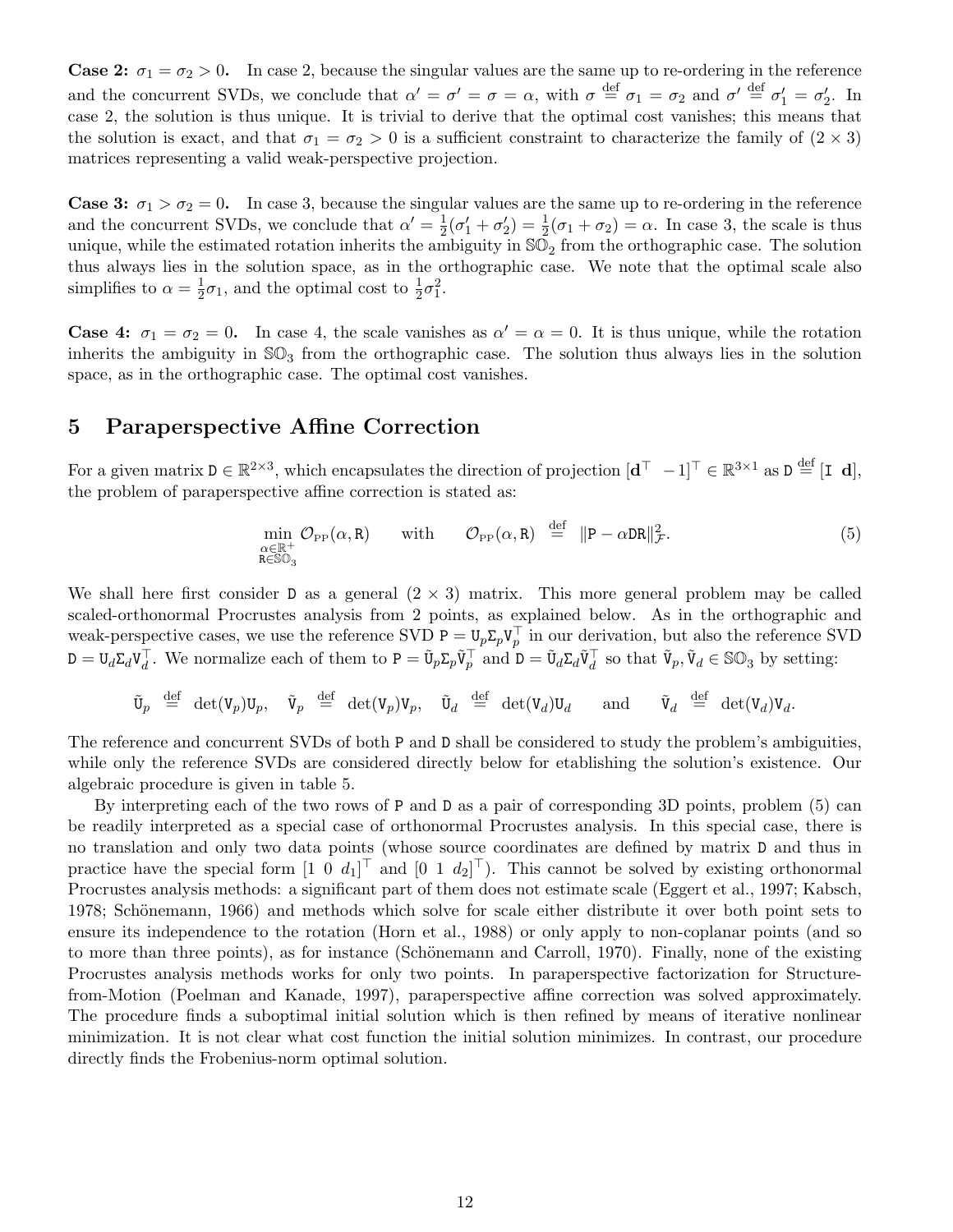Function **PPAC**(
$$
P \in \mathbb{R}^{2\times 3}
$$
,  $D \in \mathbb{R}^{2\times 3}$ )  
\n• Set  $(U_p, \Sigma_p, V_p) \leftarrow$  SVD(P), with  $\Sigma_p = [\text{diag}(\sigma_{p,1}, \sigma_{p,2}) \text{ 0}]$   
\n• Set  $(U_d, \Sigma_d, V_d) \leftarrow$  SVD(D), with  $\Sigma_d = [\text{diag}(\sigma_{d,1}, \sigma_{d,2}) \text{ 0}]$   
\n• Set  $U \leftarrow U_d^{\top} U_p$   
\n• Set  $\beta \leftarrow \sigma_{d,1} \sigma_{p,1} + \sigma_{d,2} \sigma_{p,2}$   
\n• Set  $\gamma \leftarrow \sigma_{d,1} \sigma_{p,2} + \sigma_{d,2} \sigma_{p,1}$   
\n• Set  $\delta \leftarrow \sigma_{d,1}^2 + \sigma_{d,2}^2$   
\n• Set  $\eta \leftarrow \sqrt{\beta^2 u_{2,2}^2 + \gamma^2 u_{1,2}^2}$   
\n• Set  $\alpha \leftarrow \frac{\eta}{\delta}$   
\n• Set  $\alpha \leftarrow \frac{\eta}{\delta}$   
\n• Set  $\alpha \leftarrow \frac{\eta}{\delta}$   
\n• Set  $K \leftarrow V_d Z V_p^{\top}$   
\nOutput  $\alpha \in \mathbb{R}^+$  and  $R \in \mathbb{SO}_3$ 

Table 5: Algebraic procedure solving paraperspective affine correction. The paraperspective case implies rank(D) = 2. For rank(P) = 2 the returned solution is the problem's unique solution. For rank(P) = 1 and  $rank(P) = 0$  the returned solution lies in the problem's solution space, though in the latter case the procedure degenerates and fails to compute the undetermined rotation. The more general, non-paraperspective case, includes rank(D)  $\lt 2$ . For rank(D)  $= 1$  the returned solution lies in the problem's solution space. For  $rank(D) = 0$  the algebraic procedure degenerates and fails to compute the undetermined scale and rotation. Both degeneracies  $rank(P) = 0$  and  $rank(D) = 0$  are discussed in §5.4 and would be easily handled as special cases.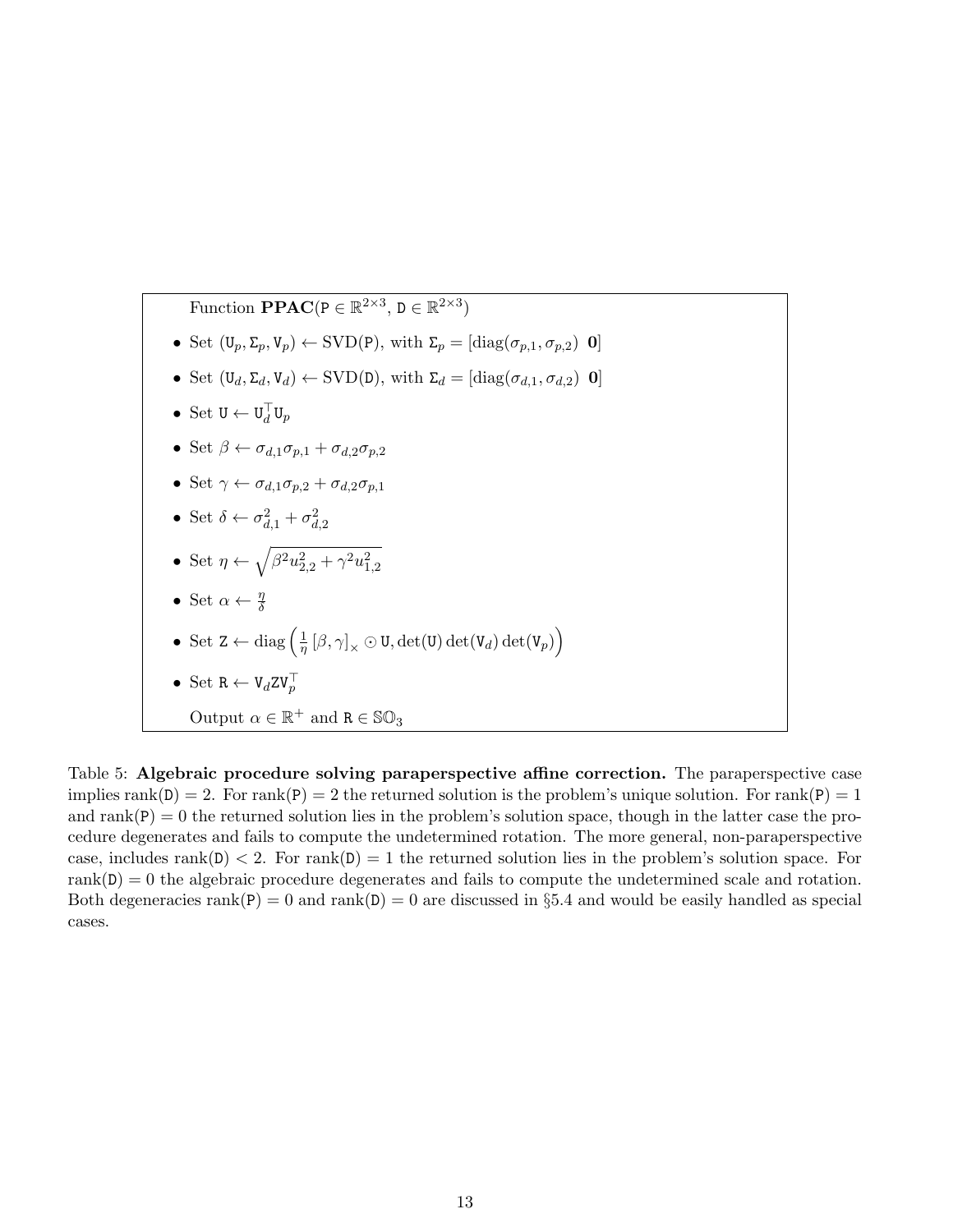## 5.1 Solution Existence

# **5.1.1** General Case:  $D \in \mathbb{R}^{2 \times 3}$

Plugging the normalized reference SVD of P and D into the cost function  $\mathcal{O}_{\text{PP}}$  gives:

$$
\mathcal{O}_{\mathrm{PP}}(\alpha, \mathtt{R}) = \left\| \tilde{\mathtt{U}}_p \mathtt{\Sigma}_p \tilde{\mathtt{V}}_p^\top - \alpha \tilde{\mathtt{U}}_d \mathtt{\Sigma}_d \tilde{\mathtt{V}}_d^\top \mathtt{R} \right\|_\mathcal{F}^2 = \left\| \tilde{\mathtt{U}}_d^\top \tilde{\mathtt{U}}_p \mathtt{\Sigma}_p - \alpha \mathtt{\Sigma}_d \tilde{\mathtt{V}}_d^\top \mathtt{R} \tilde{\mathtt{V}}_p \right\|_\mathcal{F}^2.
$$

 $\text{Introducing } K \in \mathbb{R}^{2 \times 2}, K \stackrel{\text{def}}{=} \tilde{U}_{d}^{\top} \tilde{U}_{p} \bar{\Sigma}_{p} \text{ and } \tilde{Z} \in \mathbb{SO}_{3}, \bar{Z} \in \mathbb{SS}_{2 \times 3} \text{ (with } \bar{Z} \text{ the upper } (2 \times 3) \text{ block of } \tilde{Z}), \tilde{Z} \stackrel{\text{def}}{=} \tilde{V}_{d}^{\top} R \tilde{V}_{p},$ the problem can be reformulated as:

$$
\min_{\substack{\alpha \in \mathbb{R}^+\\ \overline{z}\in \mathbb{SS}_{2\times 3}}} \mathcal{O}'_{\mathsf{PP}}(\alpha, \overline{z}) \quad \text{with} \quad \mathcal{O}'_{\mathsf{PP}}(\alpha, \overline{z}) \stackrel{\text{def}}{=} ||[K \; \mathbf{0}] - \alpha \overline{\Sigma}_d \overline{z}||^2_{\mathcal{F}}.
$$
\n(6)

We expand the cost function  $\mathcal{O}'_{\text{PP}}$  as:

$$
\mathcal{O}'_{\mathrm{PP}}(\alpha, \bar{\mathbf{Z}}) = \|\mathbf{K}\|_{\mathcal{F}}^2 + \alpha^2 \|\bar{\Sigma}_d \bar{\mathbf{Z}}\|_{\mathcal{F}}^2 - 2\alpha \mathrm{tr}\left( [\mathbf{K} \ \mathbf{0}] \bar{\mathbf{Z}}^{\top} \bar{\Sigma}_d^{\top} \right).
$$

The first term  $||\mathbf{K}||^2_{\mathcal{F}} = \sigma_{p,1}^2 + \sigma_{p,2}^2$  is non minimizable. The second term  $\alpha^2 ||\bar{\Sigma}_d \bar{\mathbf{Z}}||^2_{\mathcal{F}} = \alpha^2(\sigma_{d,1}^2 + \sigma_{d,2}^2)$  is minimizable but is independent of  $\overline{z}$ . Because  $\alpha \geq 0$ , the problem can be reduced to:

$$
\max_{\bar{z}\in \mathbb{SS}_{2\times 3}}\mathcal{O}''_{\mathrm{PP}}(\bar{z})\qquad\textrm{with}\qquad \mathcal{O}''_{\mathrm{PP}}(\bar{z})\;\;\stackrel{\mathrm{def}}{=}\;\;\mathrm{tr}\left([\mathtt{K}\;\;\mathbf{0}]\bar{z}^{\top}\bar{\Sigma}_{d}\right).
$$

Let  $\mathbf{s}_1, \mathbf{s}_2 \in \mathbb{R}^{3 \times 1}$  be the first and second rows of [K  $\mathbf{0}$ ], and let  $\boldsymbol{\lambda} \in \mathbb{R}^{3 \times 1}$  be a vector of Lagrange multipliers, designed to enforce the three constraints  $\overline{Z} \overline{Z}^{\top} = I$  from  $\overline{Z} \in \mathbb{SS}_{2\times 3}$ . Let  $\mathbf{z}_1, \mathbf{z}_2 \in \mathbb{R}^{3\times 1}$  be the first and second rows of  $\bar{z}$ . The cost function  $\mathcal{O}''_{\text{PP}}$  can be expanded to the following Lagrangian:

$$
\mathcal{L}(\bar{\mathbf{z}}, \boldsymbol{\lambda}) \stackrel{\text{def}}{=} \sigma_{d,1} \mathbf{s}_1^{\top} \mathbf{z}_1 + \sigma_{d,2} \mathbf{s}_2^{\top} \mathbf{z}_2 + \lambda_1 (\|\mathbf{z}_1\|_2^2 - 1) + \lambda_2 (\|\mathbf{z}_2\|_2^2 - 1) + \lambda_3 \mathbf{z}_1^{\top} \mathbf{z}_2.
$$

Differentiating with respect to  $z_1$  and  $z_2$ , and nullifying gives:

$$
\frac{\partial \mathcal{L}}{\partial \mathbf{z}_1}(\bar{Z}, \boldsymbol{\lambda}) = \sigma_{d,1} \mathbf{s}_1 + 2\lambda_1 \mathbf{z}_1 + \lambda_3 \mathbf{z}_2 = \mathbf{0}
$$
  

$$
\frac{\partial \mathcal{L}}{\partial \mathbf{z}_2}(\bar{Z}, \boldsymbol{\lambda}) = \sigma_{d,2} \mathbf{s}_2 + 2\lambda_2 \mathbf{z}_2 + \lambda_3 \mathbf{z}_1 = \mathbf{0}.
$$

This is equivalent to the following linear system:

$$
\begin{bmatrix} 2\lambda_1 \mathbf{I} & \lambda_3 \mathbf{I} \\ \lambda_3 \mathbf{I} & 2\lambda_2 \mathbf{I} \end{bmatrix} \begin{bmatrix} \mathbf{z}_1 \\ \mathbf{z}_2 \end{bmatrix} = - \begin{bmatrix} \sigma_{d,1} \mathbf{s}_1 \\ \sigma_{d,2} \mathbf{s}_2 \end{bmatrix}.
$$

It cannot be used at this stage to solve for Z since the value of  $\lambda$  is unknown, and would require one to reintroduce the three nonlinear orthonormality constraints on  $\bar{z}$  to be able to find a solution. However, the above linear system allows us to express the rows of  $\bar{z}$  in terms of  $s_1$  and  $s_2$  as:

$$
\begin{bmatrix} \mathbf{z}_1 \\ \mathbf{z}_2 \end{bmatrix} = -\frac{1}{4\lambda_1\lambda_2 - \lambda_3^2} \begin{bmatrix} 2\lambda_2 \mathbf{I} & -\lambda_3 \mathbf{I} \\ -\lambda_3 \mathbf{I} & 2\lambda_1 \mathbf{I} \end{bmatrix} \begin{bmatrix} \sigma_{d,1} \mathbf{s}_1 \\ \sigma_{d,2} \mathbf{s}_2 \end{bmatrix}.
$$

By definition, the last element of  $s_1$  and  $s_2$  is zero, and because of the block structure of the above linear relationship, we conclude that the last element of  $z_1$  and  $z_2$  must be zero too. In other words, the last column of  $\bar{z}$  must be zero, and we can write  $\bar{z} = [Y \ 0]$ , for some  $Y \in \mathbb{O}_2$ . The problem formulation (6) can thus be rewritten as:

$$
\min_{\substack{\alpha \in \mathbb{R}^+\\ \mathbf{Y} \in \mathbb{O}_2}} \mathcal{O}'''_{\mathrm{PP}}(\alpha, \mathbf{Y}) \qquad \text{with} \qquad \mathcal{O}'''_{\mathrm{PP}}(\alpha, \mathbf{Y}) \stackrel{\text{def}}{=} ||[\mathbf{K} \ \mathbf{0}] - \alpha \bar{\mathbf{\Sigma}}_d [\mathbf{Y} \ \mathbf{0}]||^2_{\mathcal{F}}.
$$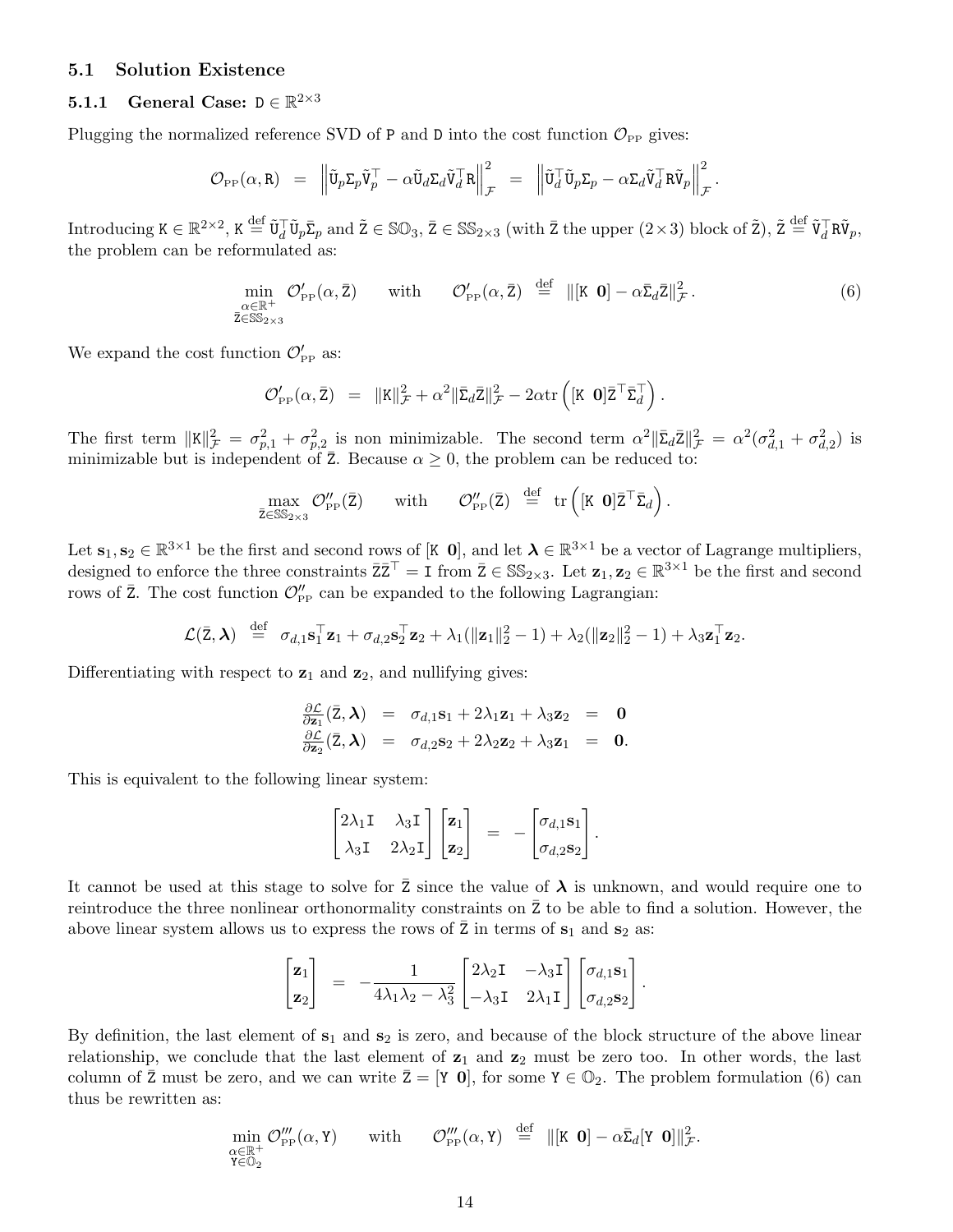The cost function  $\mathcal{O}'''_{\text{PP}}$  can obviously be directly rewritten as:

$$
\mathcal{O}'''_{\mathrm{PP}}(\alpha, \mathbf{Y}) = ||\mathbf{K} - \alpha \bar{\Sigma}_d \mathbf{Y}||^2_{\mathcal{F}}.
$$

We define  $X \stackrel{\text{def}}{=} \alpha Y$ . Because  $Y \in \mathbb{O}_2$ , X is thus a scaled orthonormal matrix, which, using  $s \in \{-1,1\}$ ,  $u, v \in \mathbb{R}$ , can be parameterized as:

$$
\mathbf{X} = \begin{bmatrix} su & v \\ -sv & u \end{bmatrix},\tag{7}
$$

with:

$$
\alpha = \sqrt{u^2 + v^2}.\tag{8}
$$

We have that  $s = 1$  for  $Y \in \mathbb{SO}_2$ , and  $s = -1$  for  $Y \in \mathbb{O}_2 \backslash \mathbb{SO}_2$ . The problem can thus be reformulated as:

$$
\min_{\substack{u,v \in \mathbb{R} \\ s \in \{-1,1\}}} \mathcal{O}'''_{\text{PP}}(u,v,s) \qquad \text{with} \qquad \mathcal{O}'''_{\text{PP}}(u,v,s) \stackrel{\text{def}}{=} \|K - \bar{\Sigma}_d X\|_{\mathcal{F}}^2.
$$

We first proceed to solve for  $u, v$ , and then determine s. We rewrite the cost using the column-wise vectorization operator vect as:

$$
\mathcal{O}'''_{\text{PP}}(u,v,s) \;\; = \;\; \lVert \text{vect}(\texttt{K}) - \text{vect}(\bar{\Sigma}_d \texttt{X}) \rVert_2^2 \;\; = \;\; \left\lVert \text{vect}(\texttt{K}) - \texttt{A} \begin{bmatrix} u \\ v \end{bmatrix} \right\rVert_2^2,
$$

where  $\text{vect}(K) \stackrel{\text{def}}{=} [K_{1,1} \ K_{2,1} \ K_{1,2} \ K_{2,2}]^\top$  and  $A \in \mathbb{R}^{4 \times 2}$  depends on s and is defined as:

$$
\mathbf{A} \stackrel{\text{def}}{=} \begin{bmatrix} \sigma_{d,1}s & 0 \\ 0 & -\sigma_{d,2}s \\ 0 & \sigma_{d,1} \\ \sigma_{d,2} & 0 \end{bmatrix}.
$$

The solution to this linear least squares problem can be obtained as:

$$
\begin{bmatrix} u \\ v \end{bmatrix} = \left( \mathbf{A}^\top \mathbf{A} \right)^{-1} \mathbf{A}^\top \text{vect}(\mathbf{K}) = \frac{1}{\sigma_{d,1}^2 + \sigma_{d,2}^2} \mathbf{A}^\top \text{vect}(\mathbf{K}),
$$

where we used  $s \in \{-1,1\}$  to cancel factor  $s^2$ . We finally obtain u and v as:

$$
u = \frac{s\sigma_{d,1}K_{1,1} + \sigma_{d,2}K_{2,2}}{\sigma_{d,1}^2 + \sigma_{d,2}^2} \tag{9}
$$

$$
v = \frac{\sigma_{d,1} K_{1,2} - s \sigma_{d,2} K_{2,1}}{\sigma_{d,1}^2 + \sigma_{d,2}^2}.
$$
\n(10)

.

The final step to complete this solution is to determine s. The problem can be formulated by plugging the estimated  $u, v$  in the cost function  $\mathcal{O}^{\prime\prime\prime\prime}_{\text{PP}}$ :

$$
\min_{s \in \{-1,1\}} \mathcal{O}'''_{\text{PP}}(s) \qquad \text{with} \qquad \mathcal{O}'''_{\text{PP}}(s) \stackrel{\text{def}}{=} \left\| \text{vect}(K) - \hat{\text{A}} \text{vect}(K) \right\|_2^2 \; = \; \left\| (\hat{\text{A}} - \text{I}) \text{vect}(K) \right\|_2^2,
$$

where  $\hat{A} \stackrel{\text{def}}{=} A(A^{\top}A)^{-1}A^{\top}$ . Matrix  $\hat{A} - I \in \mathbb{R}^{4 \times 4}$  can be expanded as:

$$
\hat{\mathbf{A}} - \mathbf{I} = \frac{1}{\sigma_{d,1}^2 + \sigma_{d,2}^2} \begin{bmatrix} -\sigma_{d,2}^2 & 0 & 0 & s\sigma_{d,1}\sigma_{d,2} \\ 0 & -\sigma_{d,1}^2 & -s\sigma_{d,1}\sigma_{d,2} & 0 \\ 0 & -s\sigma_{d,1}\sigma_{d,2} & -\sigma_{d,2}^2 & 0 \\ s\sigma_{d,1}\sigma_{d,2} & 0 & 0 & -\sigma_{d,1}^2 \end{bmatrix}
$$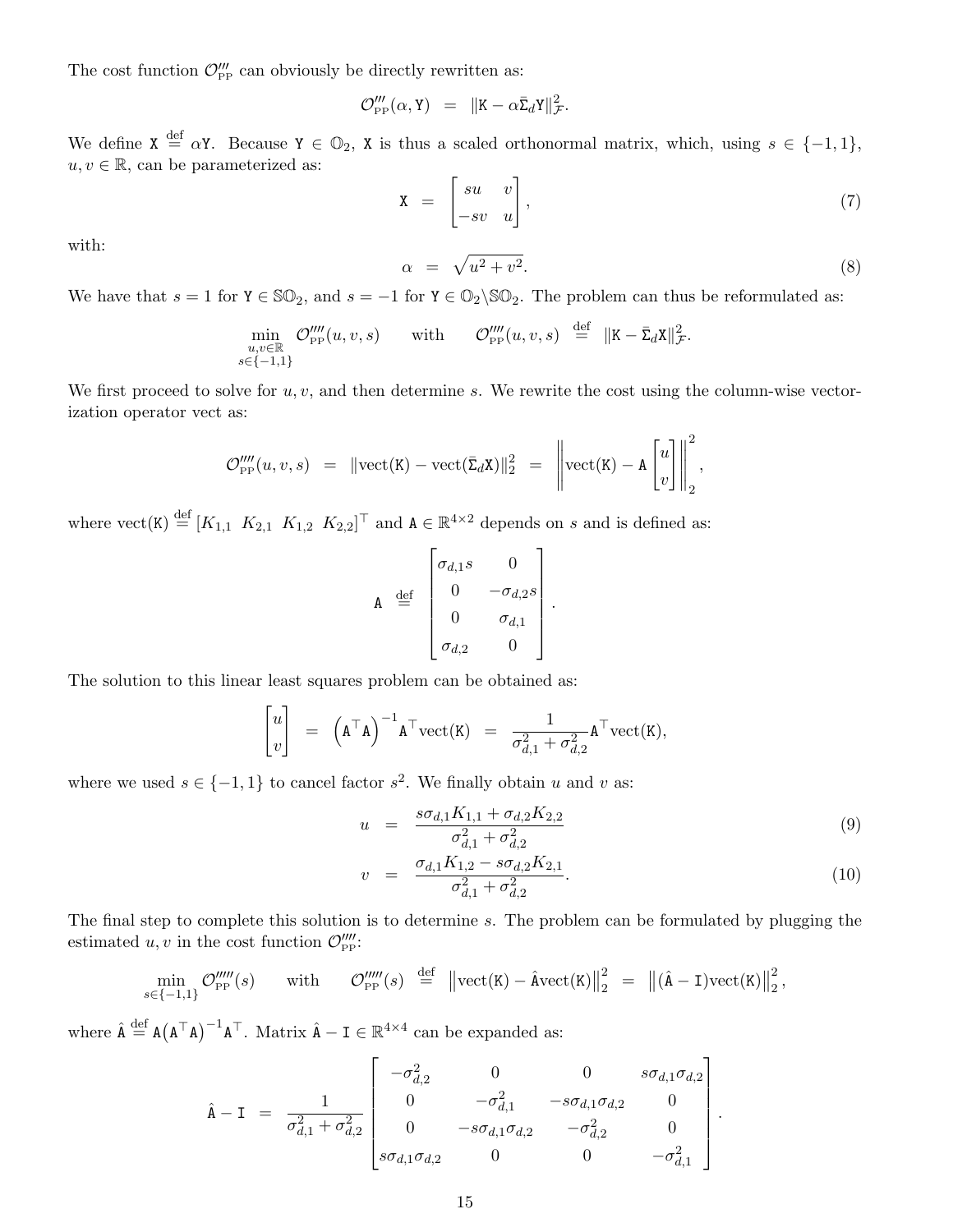By plugging this expansion in the cost function  $\mathcal{O}_{\text{PP}}^{\prime\prime\prime\prime}$ , as well as the definition of  $K = \tilde{\nu}\bar{\Sigma}_p$  with  $\tilde{\nu} = \tilde{\nu}_d^{\top}\tilde{\nu}_p =$  $\left[\begin{smallmatrix} l\cos\theta & \sin\theta \\ -l\sin\theta & \cos\theta \end{smallmatrix}\right] \in \mathbb{Q}_2$ , we obtain the following rewriting:

$$
\mathcal{O}_{\rm PP}''''(s) = \left\| (\hat{\mathbf{A}} - \mathbf{I}) \text{vect} \left( \begin{bmatrix} l \cos \theta & \sin \theta \\ -l \sin \theta & \cos \theta \end{bmatrix} \begin{bmatrix} \sigma_{p,1} \\ \sigma_{p,2} \end{bmatrix} \right) \right\|_2^2.
$$

Expanding, we obtain:

$$
\mathcal{O}_{\rm PP}^{\prime \prime \prime \prime}(s) = \frac{1}{\left(\sigma_{d,1}^2 + \sigma_{d,2}^2\right)^2} \left\| \begin{bmatrix} \sigma_{d,2}(l\sigma_{d,2}\sigma_{p,1} - s\sigma_{d,1}\sigma_{p,2})\cos\theta\\ \sigma_{d,1}(l\sigma_{d,1}\sigma_{p,1} - s\sigma_{d,2}\sigma_{p,2})\sin\theta\\ \sigma_{d,2}(l s\sigma_{d,1}\sigma_{p,1} - \sigma_{d,2}\sigma_{p,2})\sin\theta\\ \sigma_{d,1}(l s\sigma_{d,2}\sigma_{p,1} - \sigma_{d,1}\sigma_{p,2})\cos\theta \end{bmatrix} \right\|^2_{2}
$$

.

The value of s which minimizes the absolute value of each element of the above vector is  $s = l$ . This may be shown by inspecting each element in turn. For the first one, for instance, ignoring the factors  $\sigma_{d,2}$  and cos θ, one is left with  $l\sigma_{d,2}\sigma_{p,1} - s\sigma_{d,1}\sigma_{p,2}$ . Because  $l, s \in \{-1,1\}$  and  $\sigma_{d,1}, \sigma_{d,2}, \sigma_{p,1}, \sigma_{p,2} \geq 0$ , it is clear that  $s = l$  always minimizes the value of the difference. The same reasoning holds for the four elements involved. Replacing the solution  $s = l$  in the cost  $\mathcal{O}_{\text{PP}}''''$ , we obtain the value of the cost for the optimal solution as  $v_{\rm PP} = \mathcal{O}_{\rm PP}^{\prime\prime\prime\prime\prime}(l)$ , giving:

$$
v_{\rm PP} = \frac{1}{\sigma_{d,1}^2 + \sigma_{d,2}^2} \left\| \begin{bmatrix} (\sigma_{d,2}\sigma_{p,1} - \sigma_{d,1}\sigma_{p,2})\cos\theta \\ (\sigma_{d,1}\sigma_{p,1} - \sigma_{d,2}\sigma_{p,2})\sin\theta \end{bmatrix} \right\|.
$$

This can be simply rewritten as:

$$
v_{\rm PP} = \frac{1}{\sigma_{d,1}^2 + \sigma_{d,2}^2} \left( (\sigma_{d,2} \sigma_{p,1} - \sigma_{d,1} \sigma_{p,2})^2 u_{2,2}^2 + (\sigma_{d,1} \sigma_{p,1} - \sigma_{d,2} \sigma_{p,2})^2 u_{1,2}^2 \right).
$$

# **5.1.2** Paraperspective Case:  $D = [I \ d] \in \mathbb{R}^{2 \times 3}$ ,  $d \in \mathbb{R}^{2 \times 1}$

The paraperspective case is merely a special case where  $D = [I \, d]$ . The main consequence of this special case is that only case 1 and case 2 in the ambiguities of the SVD of D apply, since rank( $[I d]$ ) = 2. This can be easily shown from the (reference) SVD  $D = U_d \Sigma_d V_d^T$ . By multiplying each side of this equation by its transpose, we obtain  $I + dd^{\top} = U_d \bar{\Sigma}_d^2 U_d^{\top}$ . Let  $\mathbf{d} = [d_1 \ d_2]^{\top}$  and  $\mathbf{d}^{\perp} \stackrel{\text{def}}{=} [-d_2 \ d_1]^{\top}$ . We can verify that 1  $\frac{1}{\|\mathbf{d}\|_2}\mathbf{d}$  and  $\frac{1}{\|\mathbf{d}\|_2}\mathbf{d}^{\perp}$  are eigenvectors of  $\mathbf{I} + \mathbf{d}\mathbf{d}^{\top}$  associated respectively to the eigenvalues  $1 + \|\mathbf{d}\|_2$  and 1. The eigenvectors can be directly used as the left singular vector of  $I + dd^T$ , while the square root of the eigenvalues gives us the singular values, leading to:

$$
\mathtt{U}_d \;\; = \;\; \frac{1}{\|\mathbf{d}\|_2} \left[\mathbf{d} \quad \mathbf{d}^\perp\right] \qquad \text{and} \qquad \mathtt{\Sigma}_d \;\; = \;\; \left[\text{diag}(\sqrt{1+\|\mathbf{d}\|_2^2},1) \quad \mathbf{0}\right].
$$

Matrix  $V_d$  can be easily worked out from the SVD equation. This closed-form solution is not directly useful in numerical calculations in practice since it only holds for  $\mathbf{d} \neq \mathbf{0}$  and is unstable for smaller  $\|\mathbf{d}\|_2$ . However, it tells us a few useful facts. First, it tells us  $rank(D) = 2$  if  $D = [I \ d]$  and for any  $d \in \mathbb{R}^{2 \times 1}$ . Second, it tells us that case 1 of SVD ambiguities occurs for  $\mathbf{d} \neq \mathbf{0}$ , since  $\sigma_{d,1} = \sqrt{1 + ||\mathbf{d}||_2^2} > \sigma_{d,2} = 1 > 0 \Leftrightarrow \mathbf{d} \neq 0$ , and case 2 occurs for  $\mathbf{d} = \mathbf{0}$ , since and  $\sigma_{d,1} = \sigma_{d,2} = 1 > 0 \Leftrightarrow \mathbf{d} = \mathbf{0}$ .

#### 5.2 Algebraic Procedure

There are several possible ways to turn our theory into an effective algebraic procedure. Our goal is to find the procedure with the least possible computational cost. We chose to proceed in six steps, (S1) to (S6). (S1) is to compute the SVD of P and D. (S2) is to form  $U = U_d^{\top}U_p$ . We note that  $U = det(V_d) det(V_p)\tilde{U}$ . (S3) is to compute  $\beta, \gamma, \delta \in \mathbb{R}$  as:

$$
\beta \stackrel{\text{def}}{=} \sigma_{d,1}\sigma_{p,1} + \sigma_{d,2}\sigma_{p,2}, \quad \gamma \stackrel{\text{def}}{=} \sigma_{d,1}\sigma_{p,2} + \sigma_{d,2}\sigma_{p,1} \quad \text{and} \quad \delta \stackrel{\text{def}}{=} \sigma_{d,1}^2 + \sigma_{d,2}^2. \tag{11}
$$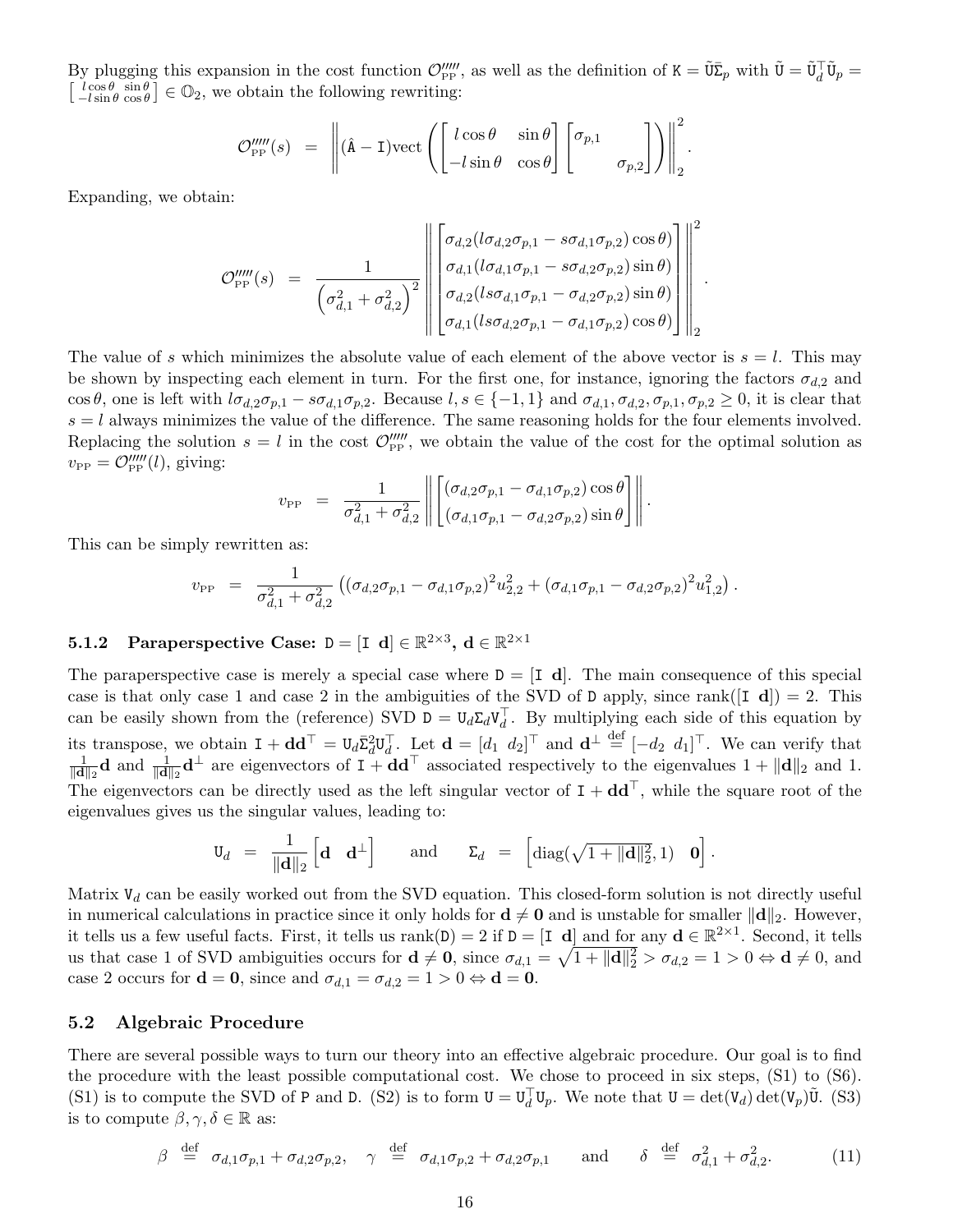These three new variables are related to u and v, as follows. By replacing  $s = l$  and the entries of  $K = \tilde{U}\bar{\Sigma}_p$ in equations (9) and (10), and using the fact that  $\tilde{\mathbf{U}} \in \mathbb{O}_2$ , we obtain:

$$
u = \frac{\beta}{\delta} \tilde{u}_{2,2} \quad \text{and} \quad v = \frac{\gamma}{\delta} \tilde{u}_{1,2}. \tag{12}
$$

(S4) is to compute  $\eta$  and  $\alpha$ . The former is a new variable related to  $\beta$ ,  $\gamma$  and U as:

$$
\eta \stackrel{\text{def}}{=} \sqrt{\beta^2 u_{2,2}^2 + \gamma^2 u_{1,2}^2}.\tag{13}
$$

By substituting u and v from equations (12) in equation (8) and noting that  $\tilde{u}_{1,2}^2 = u_{1,2}^2$  and  $\tilde{u}_{2,2}^2 = u_{2,2}^2$ , we then obtain:

$$
\alpha = \frac{\eta}{\delta}.\tag{14}
$$

(S5) is to compute  $Z = det(V_d) det(V_p)Z$ . From equation (7), and since  $s = l$ , we obtain by substituting u and  $v$  from equation  $(12)$ :

$$
\mathbf{X} = \det(\mathbf{V}_d) \det(\mathbf{V}_p) \frac{1}{\delta} \begin{bmatrix} \beta u_{1,1} & \gamma u_{1,2} \\ \gamma u_{2,1} & \beta u_{2,2} \end{bmatrix} = \det(\mathbf{V}_d) \det(\mathbf{V}_p) \frac{1}{\delta} [\beta, \gamma]_{\times} \odot \mathbf{U}.
$$
 (15)

By definition, we have  $Y = \frac{1}{\alpha}$  $\frac{1}{\alpha}$ X and  $\bar{Z} = \left[\frac{1}{\alpha}X \mathbf{0}\right]$ . Replacing X by its expression (15), and forming the third row of  $\tilde{Z} \in \mathbb{SO}_3$  as the cross-product of its first two rows, we obtain:

$$
Z = det(V_d) det(V_p) \tilde{Z} = \begin{bmatrix} \frac{1}{\eta} [\beta, \gamma]_{\times} \odot U & 0 \\ 0 & 0 & det(U) det(V_d) det(V_p) \end{bmatrix}.
$$
 (16)

(S6) is to compute R. By definition, it simply comes as  $R = \tilde{V}_d \tilde{Z} \tilde{V}_p^\top = \det(V_d) V_d \det(V_d) \det(V_p) Z \det(V_p) V_p^\top =$  $V_d Z V_p^{\top}$ . Our algebraic procedure is summarized in table 5.

#### 5.3 Closed-Form Solution

We may obtain a closed-form solution for the scale and rotation from the SVD of P and D. By substituting the expressions for  $\beta$ ,  $\gamma$  and  $\eta$  from equations (11) and (13) into equations (14) and (16), we arrive at:

$$
\alpha = \frac{\sqrt{(\sigma_{d,1}\sigma_{p,1} + \sigma_{d,2}\sigma_{p,2})^2 u_{2,2}^2 + (\sigma_{d,1}\sigma_{p,2} + \sigma_{d,2}\sigma_{p,1})^2 u_{1,2}^2}}{\sigma_{d,1}^2 + \sigma_{d,2}^2}
$$
\n
$$
R = V_d \text{ diag}\left(\frac{[\sigma_{d,1}\sigma_{p,1} + \sigma_{d,2}\sigma_{p,2}, \sigma_{d,1}\sigma_{p,2} + \sigma_{d,2}\sigma_{p,1}]_{\times} \odot U}{\sqrt{(\sigma_{d,1}\sigma_{p,1} + \sigma_{d,2}\sigma_{p,2}) u_{2,2} + (\sigma_{d,1}\sigma_{p,2} + \sigma_{d,2}\sigma_{p,1}) u_{1,2}}}, \text{det}(U) \text{ det}(V_d) \text{ det}(V_p)\right) V_p^{\top}.
$$

Computing directly this closed-form solution is more expensive than running our algebraic procedure.

#### 5.4 Degeneracies of the Algebraic Procedure

The algebraic procedure in table 5 may degenerate by not returning a valid solution. This specifically happens when  $\delta$  or  $\eta$  (or both) vanishes, since this would cause a division by zero. We have established that a degeneracy occurs when either rank(P) = 0 or rank(D) = 0 (or both). Both cases may be easily handled as special cases in the algebraic procedure.

**Case** rank(P) = 0 and rank(D) > 0. For rank(P) = 0, the cost function can be simplified to  $\mathcal{O}_{PP}$  =  $\|\alpha\text{DR}\|_{\mathcal{F}}^2 = \alpha^2 \|\text{D}\|_{\mathcal{F}}^2$ , simplifying formulation (5) to  $\min_{\alpha \in \mathbb{R}^+} \alpha^2$ , and leaving us with the solution  $\alpha = 0$  and  $R \in \mathbb{SO}_3$  undetermined. In this case, the algebraic procedure in table 5 computes  $\beta = \gamma = 0$ , and thus  $\eta = 0$ . This leads to the correct scale  $\alpha = 0$ , but fails to compute Z since it involves  $\frac{1}{\eta}$ , and thus fails to compute R.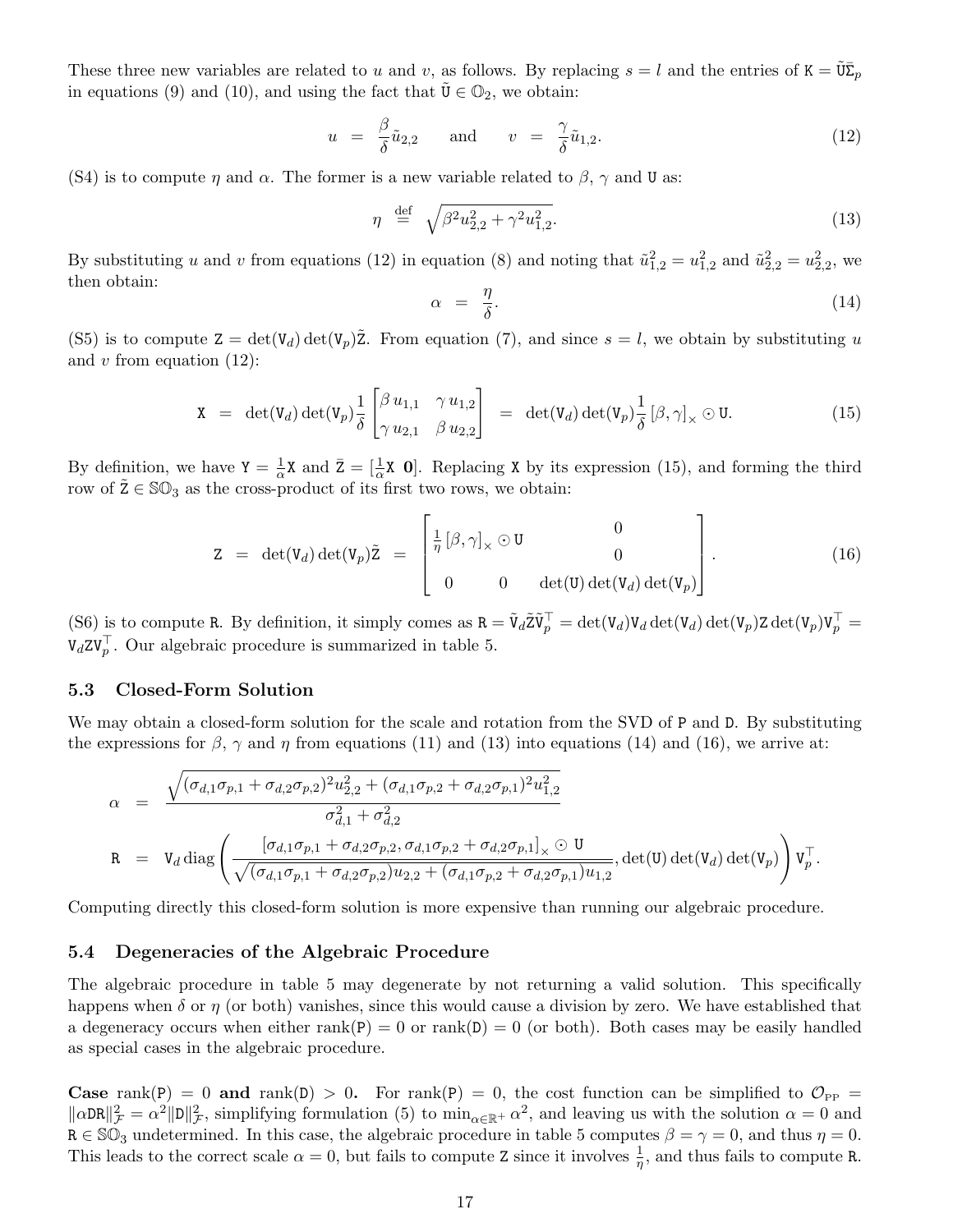**Case** rank(D) = 0. For rank(D) = 0, the cost function reduces to the constant value  $\mathcal{O}_{PP} = ||P||^2_{\mathcal{F}}$ , leaving us with the solution  $\alpha \in \mathbb{R}^+$  and  $R \in \mathbb{SO}_3$ , both undetermined. In this case, the algebraic procedure in table 5 computes  $\beta = \gamma = 0$ , and thus  $\eta = 0$ , but also  $\delta = 0$ . This thus fails to compute  $\alpha$  since it involves 1  $\frac{1}{\delta}$ , and Z since it involves  $\frac{1}{\eta}$ , and thus fails to compute R.

## 5.5 Generic Problem Ambiguities

The algebraic procedure in table 5 solves formulation (5). Following the discussion directly above, the former degenerates only for rank(P) = 0 or rank(D) = 0. In other words, we may, as in the orthographic and weak-perspective cases, use our algebraic procedure to study the problem's generic ambiguities by analyzing the solution space, in non-degenerate cases. Our analysis proceeds by evaluating our algebraic procedure directly on the concurrent SVDs, and comparing the result with the reference SVDs. Because the SVD of matrices  $P, D \in \mathbb{R}^{2 \times 3}$  are involved in the procedure, this leaves  $4 \times 4 = 16$  possible combinations of the four cases of SVD ambiguities given in table 2. We note that in the specific paraperspective case, since one has  $D = [I \ 0]$  and thus rank(D) = 2, only case 1 and case 2 are left to study in the SVD of D, leading to an overall number of  $2 \times 4 = 8$  relevant cases. For completeness however we shall study the complete set of 16 cases. Our results are summarized in table 6. The detailed proof can be found in the appendix.

| P        |          | $\rm Case~1$               |  |                | Case 2                           |   |                       |                                      | Case 3                          |   |  | Case 4                   |               |   |
|----------|----------|----------------------------|--|----------------|----------------------------------|---|-----------------------|--------------------------------------|---------------------------------|---|--|--------------------------|---------------|---|
| D        | $\Delta$ | $\cdot$                    |  | $\overline{2}$ | 3                                | 4 |                       | $\Omega$<br>$\overline{\phantom{a}}$ | -3                              | 4 |  | $\overline{\phantom{0}}$ | $\Omega$<br>◡ | 4 |
| Scale    |          |                            |  |                |                                  |   |                       |                                      | v                               |   |  |                          |               |   |
| Rotation |          | $\mathcal{A}_{\mathrm{D}}$ |  |                | $\mathcal{A}_{\textrm{\tiny D}}$ |   | $\mathcal{A}_{\rm P}$ | $\mathcal{A}_{\mathrm{P}}$           | $\mathcal{A}_{\textnormal{DP}}$ | ╭ |  |                          |               |   |

Table 6: Summary of results on the solution uniqueness in paraperspective affine correction. This table summarizes the 16 possible cases of SVD ambiguities for the input matrices  $P, D \in \mathbb{R}^{2 \times 3}$  for the general problem. Paraperspective affine correction is only concerned with the 8 cases in grey since it implies rank $(D) = 2$  and thus D only falls in case 1 and case 2. The Scale and Rotation rows indicate respectively if the scale and rotation are uniquely recoverable with ✓, completely unrecoverable (which is equivalent to an ambiguity in  $\mathbb{R}^+$  and  $\mathbb{SO}_3$  respectively) with  $\times$  or partially recoverable, indicating the type of rotational ambiguity with  $\mathcal{A}_{D} \equiv \mathbb{SO}_{2}$ ,  $\mathcal{A}_{P} \equiv \mathbb{SO}_{2}$  or  $\mathcal{A}_{DP} \equiv \mathbb{SO}_{2}^{2}$  (see main text for details).

We identified four types of rotational ambiguities:  $\mathcal{A}_{\text{D}} \equiv \mathbb{SO}_2$ ,  $\mathcal{A}_{\text{P}} \equiv \mathbb{SO}_2$ ,  $\mathcal{A}_{\text{DP}} \equiv \mathbb{SO}_2^2$  and  $\mathbb{SO}_3$ . We describe their structure below, and indicate how to obtain the whole spectrum of solutions, from the last step of the algebraic procedure forming the rotation as  $\mathbb{R} \leftarrow \mathbb{V}_d Z \mathbb{V}_p^{\top}$ :

- Ambiguities of type  $A_{D}$ . This type of ambiguities manifests itself when one may choose any matrix  $\mathbf{G}_d \in \mathbb{SO}_2$  to generate an admissible solution as  $\mathbf{R} \leftarrow \mathbf{V}_d \operatorname{diag}(1, \mathbf{G}_d) \mathbf{Z} \mathbf{V}_p^{\top}$ .
- Ambiguities of type  $A_P$ . This type of ambiguities manifests itself when one may choose any matrix  $\mathsf{G}_p \in \mathbb{SO}_2$  to generate an admissible solution as  $\mathsf{R} \leftarrow \mathsf{V}_d \mathsf{Z} \operatorname{diag}(1, \mathsf{G}_p^{\top}) \mathsf{V}_p^{\top}$ .
- Ambiguities of type  $\mathcal{A}_{DP}$ . This type of ambiguities combines types  $\mathcal{A}_D$  and  $\mathcal{A}_P$ . It manifests itself when one may choose any matrices  $G_d, G_p \in \mathbb{SO}_2$  to generate an admissible solution as R  $\leftarrow$  $\mathtt{V}_d \operatorname{diag}(1,\mathtt{G}_d)$ Z  $\operatorname{diag}(1,\mathtt{G}_p^\top) \mathtt{V}_p^\top.$
- Ambiguities of type  $\mathcal{SO}_3$ . This type of ambiguities means that the rotation is completely unrecoverable. Any rotation thus solves the problem equally well.

It should be noted from table 6 that in the paraperspective case, where  $rank(D) = 2$ , the procedure is guaranteed to complete and to return a valid solution, in the sense that it always lies in the solution space. The ambiguities are then simple: there are none for rank(P) = 2 (case 1 and case 2), there is one in  $\mathbb{SO}_2$  for rank(P) = 1 (case 3), and the rotation is unrecoverable for rank(P) = 0 (case 4). The scale is always simple.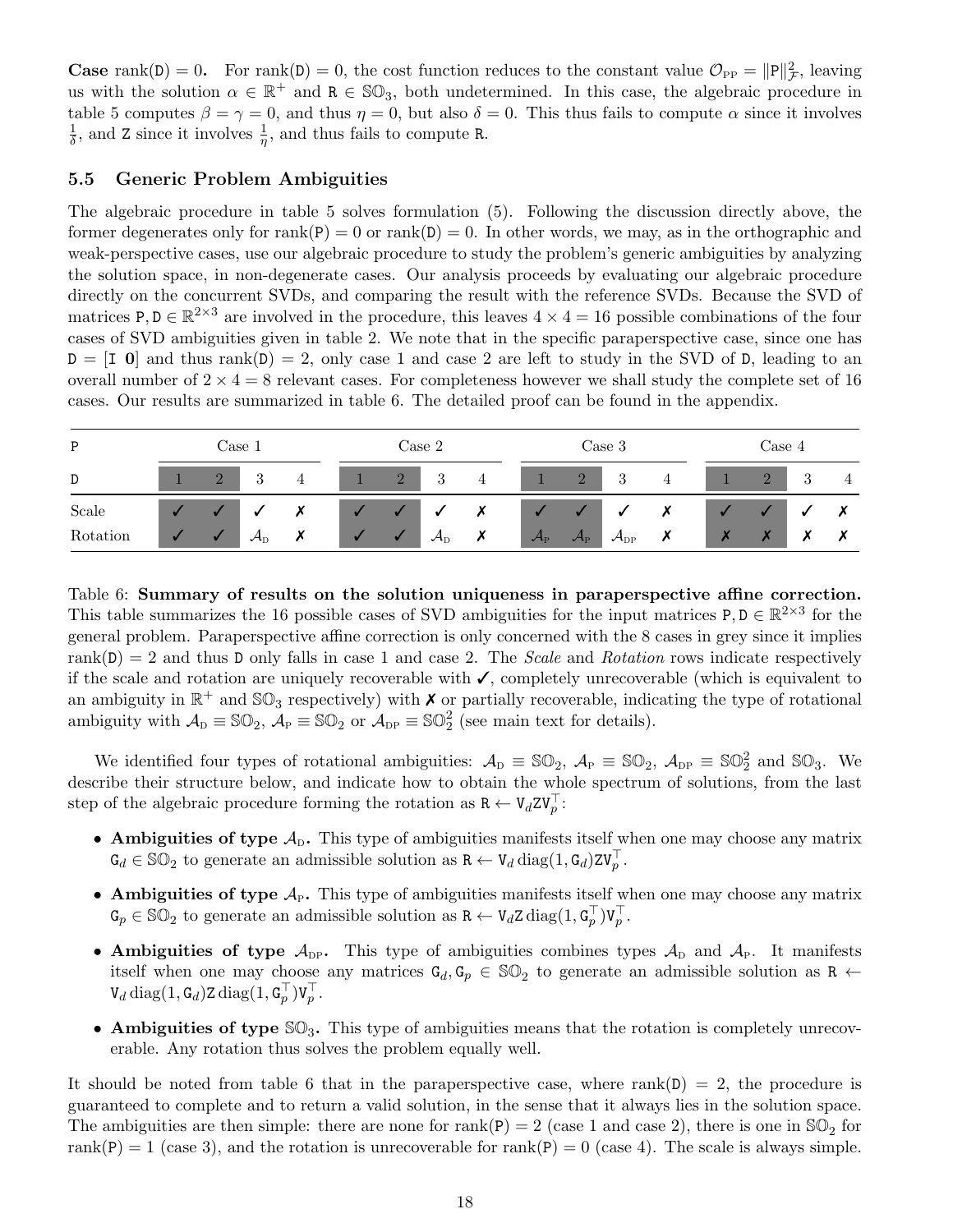# 6 Empirical Evaluation and Comparison

#### 6.1 Compared Methods

For each camera model, we have compared our algebraic procedure, abbreviated by Alg, to an alternative method which we have designed to assess the precision of the numerical results and stability of Alg. The alternative method is based on a quaternion parameterization and global polynomial optimization. It is abbreviated by Poly. The quaternion parameterization is important since 9 entries of a rotation matrix would be too many parameters for current global polynomial optimization toolboxes. We have also used the result of both Alg and Poly to initialize a direct iterative solution of the metric affine correction problems (3), (4) and (5) with an interior-point method from Matlab's optimization toolbox. The resulting methods are respectively abbreviated ALGREF and POLYREF.

General methodology for global polynomial optimization correction methods. In Poly, the rotation matrix R is parameterized by a unit quaternion represented by  $\mathbf{a} \in \mathbb{R}^4$ ,  $\|\mathbf{a}\|_2 = 1$ . With this representation, R becomes a quadratic function of  $\mathbf{a}$ , denoted as  $\mathbf{R} = \mathcal{R}(\mathbf{a})$  and defined as:

$$
\mathcal{R}(\mathbf{a}) \stackrel{\text{def}}{=} \begin{bmatrix} a_1^2 + a_2^2 - a_3^2 - a_4^2 & 2a_2a_3 - 2a_1a_4 & 2a_2a_4 + 2a_1a_3 \\ 2a_2a_3 + 2a_1a_4 & a_1^2 - a_2^2 + a_3^2 - a_4^2 & 2a_3a_4 - 2a_1a_2 \\ 2a_2a_4 - 2a_1a_3 & 2a_3a_4 + 2a_1a_2 & a_1^2 - a_2^2 - a_3^2 + a_4^2 \end{bmatrix}.
$$

Using the quaternion representation, each metric affine correction problem can be turned into a polynomial optimization problem with 4 unknowns. We used Matlab's symbolic toolbox to expand each polynomial cost, and used it as a cost function in the Globtipoly 3 toolbox (Henrion et al., 2009). Globtipoly does global polynomial optimization, and, for our problems, always returns two conjugate solutions representing the same geometric solution, since  $\mathcal{R}(\mathbf{a}) = \mathcal{R}(-\mathbf{a})$ .

**The orthographic camera.** We define  $\bar{\mathcal{R}}(a)$  as the first two rows of  $\mathcal{R}(a)$ . Problem (3) can thus be rewritten as:

$$
\min_{\substack{\mathbf{a}\in\mathbb{R}^4\\ \|\mathbf{a}\|_2^2=1}}\mathcal{O}''_{\rm OR}(\mathbf{a})\qquad {\rm with}\qquad \mathcal{O}''_{\rm OR}(\mathbf{a})\;\;\stackrel{\rm def}{=}\;\;\|P-\bar{\mathcal{R}}(\mathbf{a})\|_\mathcal{F}^2.
$$

We have changed the original unity constraint  $\|\mathbf{a}\|_2 = 1$  to the equivalent quadratic constraint  $\|\mathbf{a}\|_2^2 = 1$ . It is clear that  $\mathcal{O}_{\text{OR}}''$  is a quartic polynomial in the entries of **a**, which is solved by Globtipoly 3 under the quadratic constraint.

**The weak-perspective camera.** The product  $\alpha \bar{\mathbf{R}}$  involved in problem (4) can be rewritten as:

$$
\alpha \bar{R} = \alpha \bar{\mathcal{R}}(a) = \bar{\mathcal{R}}(\sqrt{\alpha}a) = \bar{\mathcal{R}}(b)
$$
 with **b**  $\stackrel{\text{def}}{=} \sqrt{\alpha}a$ .

We have defined  $\mathbf{b} \in \mathbb{R}^4$  as a general (non-unitary) quaternion. Problem (4) may thus be reformulated as:

$$
\min_{\mathbf{b}\in\mathbb{R}^4}\mathcal{O}'''_{\rm WP}(\mathbf{b})\qquad{\rm with}\qquad \mathcal{O}'''_{\rm WP}(\mathbf{b})\;\;\stackrel{\rm def}{=}\;\;\|P-\bar{\mathcal{R}}(\mathbf{b})\|_\mathcal{F}^2.
$$

It is clear that  $\mathcal{O}'''_{WP}$  is a quartic polynomial in the entries of **b**. Once solved by Globtipoly 3, we finally extract the scale as  $\alpha \leftarrow ||\mathbf{b}||_2^2$  and build the rotation as  $R \leftarrow \mathcal{R}$   $\left(\frac{\mathbf{b}}{||\mathbf{b}||} \right)$  $\|\mathbf{b}\|_2$ .

The paraperspective camera. The product  $\alpha$ DR involved in problem (5) can be rewritten as:

$$
\alpha \texttt{DR} = \alpha \texttt{D} \mathcal{R}(\mathbf{a}) = \texttt{D} \mathcal{R}(\sqrt{\alpha} \mathbf{a}) = \texttt{D} \mathcal{R}(\mathbf{b}).
$$

Problem (5) may thus be reformulated as:

$$
\min_{\mathbf{b}\in\mathbb{R}^4}\mathcal{O}^{\prime\prime\prime\prime\prime\prime}_{\mathrm{PP}}(\mathbf{b})\qquad\text{with}\qquad \mathcal{O}^{\prime\prime\prime\prime\prime\prime}_{\mathrm{PP}}(\mathbf{b})\ \stackrel{\mathrm{def}}{=}\ \|\mathbf{P}-\mathbf{D}\mathcal{R}(\mathbf{b})\|_{\mathcal{F}}^2.
$$

It is clear that  $\mathcal{O}_{\rm PP}^{\prime\prime\prime\prime\prime\prime}$  is a quartic polynomial in the entries of **b**. Once solved by Globtipoly 3, we finally extract the scale and rotation from b as described for the weak-perspective camera.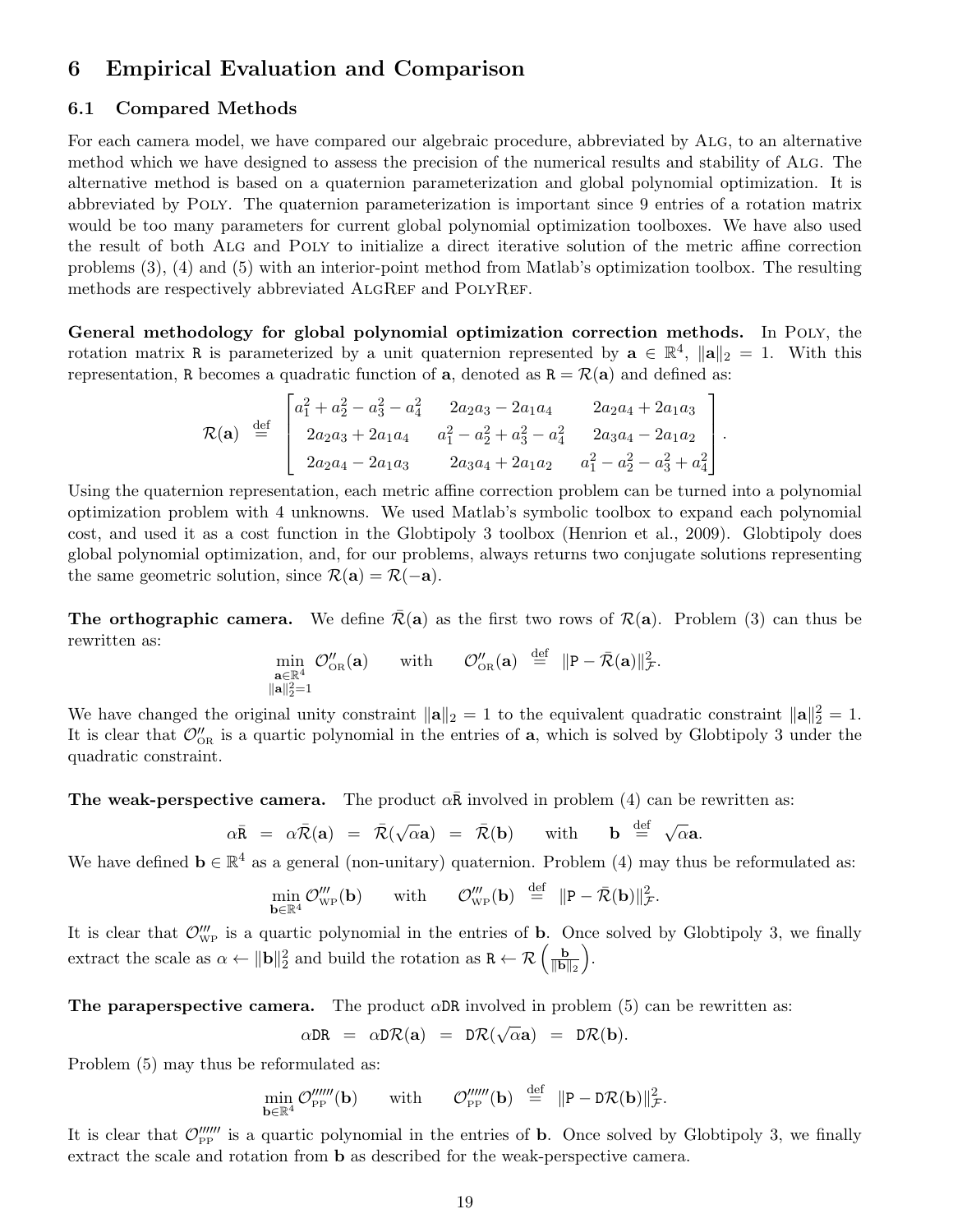|          |                      | <i>Average discrepancy to POLYREF</i> |                      | <i>Standard deviation</i> |                      |                      |  |
|----------|----------------------|---------------------------------------|----------------------|---------------------------|----------------------|----------------------|--|
|          | POLY                 | $\rm ALG$                             | ALGREF               | POLY                      | ALG                  | ALGREF               |  |
| Rotation | $7.7 \times 10^{-5}$ | $1.7 \times 10^{-8}$                  | $1.0 \times 10^{-8}$ | $3.6 \times 10^{-5}$      | $2.2 \times 10^{-7}$ | $2.2 \times 10^{-7}$ |  |

Table 7: Experimental results for orthographic correction. For each unorthographicity rate, the average and standard deviation of the discrepancy to POLYREF was computed over 10,000 trials. The left part of the table shows the average over unorthographicity of the average discrepancy, while the right part shows the average over unorthographicity of the discrepancy's standard deviation.

|          |                      | <i>Average discrepancy to</i> POLYREF |                      | <i>Standard deviation</i> |                       |                      |  |
|----------|----------------------|---------------------------------------|----------------------|---------------------------|-----------------------|----------------------|--|
|          | POLY                 | $\rm ALG$                             | ALGREF               | POLY                      | ALG                   | ALGREF               |  |
| Scale    | $2.7 \times 10^{-5}$ | $7.5 \times 10^{-9}$                  | $1.1 \times 10^{-9}$ | $1.4 \times 10^{-5}$      | $5.0 \times 10^{-10}$ | $1.6 \times 10^{-9}$ |  |
| Rotation | $1.8 \times 10^{-5}$ | $1.4 \times 10^{-8}$                  | $7.6 \times 10^{-9}$ | $1.2 \times 10^{-5}$      | $1.5 \times 10^{-7}$  | $1.5 \times 10^{-7}$ |  |

Table 8: Experimental results for weak-perspective correction. For each unweakperspectiveness rate, the average and standard deviation of the discrepancy to POLYREF was computed over 10,000 trials. The left part of the table shows the average over unweakperspectiveness of the average discrepancy, while the right part shows the average over unweakperspectiveness of the discrepancy's standard deviation.

|          |                      | <i>Average discrepancy to POLYREF</i> |                      | <i>Standard deviation</i> |                       |                       |  |
|----------|----------------------|---------------------------------------|----------------------|---------------------------|-----------------------|-----------------------|--|
|          | POLY                 | ALG.                                  | ALGREF               | POLY                      | ALG                   | ALGREF                |  |
| Scale    | $2.5 \times 10^{-5}$ | $7.4 \times 10^{-9}$                  | $1.7 \times 10^{-9}$ | $5.4 \times 10^{-7}$      | $4.3 \times 10^{-11}$ | $1.5 \times 10^{-10}$ |  |
| Rotation | $1.4 \times 10^{-5}$ | $1.4 \times 10^{-8}$                  | $8.0 \times 10^{-9}$ | $2.5 \times 10^{-6}$      | $4.0 \times 10^{-9}$  | $4.6 \times 10^{-9}$  |  |

Table 9: Experimental results for paraperspective correction. For each unparaperspectiveness rate, the average and standard deviation of the discrepancy to PolyRef was computed over 10,000 trials. The left part of the table shows the average over unparaperspectiveness of the average discrepancy, while the right part shows the average over unparaperspectiveness of the discrepancy's standard deviation.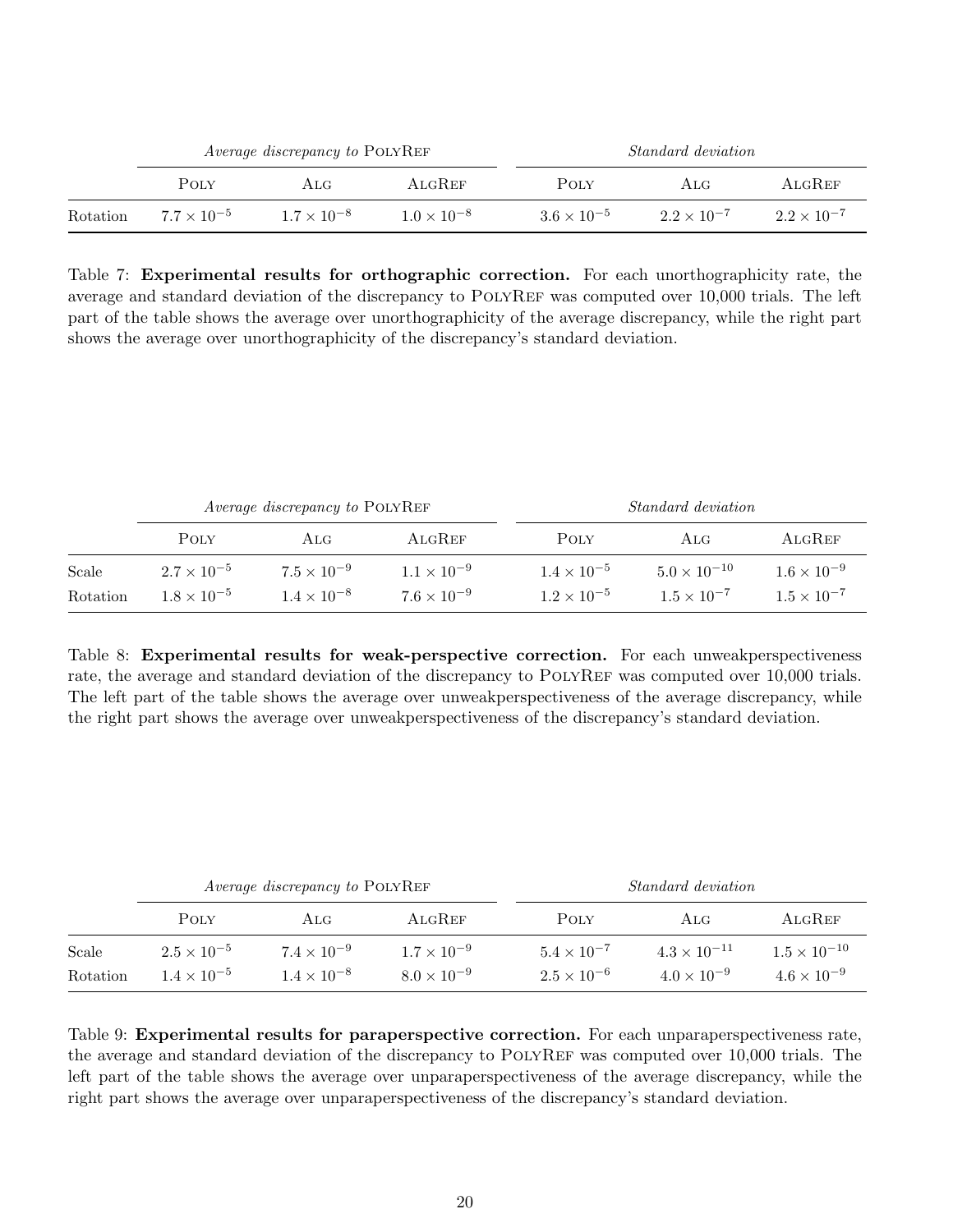## 6.2 Experimental Setup

We simulated orthographic, weak-perspective and paraperspective cameras by randomly drawing scale factors, projection directions and rotations. In order to test the correction methods, we perturbed the simulated perfect camera matrices by random additive gaussian noise with strength varying from 0 to 100% of the camera matrix' norm. The noise strength thus represents unorthographicity, unweakperspectiveness and unparaperspectiveness respectively. We averaged the results over 10,000 trials for each noise strength. For each camera model, we ran the four methods, and computed their correction residual, given by the value of Consequently, we can be four methods, and computed their correction residual, given by the value of  $\overline{\mathcal{O}_{OR}}$ ,  $\sqrt{\mathcal{O}_{WP}}$  and  $\sqrt{\mathcal{O}_{PP}}$  from problems (3), (4) and (5) respectively, evaluated with the returned sol We also computed the discrepancy in rotation and scale (only for the weak-perspective and paraperspective cameras) between POLYREF and the other three methods. The reason we chose POLYREF as a reference here is because it is the one which gives the most objective evaluation of ALG, the method we ultimately want to evaluate here.

### 6.3 Experimental Results

Numerical accuracy. Our results are given in figure 1, 2 and 3 for the orthographic, weak-perspective and paraperspective cameras respectively. We observe similar trends for the three camera models in several respects. First, we observe that all four methods gave the same correction residual. For the orthographic and weak-perspective cameras, the residual behaves as a quadratic function of the unorthographicity and unweakperspectiveness rates respectively, while for the paraperspective camera, it behaves as a linear function of the unparaperspectiveness rate. The discrepancy between POLYREF and the other methods remains, roughly speaking, at a constant order of magnitude, and is similar for scale and rotation. The discrepancy is of an order of magnitude between  $10^{-4}$  and  $10^{-5}$  for POLY,  $10^{-8}$  for ALG and  $10^{-9}$  for ALGREF (with the exception of greater than 60% unorthographicity, unweakperspectiveness and unparaperspectiveness rates where it reaches  $10^{-8}$  in rotation). To be more precise, we report the average discrepancies and standard deviations in tables 7, 8 and 9. From these results, it is clear that all methods find very similar results, corresponding to the same geometric solution. POLYREF, ALG and ALGREF all have a very good numerical precision while Poly is slightly less numerically stable.

Computation time. We monitored the computation time taken by each method. The following table gives the average and standard deviation over all trials, in seconds:

| POLY                    | ALG.                                                                                                                                                                            | ALGREF | <b>POLYREF</b> |
|-------------------------|---------------------------------------------------------------------------------------------------------------------------------------------------------------------------------|--------|----------------|
| Orthographic camera     |                                                                                                                                                                                 |        |                |
|                         | $1.0 \times 10^{-1} \pm 9.0 \times 10^{-3}$ $1.0 \times 10^{-4} \pm 1.2 \times 10^{-5}$ $3.5 \times 10^{-2} \pm 8.2 \times 10^{-3}$ $5.2 \times 10^{-2} \pm 2.6 \times 10^{-2}$ |        |                |
| Weak-perspective camera |                                                                                                                                                                                 |        |                |
|                         | $9.5 \times 10^{-2} \pm 7.2 \times 10^{-3}$ $1.2 \times 10^{-4} \pm 1.9 \times 10^{-5}$ $3.6 \times 10^{-2} \pm 9.1 \times 10^{-3}$ $5.2 \times 10^{-2} \pm 2.0 \times 10^{-2}$ |        |                |
| Paraperspective camera  |                                                                                                                                                                                 |        |                |
|                         | $2.1 \times 10^{-1} \pm 1.5 \times 10^{-2}$ $1.7 \times 10^{-4} \pm 5.8 \times 10^{-5}$ $4.6 \times 10^{-2} \pm 1.1 \times 10^{-2}$ $6.2 \times 10^{-2} \pm 2.7 \times 10^{-2}$ |        |                |

As for the numerical accuracy, we can draw general conclusions valid for the three camera models. As expected, POLY is the slowest, requiring about a tenth of a second per run, followed by ALGREF and PolyRef, being an order of magnitude faster. Finally, Alg is the fastest, as it is three orders of magnitude faster than POLY.

Conclusion. For all three camera models, the proposed algebraic procedures ALG are numerically stable as they agree to a very good precision with an iterative interior-point method with two types of initialization: from methods ALG themself (methods ALGREF) and from methods POLY, which are methods using a global polynomial solver (methods PolyRef). Methods Alg are between three and four orders of magnitude more accurate than methods Poly. The algebraic procedures Alg are also between two and three orders of magnitude faster than all other methods.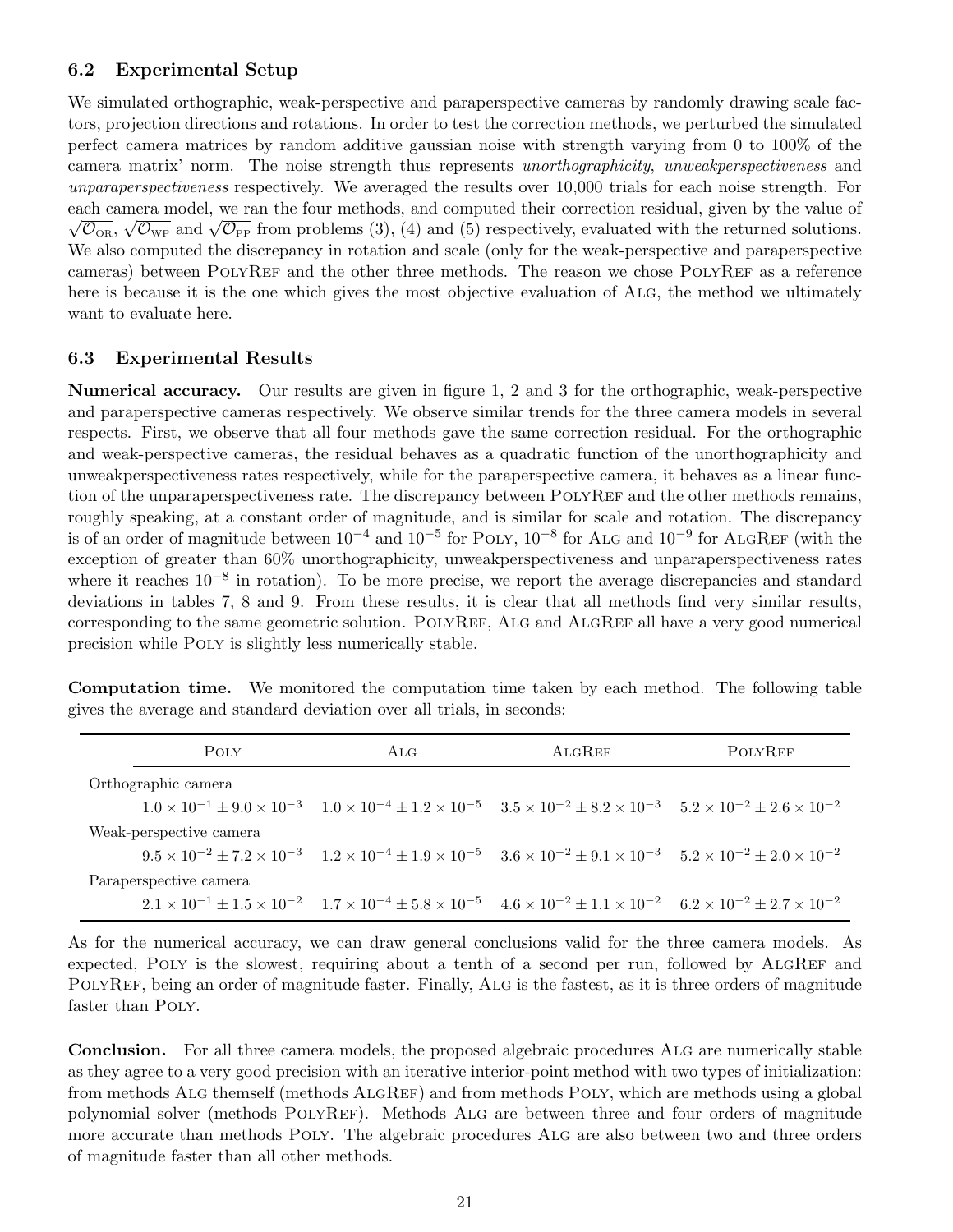

Figure 1: **Experimental results for orthographic metric correction.** The four methods are undistinguishable on the left-most graph. Note the logarithmic scale on the vertical axis of the right-most graph.



Figure 2: Experimental results for weak-perspective metric correction. The four methods are undistinguishable on the left-most graph. Note the logarithmic scale on the vertical axes of the middle and right-most graphs.



Figure 3: Experimental results for paraperspective metric correction. The four methods are undistinguishable on the left-most graph. Note the logarithmic scale on the vertical axes of the middle and right-most graphs.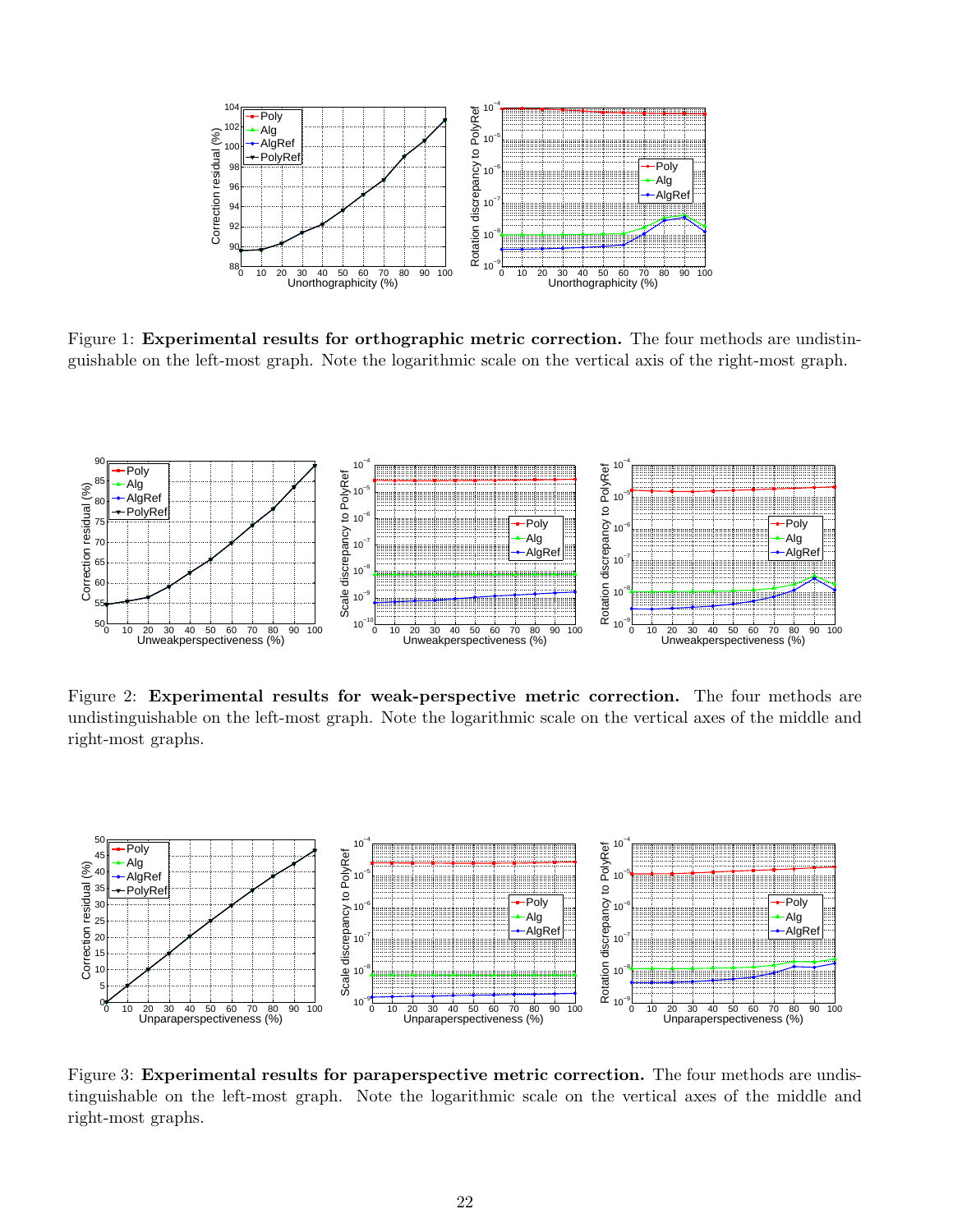# 7 Conclusion

We have given algebraic procedures to solve the problems of finding the closest orthographic, weakperspective or paraperspective projection matrix to a given general affine projection represented by a  $(2 \times 3)$ matrix. These algebraic procedures efficiently implement closed-form solutions which we derived, along with a complete characterization of the problems' generic ambiguities and solution spaces. We proved that the level of ambiguity can be determined from the input affine projection matrix' rank. For a full-rank input matrix the solution is always unique. For a rank-one input matrix (representing an affine projection to an image line) the rotation is 1D ambiguous and the weak-perspective and paraperspective scale is unique. For a zero matrix (representing an affine projection to a single image point) the rotation is unrecoverable and the scale vanishes. So as to obtain this complete characterization of ambiguities, we have introduced an original methodology based on the SVD in  $\mathbb{R}^{2\times3}$ , which we think could benefit to other problems such as Procrustes analysis. Interesting topics of future work are the detection and handling of ambiguities in the presence of noise.

# References

- A. Bartoli, D. Pizarro, and M. Loog. Stratified generalized procrustes analysis. International Journal of Computer Vision, 101(2):227–253, 2013.
- D. W. Eggert, A. Lorusso, and R. B. Fisher. Estimating 3-D rigid body transformations: a comparison of four major algorithms. Machine Vision and Applications, 9:272–290, 1997.
- O. Faugeras, Q.-T. Luong, and T. Papadopoulo. The Geometry of Multiple Images. MIT Press, 2001.
- G. H. Golub and C. F. van Loan. Matrix Computations. The Johns Hopkins University Press, third edition edition, 1989.
- R. I. Hartley and A. Zisserman. Multiple View Geometry in Computer Vision. Cambridge University Press, 2003. Second Edition.
- D. Henrion, J. B. Lasserre, and J. Loefberg. Gloptipoly 3: Moments, optimization and semidefinite programming. Optimization Methods and Software, 24(4-5):761–779, 2009.
- B. K. P. Horn. Height and gradient from shading. International Journal of Computer Vision, 5(1):37–75, 1989.
- B. K. P. Horn, H. M. Hilden, and S. Negahdaripour. Closed-form solution of absolute orientation using orthonormal matrices. Journal of the Optical Society of America  $A$ , 5(7):1127–1135, July 1988.
- W. Kabsch. A discussion on the solution for the best rotation to relate two sets of vectors. Acta Crystallographica, A34:827–828, 1978.
- M. Marques and J. Costeira. Estimating 3D shape from degenerate sequences with missing data. Computer Vision and Image Understanding, 113(2):261–272, February 2009.
- C. J. Poelman and T. Kanade. A paraperspective factorization method for shape and motion recovery. ieee Transactions on Pattern Analysis and Machine Intelligence, 19(3):206–218, March 1997.
- L. Quan. Self-calibration of an affine camera from multiple views. International Journal of Computer Vision, 19(1):93–105, May 1996.
- P. H. Schönemann. A generalized solution of the orthogonal procrustes problem. Psychometrika,  $31:1-10$ , 1966.
- P. H. Schönemann and R. M. Carroll. On fitting one matrix to another under choice of a central dilation transformation and a rigid motion. Psychometrika, 35(2), June 1970.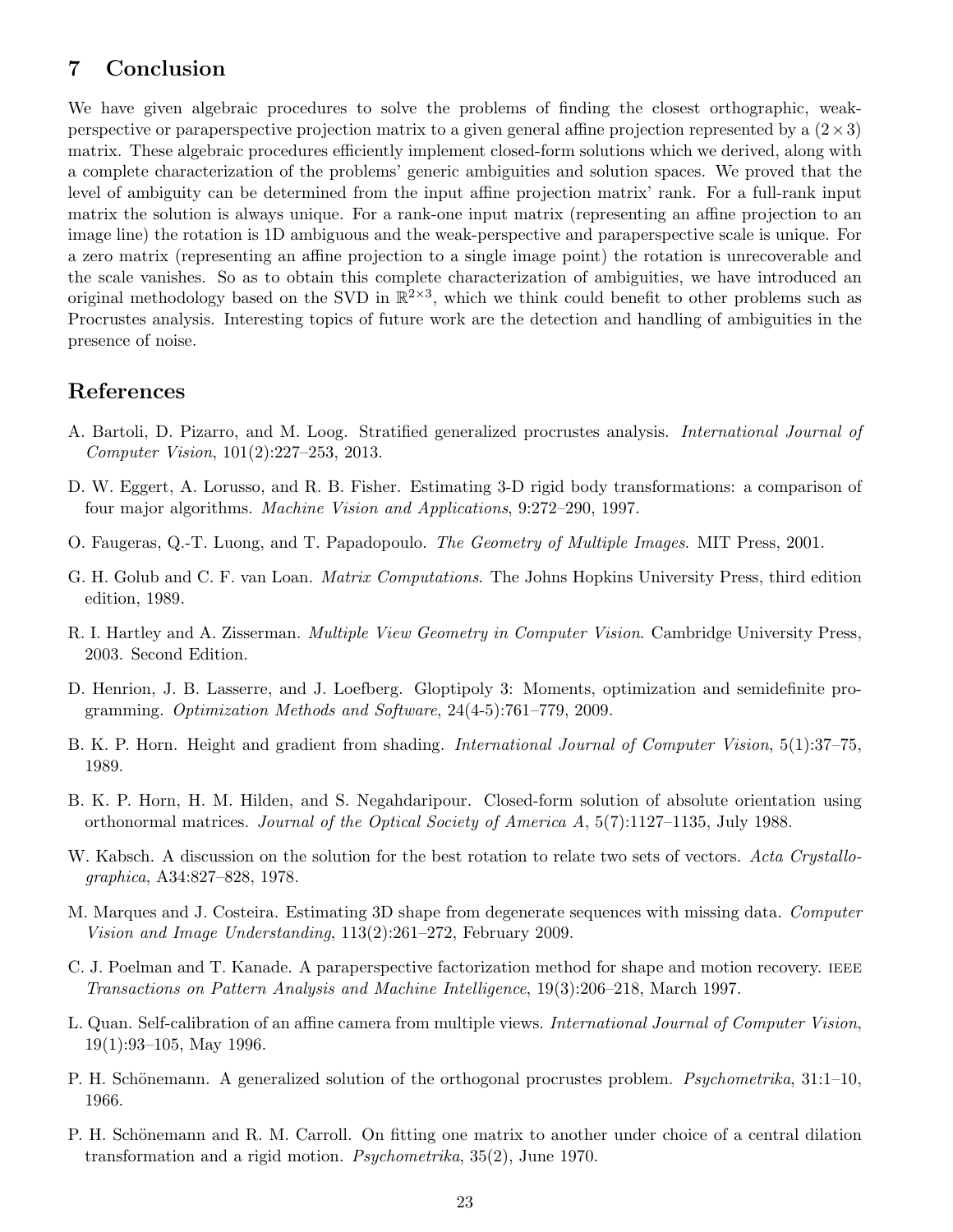- C. Tomasi and T. Kanade. Shape and motion from image streams under orthography: A factorization method. International Journal of Computer Vision, 9(2):137–154, November 1992.
- D. Weinshall and C. Tomasi. Linear and incremental acquisition of invariant shape models from image sequences. IEEE Transactions on Pattern Analysis and Machine Intelligence,  $17(5):512-517$ , May 1995.
- R. J. Woodham. Photometric method for determining surface orientation from multiple images. Optical Engineerings, 19(I):139–144, 1980.

## A Generic Problem Ambiguities in Paraperspective Correction

The algebraic procedure in table 5 solves formulation (5). The former degenerates for rank(P) = 0 or rank $(D) = 0$  (case 4 of the SVD ambiguities in table 2). We have already established the problem's specific generic ambiguities for these cases in §5.4. Our algebraic procedure thus allows us to study the problem's generic ambiguities by analyzing the solution space obtained from the concurrent SVDs in 9 cases of SVD ambiguities: cases 1, 2 and 3 for P combined with cases 1, 2 and 3 for D. This is done by analyzing the concurrent solutions to our procedure of table 5 step by step. The 5 remaining cases, corresponding to the algebraic procedure's degeneracies, are included for completeness, and indicated by an asterisk mark.

**Preliminaries.** We represent a permutation matrix  $E \in \mathbb{P}_2$  by a binary value  $e \in \{0,1\}$  with  $E = eI +$  $(1-e)\tilde{I}$ . We use the indicator function  $\mathbb{1}:$  {true, false}  $\rightarrow$  {0, 1}, with:

$$
1_{e=e'} \stackrel{\text{def}}{=} ee' + (1 - e)(1 - e')
$$
  

$$
1_{e \neq e'} \stackrel{\text{def}}{=} e(1 - e') + (1 - e)e'.
$$

We use the rules  $1_{e=e'}^2 = 1_{e=e'}$ ,  $1_{e=e'} 1_{e\neq e'} = 0$  and  $1_{e=e'} + 1_{e\neq e'} = 1$ .

Case 1–1:  $\sigma_{p,1} > \sigma_{p,2} > 0$ ,  $\sigma_{d,1} > \sigma_{d,2} > 0$ .

• Set  $(\mathbf{U}_p', \Sigma_p', \mathbf{V}_p') \leftarrow \text{SVD}(\mathbf{P}), \Sigma_p' = [\text{diag}(\sigma_{p,1}', \sigma_{p,2}') \mathbf{0}]$ From table 2 we have, for  $\mathbf{E}_p \in \mathbb{P}_2$ ,  $e_p \in \{0, 1\}$ ,  $s_{p,1}, s_{p,2}, s_{p,3} \in \{-1, 1\}$ :  $\mathbf{U}'_p = \mathbf{U}_p \text{diag}(s_{p,1}, s_{p,2}) \mathbf{E}_p$  (17)  $\Sigma'_p = \mathbb{E}_p \Sigma_p \operatorname{diag}(\mathbb{E}_p, 1)$  (18)  $V'_p = V_p \text{diag}(s_{p,1}, s_{p,2}, s_{p,3}) \text{diag}(E_p, 1)$  (19)  $\mathbf{E}_p = e_p \mathbf{I} + (1 - e_p)\tilde{\mathbf{I}}$  (20)  $\sigma'_{p,1} = e_p \sigma_{p,1} + (1 - e_p) \sigma_{p,2}$ (21)  $\sigma'_{p,2} = e_p \sigma_{p,2} + (1 - e_p) \sigma_{p,1}.$ (22)

• Set  $(\mathbf{U}'_d, \Sigma'_d, \mathbf{V}'_d) \leftarrow \text{SVD}(\mathbf{P}), \Sigma'_d = [\text{diag}(\sigma'_{d,1}, \sigma'_{d,2}) \ \mathbf{0}]$ From table 2 we have, for  $\mathbb{E}_d \in \mathbb{P}_2$ ,  $e_d \in \{0, 1\}$ ,  $s_{d,1}$ ,  $s_{d,2}$ ,  $s_{d,3} \in \{-1, 1\}$ :  $\mathbf{U}'_d = \mathbf{U}_d \operatorname{diag}(s_{d,1}, s_{d,2}) \mathbf{E}_d$  (23)  $\Sigma'_d = \mathbf{E}_d \Sigma_d \operatorname{diag}(\mathbf{E}_d, 1)$  (24)  $V'_d = V_d \text{ diag}(s_{d,1}, s_{d,2}, s_{d,3}) \text{ diag}(E_d, 1)$  (25)  $\mathbf{E}_d = e_d \mathbf{I} + (1 - e_d)\tilde{\mathbf{I}}$  (26)  $\sigma'_{d,1} = e_d \sigma_{d,1} + (1 - e_d) \sigma_{d,2}$ (27)  $\sigma'_{d,2} = e_d \sigma_{d,2} + (1 - e_d) \sigma_{d,1}.$ (28)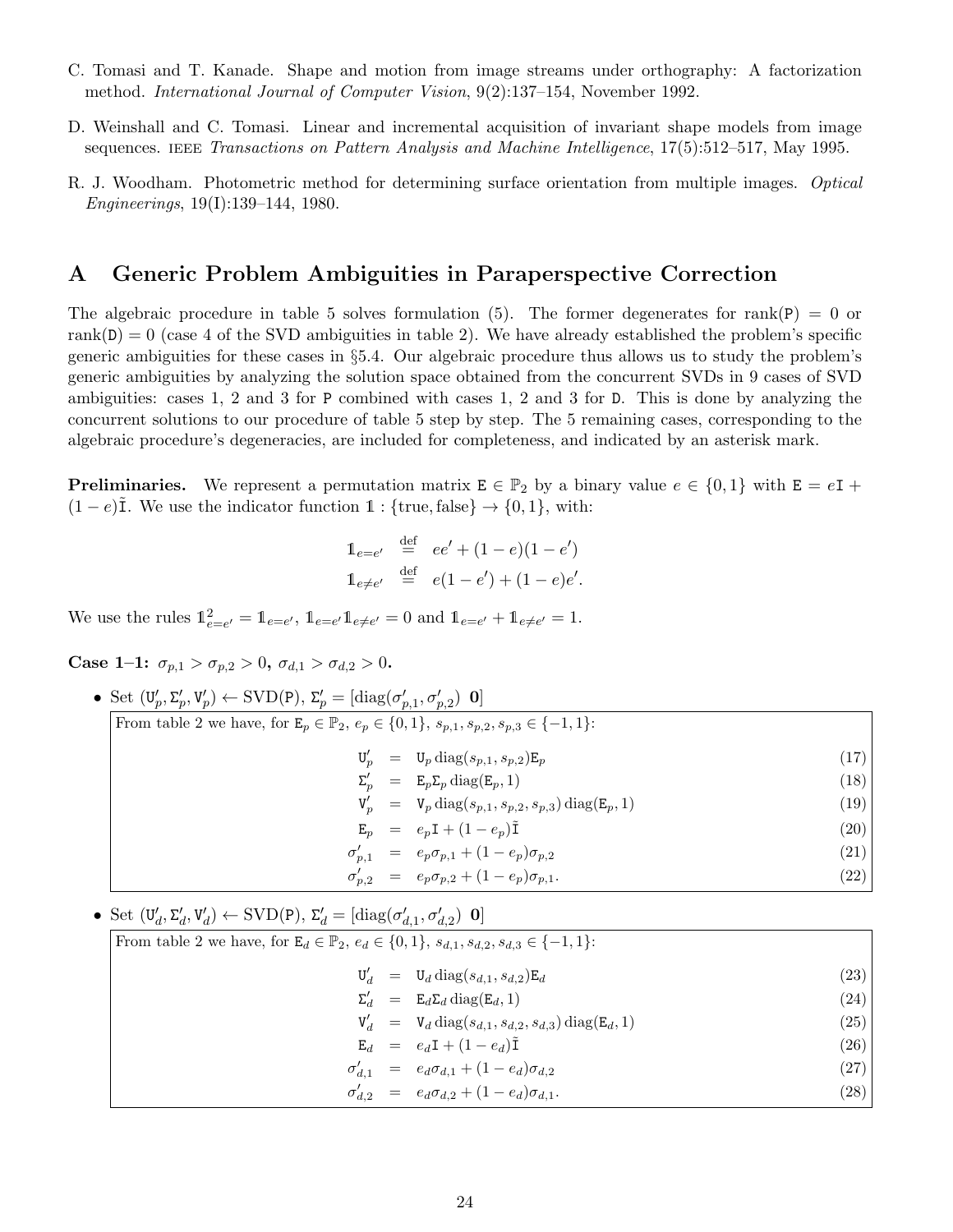# • Set  $\mathbf{U}' \leftarrow \mathbf{U}'_d^\top \mathbf{U}'_p$

Using equations (17) and (23) we obtain:

$$
U' = (U_d \operatorname{diag}(s_{d,1}, s_{d,2}) E_d)^{\top} U_p \operatorname{diag}(s_{p,1}, s_{p,2}) E_p = E_d \operatorname{diag}(s_{d,1}, s_{d,2}) U \operatorname{diag}(s_{p,1}, s_{p,2}) E_p.
$$
 (29)

This implies  $|\mathbf{U}'| = \mathbf{E}_d |\mathbf{U}| \mathbf{E}_p$ , and thus, using equations (20) and (26) we obtain:

$$
|\mathbf{U}'| = (e_d \mathbf{I} + (1 - e_d)\tilde{\mathbf{I}})|\mathbf{U}|(e_p \mathbf{I} + (1 - e_p)\tilde{\mathbf{I}}) = e_d e_p |\mathbf{U}| + e_d (1 - e_p)|\mathbf{U}|\tilde{\mathbf{I}} + (1 - e_d)e_p \tilde{\mathbf{I}}|\mathbf{U}| + (1 - e_d)(1 - e_p)\tilde{\mathbf{I}}|\mathbf{U}|\tilde{\mathbf{I}}.
$$
  
Because  $\mathbf{U} \in \mathbb{O}_2$ ,  $|\mathbf{U}|\tilde{\mathbf{I}} = \tilde{\mathbf{I}}|\mathbf{U}|$  and  $|\mathbf{U}| = \tilde{\mathbf{I}}|\mathbf{U}|\tilde{\mathbf{I}}$ , and so:  

$$
|\mathbf{U}'| = (e_d e_p + (1 - e_d)(1 - e_p))|\mathbf{U}| + (e_d(1 - e_p) + (1 - e_d)e_p)|\mathbf{U}|\tilde{\mathbf{I}} = \mathbf{1}_{e_d = e_p}|\mathbf{U}| + \mathbf{1}_{e_d \neq e_p}|\mathbf{U}|\tilde{\mathbf{I}}.
$$
 (30)

• Set  $\beta' \leftarrow \sigma'_{d,1}\sigma'_{p,1} + \sigma'_{d,2}\sigma'_{p,2}$ 

Using equations  $(21)$ ,  $(22)$ ,  $(27)$  and  $(28)$  we obtain:

$$
\beta' = (e_d \sigma_{d,1} + (1 - e_d) \sigma_{d,2})(e_p \sigma_{p,1} + (1 - e_p) \sigma_{p,2}) + (e_d \sigma_{d,2} + (1 - e_d) \sigma_{d,1})(e_p \sigma_{p,2} + (1 - e_p) \sigma_{p,1})
$$
  
\n
$$
= (e_d e_p + (1 - e_d)(1 - e_p))(\sigma_{d,1} \sigma_{p,1} + \sigma_{d,2} \sigma_{p,2}) + (e_d(1 - e_p) + (1 - e_d)e_p)(\sigma_{d,1} \sigma_{p,2} + \sigma_{d,2} \sigma_{p,1})
$$
  
\n
$$
= 1_{e_d = e_p} \beta + 1_{e_d \neq e_p} \gamma.
$$
\n(31)

- Set  $\gamma' \leftarrow \sigma'_{d,1}\sigma'_{p,2} + \sigma'_{d,2}\sigma'_{p,1}$ Using equations  $(21)$ ,  $(22)$ ,  $(27)$  and  $(28)$  we obtain:  $\gamma' = (e_d \sigma_{d,1} + (1 - e_d) \sigma_{d,2})(e_p \sigma_{p,2} + (1 - e_p) \sigma_{p,1}) + (e_d \sigma_{d,2} + (1 - e_d) \sigma_{d,1})(e_p \sigma_{p,1} + (1 - e_p) \sigma_{p,2})$  $= (e_d e_p + (1 - e_d)(1 - e_p))(\sigma_{d,1}\sigma_{p,2} + \sigma_{d,2}\sigma_{p,1}) + (e_d(1 - e_p) + (1 - e_d)e_p)(\sigma_{d,1}\sigma_{p,1} + \sigma_{d,2}\sigma_{p,2})$  $= 1_{e_d=e_p} \gamma + 1_{e_d \neq e_p} \beta.$  (32)
- Set  $\delta' \leftarrow \sigma_{d,1}^{\prime 2} + \sigma_{d,2}^{\prime 2}$

Using equations (27) and (28) we obtain:

$$
\delta' = (e_d \sigma_{d,1} + (1 - e_d) \sigma_{d,2})^2 + (e_d \sigma_{d,2} + (1 - e_d) \sigma_{d,1})^2
$$
  
=  $e_d \sigma_{d,1}^2 + (1 - e_d) \sigma_{d,2}^2 + e_d \sigma_{d,2}^2 + (1 - e_d) \sigma_{d,1}^2$   
=  $\sigma_{d,1}^2 + \sigma_{d,2}^2$   
=  $\delta$ . (33)

• Set  $\eta' \leftarrow \sqrt{\beta'^2 u'^2_{2,2} + \gamma'^2 u'^2_{1,2}}$ 

Equation (30) implies  $u_{1,2}^{\prime 2} = \mathbb{1}_{e_d=e_p} u_{1,2}^2 + \mathbb{1}_{e_d\neq e_p} u_{2,2}^2$  and  $u_{2,2}^{\prime 2} = \mathbb{1}_{e_d=e_p} u_{2,2}^2 + \mathbb{1}_{e_d\neq e_p} u_{1,2}^2$ , from which we may expand  $\eta'$  using equations (31) and (32) as:

$$
\eta' = \sqrt{(\mathbf{1}_{e_d = e_p} \beta^2 + \mathbf{1}_{e_d \neq e_p} \gamma^2)(\mathbf{1}_{e_d = e_p} u_{2,2}^2 + \mathbf{1}_{e_d \neq e_p} u_{1,2}^2) + (\mathbf{1}_{e_d = e_p} \gamma^2 + \mathbf{1}_{e_d \neq e_p} \beta^2)(\mathbf{1}_{e_d = e_p} u_{1,2}^2 + \mathbf{1}_{e_d \neq e_p} u_{2,2}^2)}
$$
\n
$$
= \sqrt{(\mathbf{1}_{e_d = e_p} + \mathbf{1}_{e_d \neq e_p})(\beta^2 u_{2,2}^2 + \gamma^2 u_{1,2}^2)}
$$
\n
$$
= \eta.
$$
\n(34)

• Set  $\alpha' \leftarrow \frac{\eta'}{\delta'}$  $\delta'$ 

Using equations (33) and (34) we obtain  $\alpha' = \frac{\eta}{\delta} = \alpha$ .

• Set  $Z' \leftarrow diag\left(\frac{1}{n'}\right)$  $\frac{1}{\eta'}\left[\beta',\gamma'\right]_{\times} \odot \texttt{U}',\det(\texttt{U}')\det(\texttt{V}'_d) \det(\texttt{V}'_p)\right)$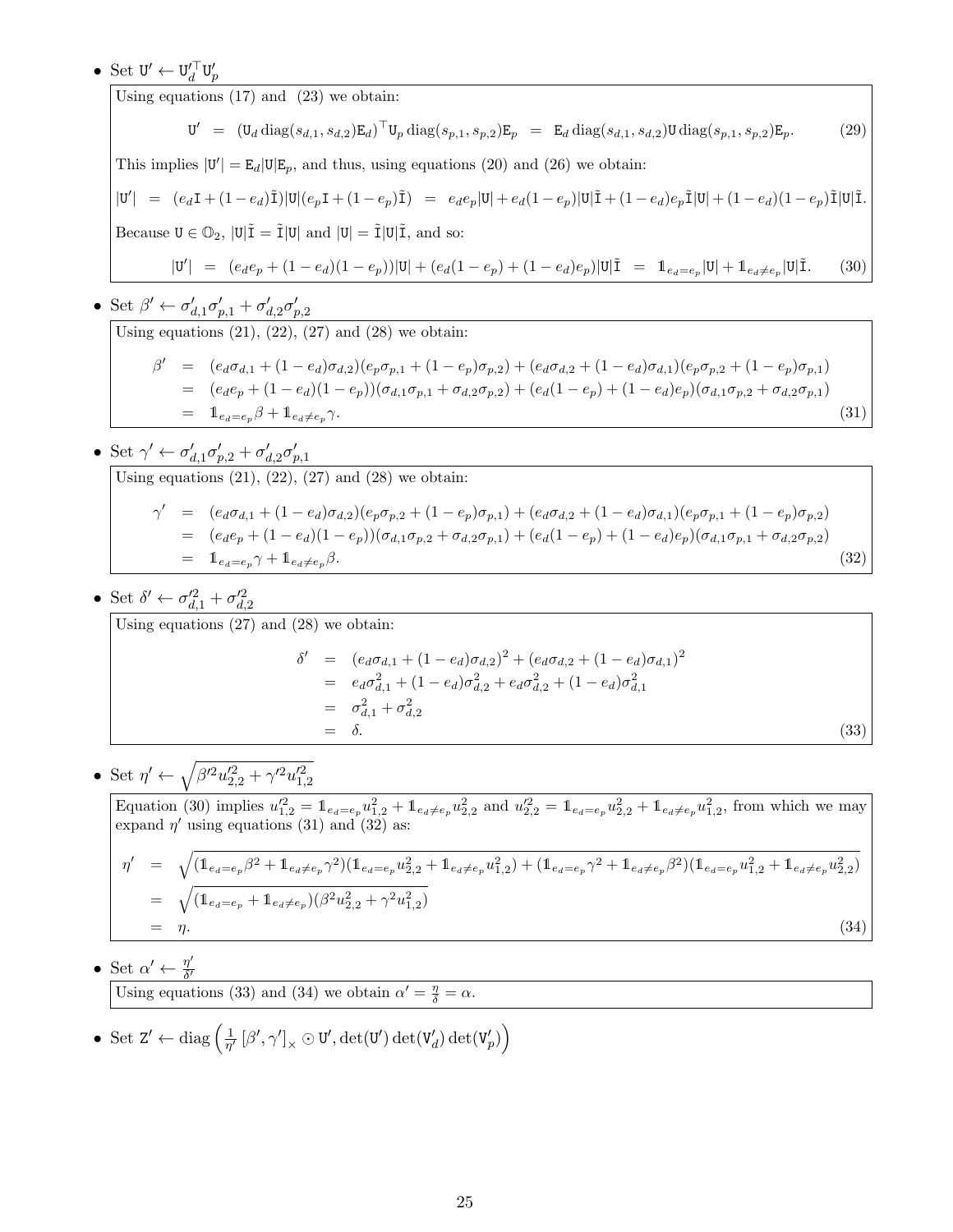Equations (31) and (32) imply  $[\beta', \gamma']_{\times} = \mathbb{E}_d [\beta, \gamma]_{\times} \mathbb{E}_p$  from which we may expand the leading block using equations (29) and (34) as:

$$
\frac{1}{\eta'}\left[\beta',\gamma'\right]_{\times}\odot\mathbf{U}' = \frac{1}{\eta}(\mathbf{E}_d\left[\beta,\gamma\right]_{\times}\mathbf{E}_p)\odot(\mathbf{E}_d\operatorname{diag}(s_{d,1},s_{d,2})\mathbf{U}\operatorname{diag}(s_{p,1},s_{p,2})\mathbf{E}_p)
$$
\n
$$
= \frac{1}{\eta}\mathbf{E}_d(\left[\beta,\gamma\right]_{\times}\odot(\operatorname{diag}(s_{d,1},s_{d,2})\mathbf{U}\operatorname{diag}(s_{p,1},s_{p,2})))\mathbf{E}_p
$$
\n(35)

From equations (19), (25) and (29) we simplify the bottom right entry to:

$$
\det(\mathbf{U}') \det(\mathbf{V}'_d) \det(\mathbf{V}'_p) = s_{d,3} s_{p,3} \det(\mathbf{U}) \det(\mathbf{V}_d) \det(\mathbf{V}_p). \tag{36}
$$

• Set  $R' \leftarrow V_d' Z' V_p'^\top$ 

Using equations (19), (25), (35) and (36) we obtain:  
\n
$$
\begin{array}{rcl}\n\mathbf{R}' & = & \mathbf{V}_d \operatorname{diag}(s_{d,1}, s_{d,2}, s_{d,3}) \operatorname{diag}(\mathbf{E}_d, 1) \\
& \operatorname{diag}\left(\frac{1}{\eta} \mathbf{E}_d([\beta, \gamma]_\times \odot (\operatorname{diag}(s_{d,1}, s_{d,2}) \mathbf{U} \operatorname{diag}(s_{p,1}, s_{p,2}))) \mathbf{E}_p, s_{d,3} s_{p,3} \operatorname{det}(\mathbf{U}) \operatorname{det}(\mathbf{V}_d) \operatorname{det}(\mathbf{V}_p)\right) \\
& \operatorname{diag}(\mathbf{E}_p, 1) \operatorname{diag}(s_{p,1}, s_{p,2}, s_{p,3}) \mathbf{V}_p^\top \\
& = & \mathbf{V}_d \operatorname{diag}\left(\frac{1}{\eta}([\beta, \gamma]_\times \odot (\operatorname{diag}(s_{d,1}^2, s_{d,2}^2) \mathbf{U} \operatorname{diag}(s_{p,1}^2, s_{p,2}^2))), s_{d,3}^3 s_{p,3}^3 \operatorname{det}(\mathbf{U}) \operatorname{det}(\mathbf{V}_d) \operatorname{det}(\mathbf{V}_p)\right) \mathbf{V}_p^\top \\
& = & \mathbf{V}_d \mathbf{Z} \mathbf{V}_p^\top \\
& = & \mathbf{R}.\n\end{array}
$$

In case 1–1, the solution is thus unique. The optimal cost is:

$$
v_{\rm PP} = \frac{1}{\sigma_{d,1}^2 + \sigma_{d,2}^2} \left( (\sigma_{d,2} \sigma_{p,1} - \sigma_{d,1} \sigma_{p,2})^2 u_{2,2}^2 + (\sigma_{d,1} \sigma_{p,1} - \sigma_{d,2} \sigma_{p,2})^2 u_{1,2}^2 \right).
$$

**Case 1–2:**  $\sigma_{p,1} > \sigma_{p,2} > 0$ ,  $\sigma_{d,1} = \sigma_{d,2} > 0$ . We define  $\sigma_d \stackrel{\text{def}}{=} \sigma_{d,1} = \sigma_{d,2}$ .

• Set  $(\mathbf{U}_p', \Sigma_p', \mathbf{V}_p') \leftarrow \text{SVD}(\mathbf{P}), \Sigma_p' = [\text{diag}(\sigma_{p,1}', \sigma_{p,2}') \ \mathbf{0}]$ See case 1–1.

| • Set $(\mathbf{U}_d', \Sigma_d', \mathbf{V}_d') \leftarrow \text{SVD}(\mathbf{D}), \Sigma_d' = [\text{diag}(\sigma_{d,1}', \sigma_{d,2}') \; \mathbf{0}]$ |      |
|------------------------------------------------------------------------------------------------------------------------------------------------------------|------|
| From table 2 we have, for $C_d \in \mathbb{O}_2$ and $s_d \in \{-1,1\}$ :                                                                                  |      |
| $U'_d = U_d C_d$                                                                                                                                           | (37) |
| $\Sigma_d'$<br>$= \Sigma_d$                                                                                                                                | (38) |
| $V'_d = V_d \text{ diag}(C_d, s_d)$                                                                                                                        | (39) |
| $\sigma'_d \stackrel{\text{def}}{=} \sigma'_{d,1} = \sigma'_{d,2} = \sigma_d.$                                                                             | (40) |

 $\bullet\,$  Set  $\mathrm{U}'\leftarrow\mathrm{U}'^{\top}_d\mathrm{U}'_p$ 

Using equations (17) and (37) we obtain:

$$
\mathbf{U}' = (\mathbf{U}_d \mathbf{C}_d)^\top \mathbf{U}_p \operatorname{diag}(s_{p,1}, s_{p,2}) \mathbf{E}_p = \mathbf{C}_d^\top \mathbf{U} \operatorname{diag}(s_{p,1}, s_{p,2}) \mathbf{E}_p.
$$
\n(41)

• Set  $\beta' \leftarrow \sigma'_{d,1}\sigma'_{p,1} + \sigma'_{d,2}\sigma'_{p,2}$ 

Using equations  $(21)$ ,  $(22)$  and  $(40)$  we obtain:

$$
\beta' = \sigma_d(\sigma'_{p,1} + \sigma'_{p,2})
$$
  
=  $\sigma_d(e_p \sigma_{p,1} + (1 - e_p)\sigma_{p,2} + e_p \sigma_{p,2} + (1 - e_p)\sigma_{p,1})$   
=  $\sigma_d((e_p + (1 - e_p))(\sigma_{p,1} + \sigma_{p,2})$   
=  $\sigma_d(\sigma_{p,1} + \sigma_{p,2})$   
=  $\beta$ .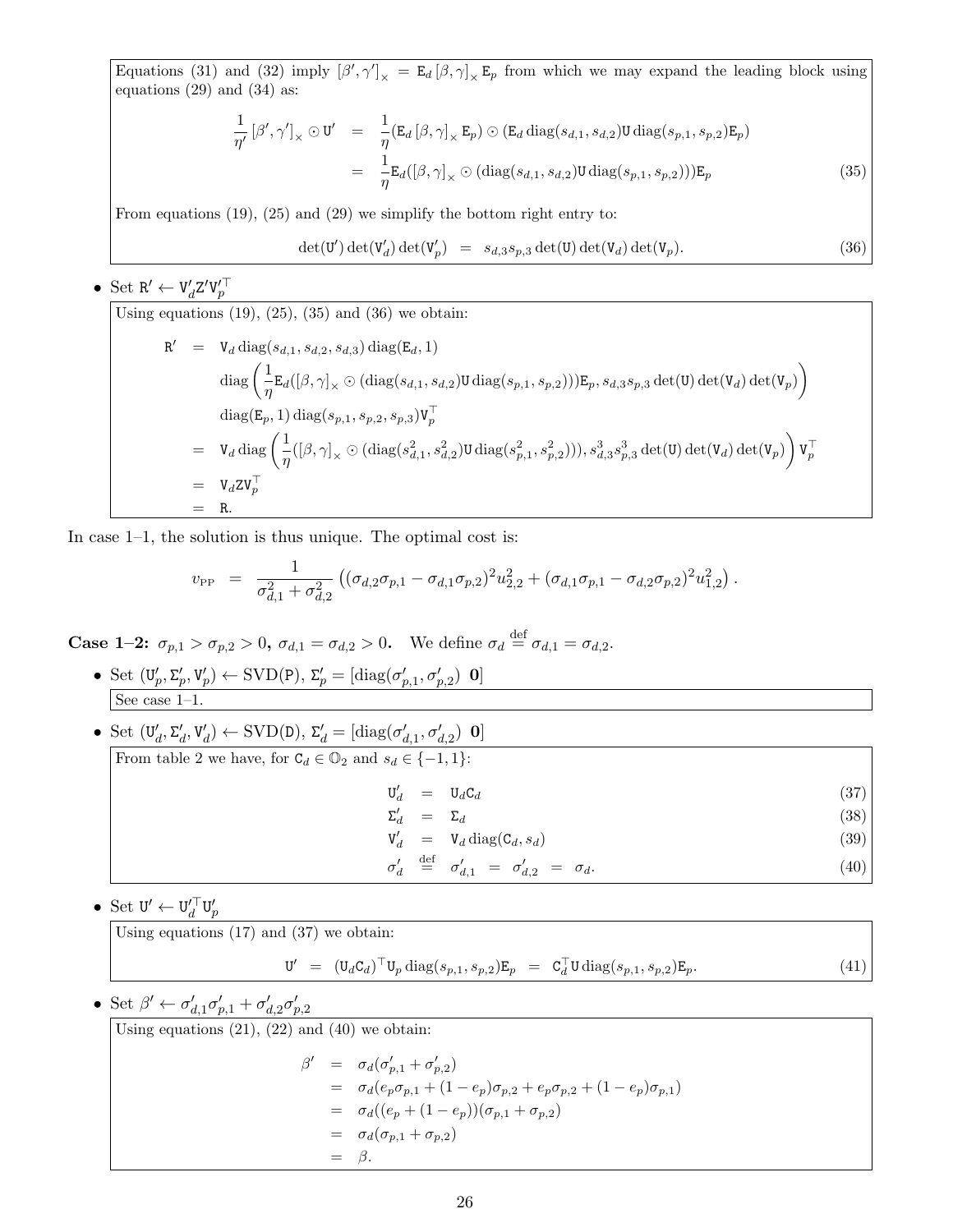• Set  $\gamma' \leftarrow \sigma'_{d,1}\sigma'_{p,2} + \sigma'_{d,2}\sigma'_{p,1}$ 

Using equations  $(21)$ ,  $(22)$  and  $(40)$  we obtain:

$$
\gamma' = \sigma_d(\sigma'_{p,2} + \sigma'_{p,1})
$$
  
=  $\sigma_d(e_p \sigma_{p,2} + (1 - e_p)\sigma_{p,1} + e_p \sigma_{p,1} + (1 - e_p)\sigma_{p,2})$   
=  $\sigma_d((e_p + (1 - e_p))(\sigma_{p,1} + \sigma_{p,2})$   
=  $\sigma_d(\sigma_{p,1} + \sigma_{p,2})$   
=  $\gamma$ .

We note that  $\gamma' = \gamma = \beta' = \beta$ .

- Set  $\delta' \leftarrow \sigma_{d,1}^{\prime 2} + \sigma_{d,2}^{\prime 2}$ Using equation (40) we obtain  $\delta' = \sigma_d'^2 + \sigma_d'^2 = \sigma_d^2 + \sigma_d^2 = \sigma_{d,1}^2 + \sigma_{d,2}^2 = \delta$ .
- Set  $\eta' \leftarrow \sqrt{\beta'^2 u'^2_{2,2} + \gamma'^2 u'^2_{1,2}}$

We have seen that  $\beta' = \beta = \gamma' = \gamma$ . Therefore,  $\eta' = \beta \sqrt{u_{2,2}^{\prime 2} + u_{1,2}^{\prime 2}}$ . Because  $\mathbf{U}' \in \mathbb{O}_2$ ,  $\sqrt{u_{2,2}^{\prime 2} + u_{1,2}^{\prime 2}} = 1$  and this simplifies to  $\eta' = \beta$ . Because  $\mathbf{U} \in \mathbb{O}_2$ , we also obtain  $\eta = \beta \sqrt{u_{2,2}^2 + u_{1,2}^2} = \beta$ , and thus  $\eta' = \eta$ .

• Set  $\alpha' \leftarrow \frac{\eta'}{\delta'}$  $\overline{\delta'}$ We have  $\alpha' = \frac{\eta}{\delta} = \alpha$  since  $\eta' = \eta$  and  $\delta' = \delta$ .

• Set 
$$
Z' \leftarrow \text{diag}\left(\frac{1}{\eta'}\left[\beta', \gamma'\right]_{\times} \odot U', \det(U') \det(V_d') \det(V_p')\right)
$$

Because  $\eta' = \beta' = \gamma'$  we have  $\frac{1}{\eta'} [\beta', \gamma']_{\times} = I$ , from which, using equation (41) we simplify the leading block as: 1

$$
\frac{1}{\eta'}\left[\beta',\gamma'\right]_{\times}\odot\mathbf{U}'\ =\ \mathbf{U}'\ =\ \mathbf{C}_{d}^{\top}\mathbf{U}\operatorname{diag}(s_{p,1},s_{p,2})\mathbf{E}_{p}.\tag{42}
$$

Using equations (19), (39) and (41) we simplify the bottom right entry to:

$$
\det(\mathbf{U}') \det(\mathbf{V}'_d) \det(\mathbf{V}'_p) = s_d s_{p,3} \det(\mathbf{U}) \det(\mathbf{V}_d) \det(\mathbf{V}_p). \tag{43}
$$

• Set  $R' \leftarrow V_d' Z' V_p'^\top$ 

Using equations (19), (39), (42) and (43) we obtain:  
\n
$$
\begin{aligned}\n\mathbf{R}' &= \mathbf{V}_d \operatorname{diag}(\mathbf{C}_d, s_d) \operatorname{diag}(\mathbf{U}', s_d s_{p,3} \operatorname{det}(\mathbf{U}) \operatorname{det}(\mathbf{V}_d) \operatorname{det}(\mathbf{V}_p)) \operatorname{diag}(\mathbf{E}_p, 1) \operatorname{diag}(s_{p,1}, s_{p,2}, s_{p,3}) \mathbf{V}_p^\top \\
&= \mathbf{V}_d \operatorname{diag}(\mathbf{C}_d \mathbf{C}_d^\top \mathbf{U}' \operatorname{diag}(s_{p,1}, s_{p,2}) \mathbf{E}_p \mathbf{E}_p \operatorname{diag}(s_{p,1}, s_{p,2}), s_d^2 s_{p,3}^2 \operatorname{det}(\mathbf{U}) \operatorname{det}(\mathbf{V}_d) \operatorname{det}(\mathbf{V}_p)) \mathbf{V}_p^\top \\
&= \mathbf{V}_d \mathbf{Z} \mathbf{V}_p^\top \\
&= \mathbf{R}.\n\end{aligned}
$$

In case 1–2, the solution is thus unique. The optimal cost simplifies to  $\frac{1}{2}(\sigma_{p,1}-\sigma_{p,2})^2$ . This is the same as the general weak-perspective cost.

**Case 1–3:**  $\sigma_{p,1} > \sigma_{p,2} > 0$ ,  $\sigma_{d,1} > \sigma_{d,2} = 0$ . In case 1–3 almost all the early steps are similar to case 1–1. In fact, they could even be further simplified owing to  $\sigma_{d,2} = 0$ , though this is not necessary for the demonstration. We thus here only give the steps which differ from case 1–1.

• Set  $(\mathbf{U}'_d, \Sigma'_d, \mathbf{V}'_d) \leftarrow \text{SVD}(\mathbf{D}), \ \Sigma'_d = [\text{diag}(\sigma'_{d,1}, \sigma'_{d,2}) \ \mathbf{0}]$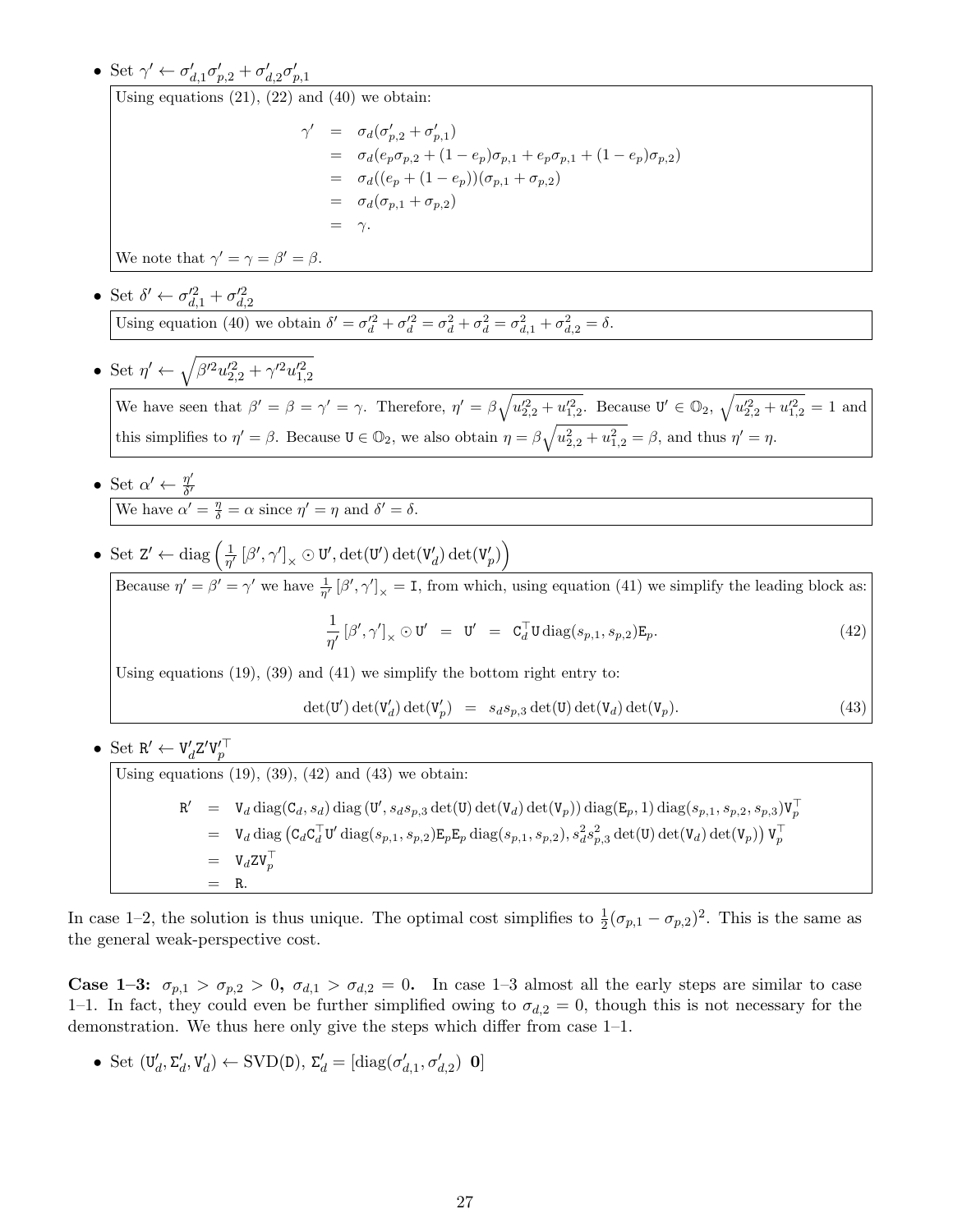From table 2 we have, for  $\mathbf{E}_d \in \mathbb{P}_2$ ,  $e_d \in \{0, 1\}$ ,  $\mathbf{C}_d \in \mathbb{O}_2$  and  $s_{d,1}$ ,  $s_{d,2} \in \{-1, 1\}$ :

$$
\mathbf{U}'_d = \mathbf{U}_d \operatorname{diag}(s_{d,1}, s_{d,2}) \mathbf{E}_d \tag{44}
$$

- $\Sigma'_d = \mathbb{E}_d \Sigma_d \operatorname{diag}(\mathbb{E}_d, 1)$  (45)
- $V'_d = V_d \text{ diag}(s_{d,1}, \mathbf{C}_d) \text{ diag}(\mathbf{E}_d, 1)$  (46)
- $\sigma'_{d,1} = e_d \sigma_{d,1}$ (47)
- $\sigma'_{d,2} = (1 e_d)\sigma_{d,1}.$ (48)
- Set  $Z' \leftarrow diag\left(\frac{1}{n'}\right)$  $\frac{1}{\eta^\prime}\left[\beta^\prime,\gamma^\prime\right]_\times \odot \texttt{U}^\prime,\det(\texttt{U}^\prime)\det(\texttt{V}^\prime_d)\det(\texttt{V}^\prime_p)\right)$

The leading block is expanded as in case 1–1. From equation (46), (19) and (29) we simplify the bottom right entry to:

$$
s_{d,2}s_{p,3}\det(\mathbf{C}_d)\det(\mathbf{U})\det(\mathbf{V}_d)\det(\mathbf{V}_p). \tag{49}
$$

• Set 
$$
\mathbf{R}' \leftarrow \mathbf{V}_d' \mathbf{Z}' \mathbf{V}_p'^\top
$$

Using equations  $(19)$ ,  $(35)$ ,  $(46)$  and  $(49)$  we obtain:

$$
R' = V_d \operatorname{diag}(s_{d,1}, C_d) \operatorname{diag}(E_d, 1)
$$
  
\n
$$
\operatorname{diag} \left( \frac{1}{\eta} E_d([\beta, \gamma]_x \odot (\operatorname{diag}(s_{d,1}, s_{d,2}) \mathbf{U} \operatorname{diag}(s_{p,1}, s_{p,2}))) E_p, s_{d,2} s_{p,3} \operatorname{det}(C_d) \operatorname{det}(V') \operatorname{det}(V'_d) \operatorname{det}(V'_p) \right)
$$
  
\n
$$
\operatorname{diag}(E_p, 1) \operatorname{diag}(s_{p,1}, s_{p,2}, s_{p,3}) V_p^{\top}
$$
  
\n
$$
= V_d \operatorname{diag}(1, C_d) \operatorname{diag} \left( \frac{1}{\eta} [\beta, \gamma]_x \odot (\operatorname{diag}(1, s_{d,2}) \mathbf{U}), s_{d,2} \operatorname{det}(C_d) \operatorname{det}(V') \operatorname{det}(V'_d) \operatorname{det}(V'_p) \right) V_p^{\top}
$$
  
\n
$$
= V_d \operatorname{diag}(1, G_d) \operatorname{diag} \left( \frac{1}{\eta} [\beta, \gamma]_x \odot \mathbf{U}, \operatorname{det}(V') \operatorname{det}(V'_d) \operatorname{det}(V'_p) \right) V_p^{\top}
$$
  
\n
$$
= V_d \operatorname{diag}(1, G_d) Z V_p^{\top},
$$
  
\nwith  $G_d \in \mathbb{SO}_2$ ,  $G_d \stackrel{\text{def}}{=} s_{d,2} C_d \operatorname{diag}(1, \operatorname{det}(C_d)).$ 

In case 1–3, the scale  $\alpha$  is thus unique, but the rotation R has an ambiguity of type  $\mathcal{A}_D \equiv \mathbb{SO}_2$ . Choosing  $G_d = I$  leads to  $R' = R$ , implying that the solution R returned by the algebraic procedure always lies in the solution space. The optimal cost simplifies to  $\sigma_{p,1}^2 u_{1,2}^2 + \sigma_{p,2}^2 u_{2,2}^2$ .

\*Case 1-4:  $\sigma_{p,1} > \sigma_{p,2} > 0$ ,  $\sigma_{d,1} = \sigma_{d,2} = 0$ . In case 1-4,  $D = D \in \mathbb{R}^{2 \times 3}$ , and no information can be retrieved on the scale and the rotation, since they both vanish from the cost function, as studied in §5.4. The overall ambiguity space is thus  $\mathbb{SO}_3 \times \mathbb{R}^+$ . The cost is constant and given by  $\sigma_{p,1}^2 + \sigma_{p,2}^2$ .

**Case 2–1:**  $\sigma_{p,1} = \sigma_{p,2} > 0$ ,  $\sigma_{d,1} > \sigma_{d,2} > 0$ . We define  $\sigma_p \stackrel{\text{def}}{=} \sigma_{p,1} = \sigma_{p,2}$ . Case 2–1 shares similarities with case 1–2 to which we substantially refer.

• Set  $(\mathbf{U}_p', \Sigma_p', \mathbf{V}_p') \leftarrow \text{SVD}(\mathbf{P}), \Sigma_p' = [\text{diag}(\sigma_{p,1}', \sigma_{p,2}') \ \mathbf{0}]$ From table 2 we have, for  $C_p \in \mathbb{O}_2$  and  $s_p \in \{-1, 1\}$ :  $\mathtt{U}'_p = \mathtt{U}_p \mathtt{C}_p \tag{50}$  $\Sigma'_p = \Sigma_p$  (51)  $V'_p = V_p \text{diag}(\mathcal{C}_p, s_p)$  (52)  $\sigma'_{p} \stackrel{\text{def}}{=} \sigma'_{p,1} = \sigma'_{p,2} = \sigma_{p}.$ (53)

\n- Set 
$$
(\mathbf{U}_d', \Sigma_d', \mathbf{V}_d') \leftarrow \text{SVD}(\mathbf{D}), \Sigma_d' = [\text{diag}(\sigma_{d,1}', \sigma_{d,2}') \mathbf{0}]
$$
 [See case 1–1.
\n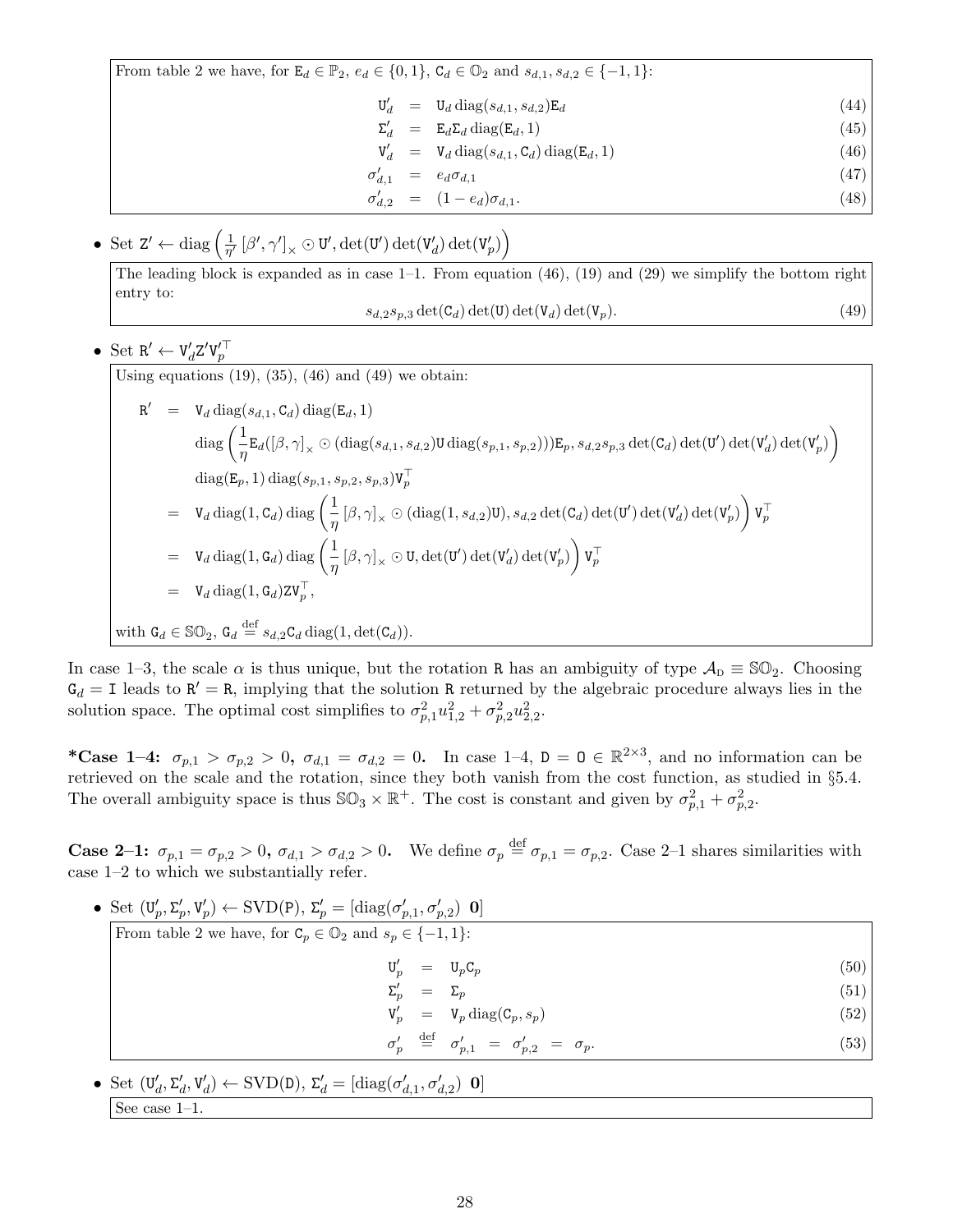• Set  $\mathbf{U}' \leftarrow \mathbf{U}'_d^\top \mathbf{U}'_p$ 

Using equations (23) and (50) we obtain:

$$
\mathbf{U}' = \mathbf{E}_d \operatorname{diag}(s_{d,1}, s_{d,2}) \mathbf{U} \mathbf{C}_p. \tag{54}
$$

- Set  $\beta' \leftarrow \sigma'_{d,1}\sigma'_{p,1} + \sigma'_{d,2}\sigma'_{p,2}$ By following the same reasoning as in case  $1-2$  but switching the role of p and d, we obtain from equations (27), (28) and (53)  $\beta' = \sigma'_p(\sigma'_{d,1} + \sigma'_{d,2}) = \sigma_p(\sigma_{d,1} + \sigma_{d,2}) = \beta.$
- Set  $\gamma' \leftarrow \sigma'_{d,1}\sigma'_{p,2} + \sigma'_{d,2}\sigma'_{p,1}$ By following the same reasoning as in case  $1-2$  but switching the role of p and d, we obtain from equations  $(27)$ , (28) and (53)  $\gamma' = \gamma = \beta$ .
- Set  $\delta' \leftarrow \sigma_{d,1}^{\prime 2} + \sigma_{d,2}^{\prime 2}$ See case 1–1,  $\delta' = \delta$ .
- Set  $\eta' \leftarrow \sqrt{\beta'^2 u'^2_{2,2} + \gamma'^2 u'^2_{1,2}}$ See case 1-2,  $\eta' = \beta' = \beta = \eta$ .
- Set  $\alpha' \leftarrow \frac{\eta'}{\delta'}$  $\overline{\delta'}$ See case 1-2,  $\alpha' = \frac{\eta}{\delta} = \alpha$  since  $\eta' = \eta$  and  $\delta' = \delta$ .
- Set  $Z' \leftarrow diag\left(\frac{1}{n'}\right)$  $\frac{1}{\eta'}\left[\beta',\gamma'\right]_{\times} \odot \texttt{U}',\det(\texttt{U}')\det(\texttt{V}'_d) \det(\texttt{V}'_p)\right)$

Following case 1–2, and using equations (25), (52) and (54), the leading block is expanded to  $E_d \text{ diag}(s_{d,1}s_{d,2})\text{UC}_p$ and the bottom right entry to  $s_{d,3}s_p \det(\mathbf{U}) \det(\mathbf{V}_d) \det(\mathbf{V}_p)$ .

• Set  $R' \leftarrow V_d' Z' V_p'^\top$ By replacing Z' by its expression directly above, and using equations (25) and (52), we show with similar steps to case 1–2 that  $R' = V_d Z V_p^{\top} = R$ .

In case 2–1 the solution is thus unique. The optimal cost simplifies to  $\frac{\sigma_p^2}{\sigma_{d,1}^2+\sigma_{d,2}^2}(\sigma_{d,1}-\sigma_{d,2})^2$ .

**Case 2-2:**  $\sigma_{p,1} = \sigma_{p,2} > 0$ ,  $\sigma_{d,1} = \sigma_{d,2} > 0$ . We define  $\sigma_p \stackrel{\text{def}}{=} \sigma_{p,1} = \sigma_{p,2}$  and  $\sigma_d \stackrel{\text{def}}{=} \sigma_{d,1} = \sigma_{d,2}$ .

- Set  $(\mathbf{U}_p', \Sigma_p', \mathbf{V}_p') \leftarrow \text{SVD}(\mathbf{P}), \Sigma_p' = [\text{diag}(\sigma_{p,1}', \sigma_{p,2}') \mathbf{0}]$ See case 2–1.
- Set  $(\mathbf{U}'_d, \Sigma'_d, \mathbf{V}'_d) \leftarrow \text{SVD}(\mathbf{D}), \ \Sigma'_d = [\text{diag}(\sigma'_{d,1}, \sigma'_{d,2}) \ \mathbf{0}]$ See case 1–2.
- Set  $\mathbf{U}' \leftarrow \mathbf{U}'_d^\top \mathbf{U}'_p$ From equations (37) and (50) we obtain:

$$
\mathbf{U}' = \mathbf{C}_d^\top \mathbf{U} \mathbf{C}_p. \tag{55}
$$

- Set  $\beta' \leftarrow \sigma'_{d,1}\sigma'_{p,1} + \sigma'_{d,2}\sigma'_{p,2}$ From equations (40) and (53) we obtain  $\beta' = 2\sigma_d' \sigma_p' = 2\sigma_d \sigma_p = \beta$ .
- Set  $\gamma' \leftarrow \sigma'_{d,1}\sigma'_{p,2} + \sigma'_{d,2}\sigma'_{p,1}$ From equations (40) and (53) we obtain  $\gamma' = 2\sigma_d' \sigma_p' = 2\sigma_d \sigma_p = \gamma$ . We note that  $\gamma' = \gamma = \beta = \beta'$ .
- Set  $\delta' \leftarrow \sigma_{d,1}^{\prime 2} + \sigma_{d,2}^{\prime 2}$ See case 1-2,  $\delta' = \delta$ .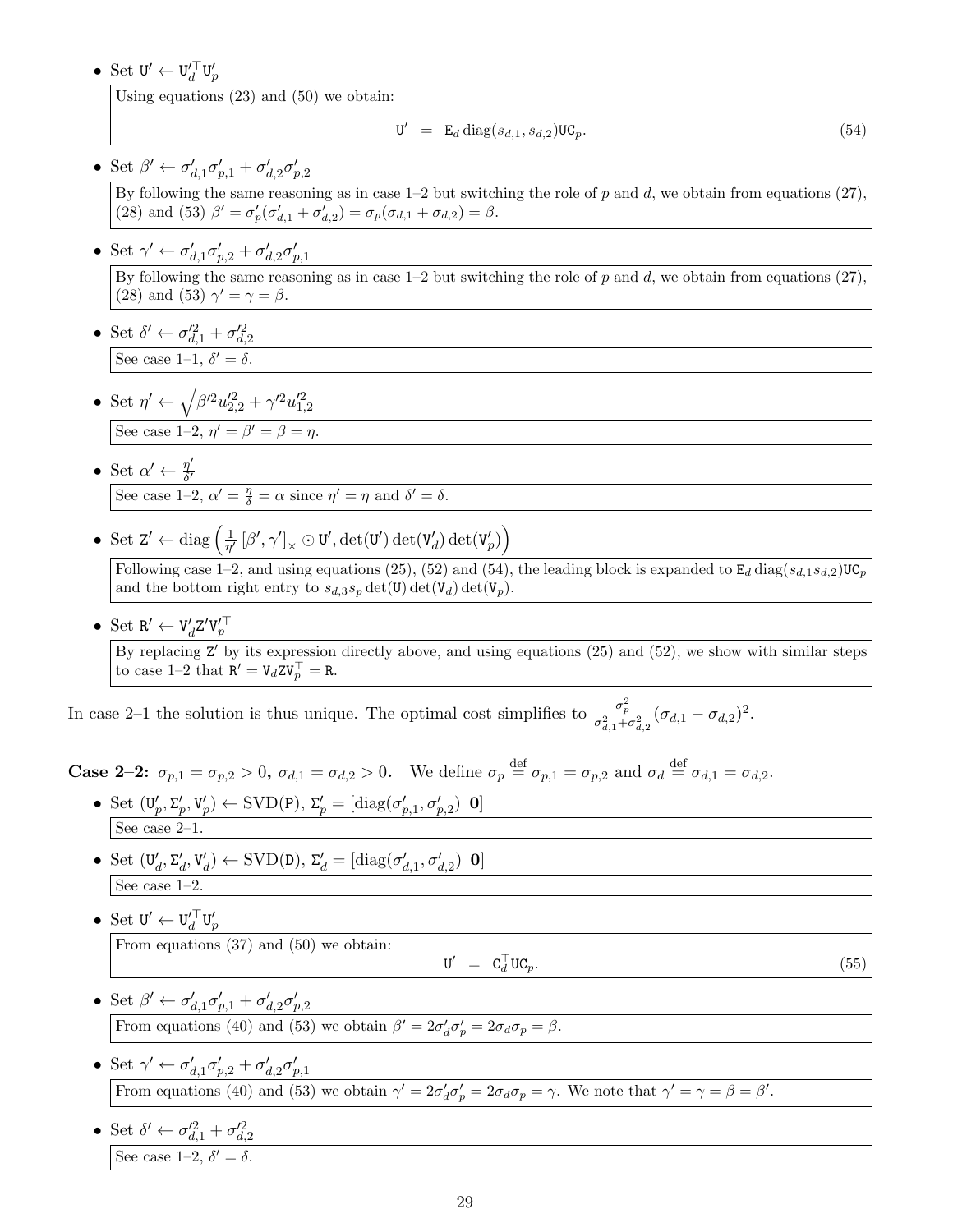- Set  $\eta' \leftarrow \sqrt{\beta'^2 u'^2_{2,2} + \gamma'^2 u'^2_{1,2}}$ See case 1–2 and case 2–1,  $\eta' = \eta$  and  $\eta = \gamma = \beta$ .
- Set  $\alpha' \leftarrow \frac{\eta'}{\delta'}$  $\delta'$ We have  $\alpha' = \frac{\eta}{\delta} = \alpha$  since  $\eta' = \eta$  and  $\delta' = \delta$ .
- Set  $Z' \leftarrow diag\left(\frac{1}{n'}\right)$  $\frac{1}{\eta'}\left[\beta',\gamma'\right]_{\times} \odot \texttt{U}',\text{det}(\texttt{U}')\,\text{det}(\texttt{V}'_d) \,\text{det}(\texttt{V}'_p)\right)$

Following case 1–2, and using equations (39), (52) and (55), the leading block is rewritten as  $\mathbf{U}' = \mathbf{C}_d^{\top} \mathbf{U} \mathbf{C}_p$ . The bottom right entry is rewritten as  $s_d s_p \det(\mathbf{U}) \det(\mathbf{V}_d) \det(\mathbf{V}_p)$ .

• Set  $R' \leftarrow V_d' Z' V_p'^\top$ 

By replacing Z' by its expression directly above, and using equations (39) and (52), we obtain:

 $\begin{array}{rcl} {\tt R}^\prime &=& {\tt V}_d\, {\rm diag}({\tt C}_d,{\it s}_d)\, {\rm diag}\left({\tt C}_d^\top {\tt U}{\tt C}_p,{\it s}_d{\it s}_p\, {\rm det}({\tt U})\, {\rm det}({\tt V}_d)\, {\rm det}({\tt V}_p)\right) {\rm diag}({\tt C}_p^\top,{\it s}_p){\tt V}_p^\top &=& {\tt V}_d{\tt Z}{\tt V}_p^\top \end{array}$  $=$  R.

In case 2–2 the solution is thus unique. The optimal cost vanishes, which means that this is an instance of the exact weak-perspective case.

**Case 2-3:**  $\sigma_{p,1} = \sigma_{p,2} > 0$ ,  $\sigma_{d,1} > \sigma_{d,2} = 0$ . We define  $\sigma_p \stackrel{\text{def}}{=} \sigma_{p,1} = \sigma_{p,2}$ .

- Set  $(\mathbf{U}_p', \Sigma_p', \mathbf{V}_p') \leftarrow \text{SVD}(\mathbf{P}), \Sigma_p' = [\text{diag}(\sigma_{p,1}', \sigma_{p,2}') \mathbf{0}]$ See case 2–1.
- Set  $(\mathbf{U}'_d, \Sigma'_d, \mathbf{V}'_d) \leftarrow \text{SVD}(\mathbf{D}), \ \Sigma'_d = [\text{diag}(\sigma'_{d,1}, \sigma'_{d,2}) \ \mathbf{0}]$ See case 1–3
- Set  $\mathbf{U}' \leftarrow \mathbf{U}'_d^\top \mathbf{U}'_p$

From equations (44) and (50) we obtain:

$$
\mathbf{U}' = \mathbf{E}_d \operatorname{diag}(s_{d,1}, s_{d,2}) \mathbf{U} \mathbf{C}_p. \tag{56}
$$

- Set  $\beta' \leftarrow \sigma'_{d,1}\sigma'_{p,1} + \sigma'_{d,2}\sigma'_{p,2}$ From equations (47), (48) and (53) we obtain  $\beta' = \sigma_p \sigma_{d,1} = \beta$ .
- Set  $\gamma' \leftarrow \sigma'_{d,1}\sigma'_{p,2} + \sigma'_{d,2}\sigma'_{p,1}$ From equations (47), (48) and (53) we obtain  $\gamma' = \sigma_p \sigma_{d,1} = \gamma$ . We note that  $\gamma' = \gamma = \beta = \beta'$ .
- Set  $\delta' \leftarrow \sigma_{d,1}^{\prime 2} + \sigma_{d,2}^{\prime 2}$ From equations (47) and (48) we obtain  $\delta' = \sigma_{d,1}^2 = \sigma_{d,1}^2 = \delta$ .
- Set  $\eta' \leftarrow \sqrt{\beta'^2 u'^2_{2,2} + \gamma'^2 u'^2_{1,2}}$ See case 1–2 and case 2–1,  $\eta' = \eta$  and  $\eta = \gamma = \beta$ .
- Set  $\alpha' \leftarrow \frac{\eta'}{\delta'}$  $\delta'$ We have  $\alpha' = \frac{\eta}{\delta} = \alpha$  since  $\eta' = \eta$  and  $\delta' = \delta$ .
- Set  $Z' \leftarrow diag\left(\frac{1}{n'}\right)$  $\frac{1}{\eta'}\left[\beta',\gamma'\right]_{\times} \odot \texttt{U}',\det(\texttt{U}')\det(\texttt{V}'_d) \det(\texttt{V}'_p)\right)$

Following case  $1-2$ , and using equations (46), (52) and (56), the leading block simplifies to  $U' =$  $E_d$  diag( $s_{d,1}, s_{d,2}$ )UC<sub>p</sub>. The bottom right entry is rewritten  $s_{d,2}s_p$  det(C<sub>d</sub>) det(U<sub>d</sub>) det(V<sub>p</sub>).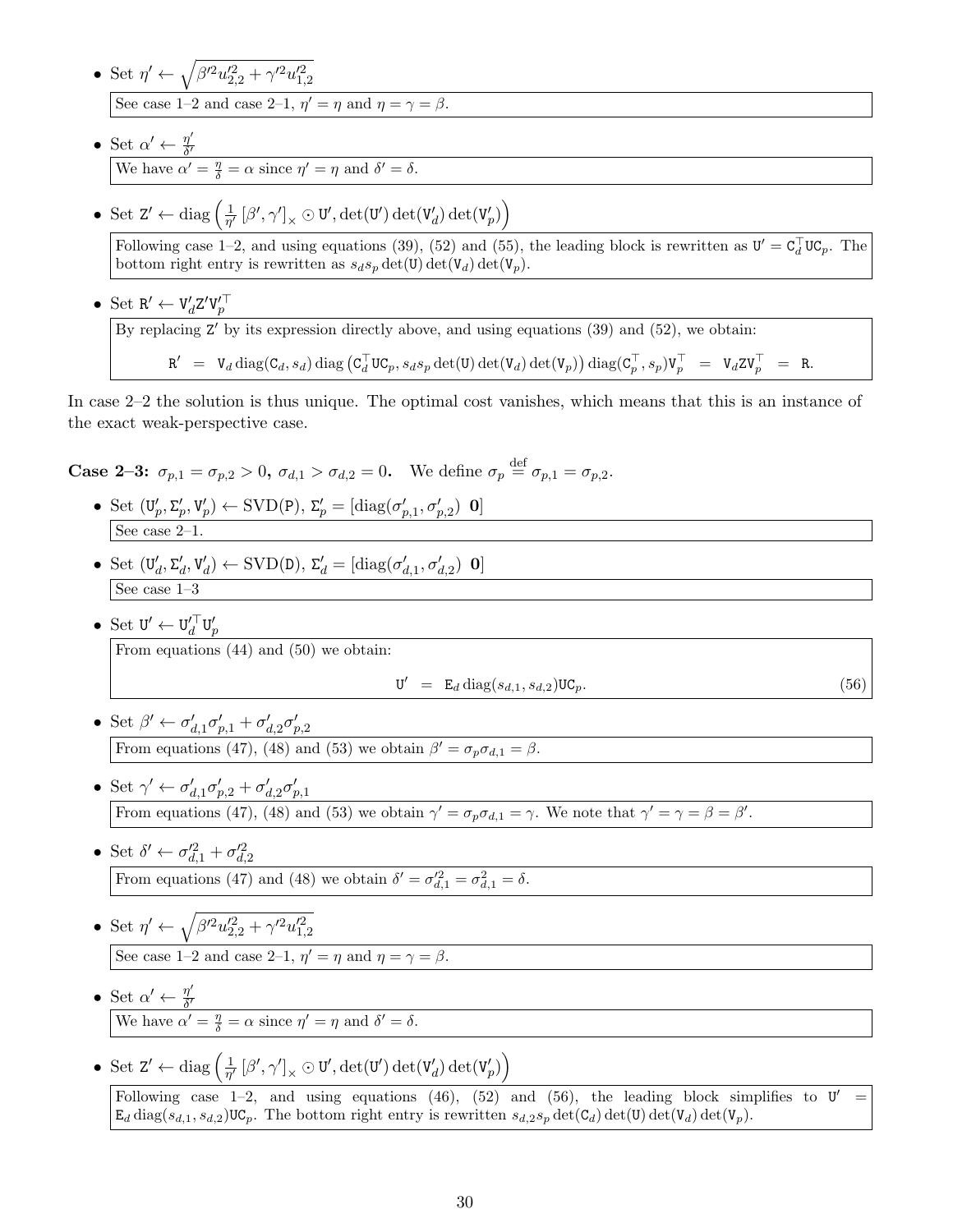• Set  $R' \leftarrow V_d' Z' V_p'^\top$ 

By replacing  $Z'$  by its expression directly above, and using equations  $(46)$  and  $(52)$ , we obtain:  $R' = V_d \text{diag}(s_{d,1}, \mathbf{C}_d) \text{diag}(\mathbf{E}_d, 1)$  $\text{diag}\left(\mathtt{E}_{d}\, \text{diag}(s_{d,1},s_{d,2})\mathtt{UC}_p, s_{d,2}s_p\, \text{det}(\mathtt{C}_{d})\, \text{det}(\mathtt{U})\, \text{det}(\mathtt{V}_{d})\, \text{det}(\mathtt{V}_{p})\right) \text{diag}(\mathtt{C}^{\top}_p,s_p)\mathtt{V}^{\top}_p$  $= \mathbb{V}_d \operatorname{diag}(1, \mathsf{C}_d) \operatorname{diag}(\operatorname{diag}(1, s_{d,2}) \mathsf{U}, s_{d,2} \operatorname{det}(\mathsf{C}_d) \operatorname{det}(\mathsf{U}) \operatorname{det}(\mathsf{V}_d) \operatorname{det}(\mathsf{V}_p)) \mathsf{V}_p^\top$  $= \mathbb{V}_d \operatorname{diag}(1, \mathsf{G}_d) \mathsf{Z} \mathsf{V}_p^{\top},$ with, as in case 1–3,  $G_d \in \mathbb{SO}_2$ ,  $G_d \stackrel{\text{def}}{=} s_{d,2} C_d \operatorname{diag}(1, \det(C_d)).$ 

In case 1–3, the estimated scale  $\alpha$  is thus unique, but the rotation R has an ambiguity of type  $\mathcal{A}_{\text{D}} \equiv \mathbb{SO}_2$ . Choosing  $G_d = I$  leads to  $R' = R$ , implying that the solution R returned by the algebraic procedure always lies in the solution space. The optimal cost simplifies to  $\sigma_p^2$ .

\*Case 2-4:  $\sigma_{p,1} = \sigma_{p,2} > 0$ ,  $\sigma_{d,1} = \sigma_{d,2} = 0$ . In case 2-4,  $D = D \in \mathbb{R}^{2 \times 3}$ , and no information can be retrieved on the scale and the rotation, since they both vanish from the cost function, as studied in §5.4. The overall ambiguity space is thus  $\mathbb{SO}_3 \times \mathbb{R}^+$ . Defining  $\sigma_p \stackrel{\text{def}}{=} \sigma_{p,1} = \sigma_{p,2}$ , the optimal cost is  $2\sigma_p^2$ .

Case 3-1:  $\sigma_{p,1} > \sigma_{p,2} = 0$ ,  $\sigma_{d,1} > \sigma_{d,2} > 0$ . In case 3-1 almost all the early steps are similar to case 1-1. In fact, they could be further simplified owing to  $\sigma_{p,2} = 0$ , but this is not necessary for the demonstration. We thus here only give the steps which differ from case  $1-1$ .

• Set 
$$
(\mathbf{U}'_p, \Sigma'_p, \mathbf{V}'_p) \leftarrow \text{SVD(P)}, \Sigma'_p = [\text{diag}(\sigma'_{p,1}, \sigma'_{p,2}) \mathbf{0}]
$$
  
\nFrom table 2 we have, for  $\mathbf{C}_p \in \mathbb{O}_2$  and  $s_{p,1}, s_{p,2} \in \{-1, 1\}$ :  
\n
$$
\mathbf{U}'_p = \mathbf{U}_p \text{ diag}(s_{p,1}, s_{p,2}) \mathbf{E}_p
$$
\n
$$
\Sigma'_p = \mathbf{E}_p \Sigma_p \text{ diag}(\mathbf{E}_p, 1)
$$
\n
$$
\mathbf{V}'_p = \mathbf{V}_p \text{ diag}(s_{p,1}, \mathbf{C}_p) \text{ diag}(\mathbf{E}_p, 1)
$$
\n
$$
\sigma'_{p,1} = e_p \sigma_{p,1}
$$
\n(59)\n
$$
\sigma'_{p,2} = (1 - e_p) \sigma_{p,1}.
$$
\n(60)

• Set  $Z' \leftarrow diag\left(\frac{1}{n'}\right)$  $\frac{1}{\eta'}\left[\beta',\gamma'\right]_{\times} \odot \texttt{U}',\det(\texttt{U}')\det(\texttt{V}'_d) \det(\texttt{V}'_p)\right)$ 

Using equations  $(25)$ ,  $(35)$ ,  $(59)$  and  $(62)$  we obtain:

The leading block is expanded as in case  $1-1$ . From equations  $(25)$ ,  $(29)$  and  $(59)$  we simplify the bottom right entry to:  $s_{d,3}s_{p,2} \det(\mathbf{C}_p) \det(\mathbf{U}) \det(\mathbf{V}_d) \det(\mathbf{V}_p).$  (62)

• Set  $R' \leftarrow V_d' Z' V_p'^\top$ 

$$
\begin{array}{lcl} \mathbf{R}' & = & \mathbf{V}_d \operatorname{diag}(s_{d,1},s_{d,2},s_{d,3}) \operatorname{diag}(\mathbf{E}_d,1) \\ & \operatorname{diag}\left(\frac{1}{\eta} \mathbf{E}_d([\beta,\gamma]_\times \odot (\operatorname{diag}(s_{d,1},s_{d,2}) \mathbf{U} \operatorname{diag}(s_{p,1},s_{p,2}))) \mathbf{E}_p, s_{d,3} s_{p,2} \operatorname{det}(\mathbf{C}_p) \operatorname{det}(\mathbf{U}_d) \operatorname{det}(\mathbf{V}_p)\right) \\ & \operatorname{diag}(\mathbf{E}_p) \operatorname{diag}(s_{p,1},\mathbf{C}_p^\top) \mathbf{V}_p^\top \\ & = & \mathbf{V}_d \operatorname{diag}\left(\frac{1}{\eta} \left[\beta,\gamma\right]_\times \odot \mathbf{U} \operatorname{diag}(1,s_{p,2}), s_{p,2} \operatorname{det}(\mathbf{C}_p) \operatorname{det}(\mathbf{U}) \operatorname{det}(\mathbf{V}_d) \operatorname{det}(\mathbf{V}_p)\right) \operatorname{diag}(1,\mathbf{C}_p^\top) \mathbf{V}_p^\top \\ & = & \mathbf{V}_d \mathbf{Z} \operatorname{diag}(1,\mathbf{G}_p^\top) \mathbf{V}_p^\top, \\ & \text{with } \mathbf{G}_p \in \mathbb{SO}_2, \mathbf{G}_p \stackrel{\text{def}}{=} s_{p,2} \mathbf{C}_p \operatorname{diag}(1,\operatorname{det}(\mathbf{C}_p)). \end{array}
$$

In case 3–1, the estimated scale  $\alpha$  is thus unique, but the rotation R has an ambiguity of type  $\mathcal{A}_{P} \equiv \mathbb{SO}_{2}$ . Choosing  $G_p = I$  leads to  $R' = R$ , implying that the solution R returned by the algebraic procedure always lies in the solution space. The optimal cost simplifies to  $\frac{\sigma_{p,1}^2}{\sigma_{d,1}^2 + \sigma_{d,2}^2}(\sigma_{d,1}^2 u_{1,2}^2 + \sigma_{d,2}^2 u_{2,2}^2)$ .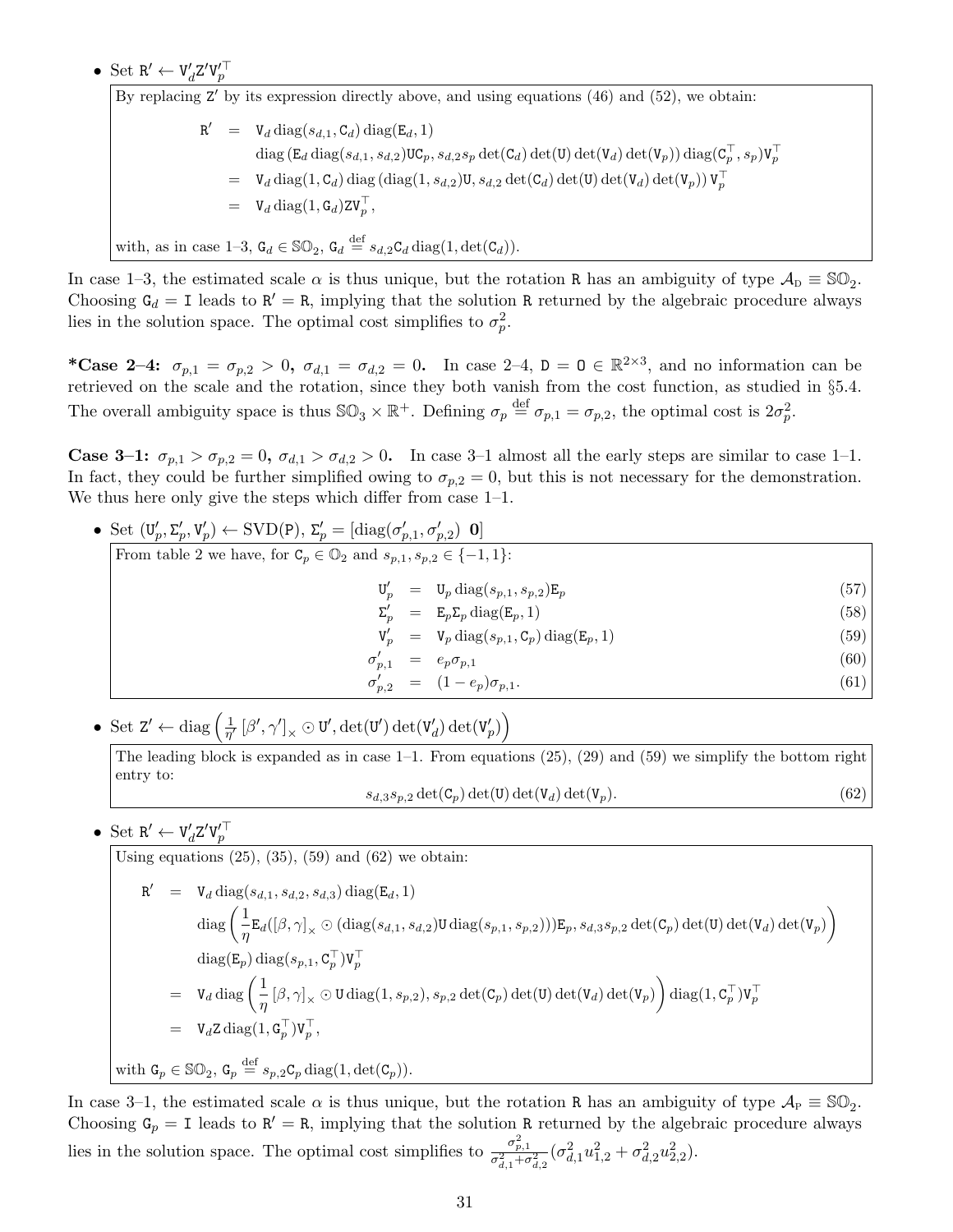**Case 3–2:**  $\sigma_{p,1} > \sigma_{p,2} = 0$ ,  $\sigma_{d,1} = \sigma_{d,2} > 0$ . In case 3–2 almost all the early steps are similar to case 1–2. In fact, they could be further simplified owing to  $\sigma_d \stackrel{\text{def}}{=} \sigma_{d,1} = \sigma_{d,2}$ , but this is not necessary for the demonstration. We thus only give the steps which differ from case 1–2.

- Set  $(\mathbf{U}_p', \Sigma_p', \mathbf{V}_p') \leftarrow \text{SVD}(\mathbf{P}), \Sigma_p' = [\text{diag}(\sigma_{p,1}', \sigma_{p,2}') \mathbf{0}]$ See case  $3-1$ .
- Set  $(\mathbf{U}'_d, \Sigma'_d, \mathbf{V}'_d) \leftarrow \text{SVD}(\mathbf{D}), \ \Sigma'_d = [\text{diag}(\sigma'_{d,1}, \sigma'_{d,2}) \ \mathbf{0}]$ See case 1–2
- Set  $Z' \leftarrow diag\left(\frac{1}{n'}\right)$  $\frac{1}{\eta^\prime}\left[\beta^\prime,\gamma^\prime\right]_\times \odot \texttt{U}^\prime,\det(\texttt{U}^\prime)\det(\texttt{V}_d^\prime)\det(\texttt{V}_p^\prime)\Big)$

The leading block is expanded as in case  $1-2$ . From equations (39), (41) and (59), we simplify the bottom right entry to:

$$
s_d s_{p,2} \det(\mathbf{C}_p) \det(\mathbf{U}) \det(\mathbf{V}_d) \det(\mathbf{V}_p). \tag{63}
$$

• Set  $R' \leftarrow V_d' Z' V_p'^\top$ 

Using equations  $(39)$ ,  $(42)$ ,  $(59)$  and  $(63)$  we obtain:

$$
R' = V_d \operatorname{diag}(C_d, s_d) \operatorname{diag}(C_d^{\top} U \operatorname{diag}(s_{p,1}, s_{p,2}) E_p, s_d s_{p,2} \operatorname{det}(C_p) \operatorname{det}(U) \operatorname{det}(V_d) \operatorname{det}(V_p))
$$
  
\n
$$
\operatorname{diag}(E_p, 1) \operatorname{diag}(s_{p,1}, C_p^{\top}) V_p^{\top}
$$
  
\n
$$
= V_d Z \operatorname{diag}(1, G_p^{\top}) V_p^{\top},
$$

with 
$$
\mathbf{G}_p \in \mathbb{SO}_2
$$
,  $\mathbf{G}_p \stackrel{\text{def}}{=} s_{p,2} \mathbf{C}_p \operatorname{diag}(1, \det(\mathbf{C}_p)).$ 

In case 3–2, the estimated scale  $\alpha$  is thus unique, but the rotation R has an ambiguity of type  $\mathcal{A}_{P} \equiv \mathbb{SO}_{2}$ . Choosing  $G_p = I$  leads to  $R' = R$ , implying that the solution R returned by the algebraic procedure always lies in the solution space. The optimal cost simplifies to  $\frac{\sigma_{p,1}^2}{2}$ .

**Case 3-3:**  $\sigma_{p,1} > \sigma_{p,2} = 0$ ,  $\sigma_{d,1} > \sigma_{d,2} = 0$ . In case 3-3 almost all the early steps are similar to case 1–1. In fact, they could be further simplified owing to  $\sigma_{p,2} = \sigma_{d,2} = 0$ , but this is not necessary for the demonstration. We thus only give the steps which differ from case 1–1.

- Set  $(\mathbf{U}_p', \Sigma_p', \mathbf{V}_p') \leftarrow \text{SVD}(\mathbf{P}), \Sigma_p' = [\text{diag}(\sigma_{p,1}', \sigma_{p,2}') \mathbf{0}]$ See case 3–1.
- Set  $(\mathbf{U}'_d, \Sigma'_d, \mathbf{V}'_d) \leftarrow \text{SVD}(\mathbf{D}), \ \Sigma'_d = [\text{diag}(\sigma'_{d,1}, \sigma'_{d,2}) \ \mathbf{0}]$ See case 1–3
- Set  $Z' \leftarrow diag\left(\frac{1}{n'}\right)$  $\frac{1}{\eta'}\left[\beta',\gamma'\right]_{\times} \odot \texttt{U}',\det(\texttt{U}')\det(\texttt{V}'_d) \det(\texttt{V}'_p)\right)$

The leading block is expanded as in case  $1-1$ . From equations (29), (46) and (59) we simplify the bottom right entry to:  $s_{d,2}s_{p,2} \det(\mathbf{C}_d) \det(\mathbf{C}_p) \det(\mathbf{U}) \det(\mathbf{V}_d) \det(\mathbf{V}_p).$  (64)

• Set  $R' \leftarrow V_d' Z' V_p'^\top$ 

Using equations  $(35)$ ,  $(46)$ ,  $(59)$  and  $(64)$  we obtain:  $R' = V_d \text{diag}(s_{d,1}, \mathbf{C}_d) \text{diag}(\mathbf{E}_d, 1)$  $_{\text{diag}}$   $\left( \frac{1}{1} \right)$  $\frac{1}{\eta} \texttt{E}_d( [\beta,\gamma]_\times \odot (\text{diag}(s_{d,1}, s_{d,2})\texttt{U}\,\text{diag}(s_{p,1}, s_{p,2}) )) \texttt{E}_p, s_{d,2}s_{p,2} \det(\texttt{C}_d) \det(\texttt{C}_p) \det(\texttt{U}_p) \det(\texttt{V}_d) \det(\texttt{V}_p) \bigg)$  $\mathrm{diag}(\mathtt{E}_p,1)\,\mathrm{diag}(s_{p,1},\mathtt{C}_p^\top)\mathtt{V}_p^\top$  $= \mathbb{V}_d \operatorname{diag}(1, \mathsf{G}_d) \mathsf{Z} \operatorname{diag}(1, \mathsf{G}_p^\top) \mathsf{V}_p^\top,$ with  $G_d, G_p \in \mathbb{SO}_2$ ,  $G_d \stackrel{\text{def}}{=} s_{d,2} C_d \operatorname{diag}(1, \det(C_d))$  and  $G_p \stackrel{\text{def}}{=} s_{p,2} C_p \operatorname{diag}(1, \det(C_p)).$